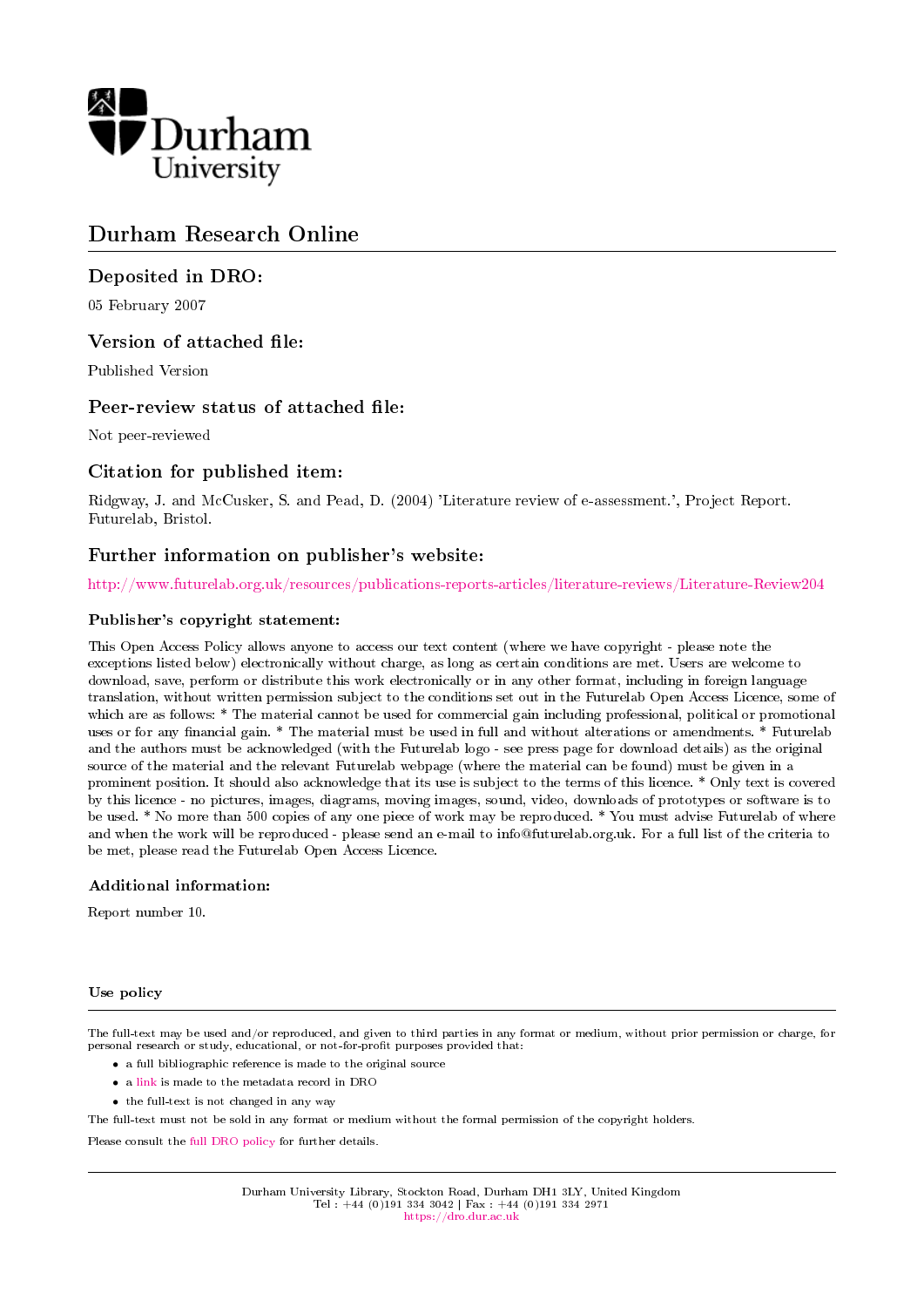

REPORT 10:

# Literature Review of E-assessment

Jim Ridgway and Sean McCusker, School of Education, University of Durham Daniel Pead, School of Education, University of Nottingham

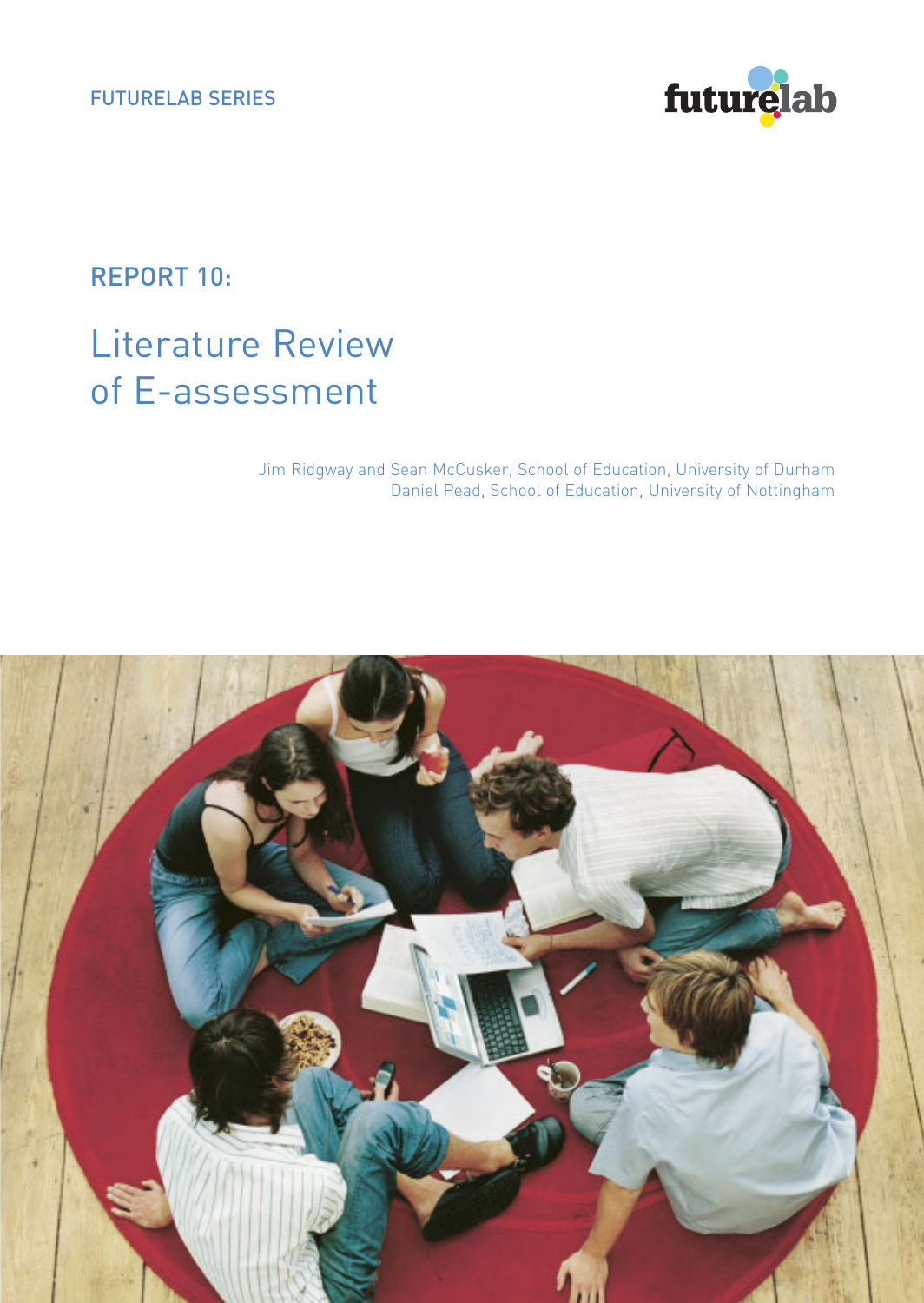## FUTURELAB SERIES

## REPORT 10:

## Literature Review of E-assessment

Jim Ridgway and Sean McCusker, School of Education, University of Durham Daniel Pead, School of Education, University of Nottingham

#### **FOREWORD**

I have to admit to being someone who for many years has avoided thinking about assessment – it somehow always seemed distant from my interests, divorced from my concerns about how children learn with technologies and, to be honest, just a little less interesting than other things I was working on… In recent years, however, working in the field of education and technology, it has become clear that anyone with an interest in how we create equitable, engaging and relevant education systems needs to think long and hard about assessment. Futurelab's conference 'Beyond the Exam' in November 2003 further highlighted this point, as committed and engaged educators, software and media developers came together to raise a rallying cry for a rethink of our current assessment practices.

What I and many others working in this area have come to realise is that we can't just ignore assessment, or simply see it as 'someone else's job'. Assessment practices shape, possibly more than any other factor, what is taught and how it is taught in schools. At the same time, these assessment practices serve as the

focus (perhaps the only focus in this day and age) for a shared societal debate about what we, as a society, think are the core purposes and values of education. If we wish to create an education system that reflects and contributes to the development of our changing world, then we need to ask how we might change assessment practices to achieve this.

The authors of this review provide a compelling argument for the central role of assessment in shaping educational practice. They outline the challenges and opportunities posed by the changing global world around us, and the potential role of technologies in our assessment practices. Both optimistic and practical, the review summarises existing research and emergent practice, and provides a blueprint for thinking about the risks and potential that awaits us in this area.

We look forward to hearing your response to this review.

Keri Facer, Director of Learning Research Futurelab research@futurelab.org.uk

| <b>EXECUTIVE SUMMARY</b>                                                        | 2  |
|---------------------------------------------------------------------------------|----|
| <b>PURPOSE</b>                                                                  | 4  |
| <b>SECTION 1</b><br><b>ASSESSMENT DRIVES</b><br>EDUCATION                       | 5  |
| <b>SECTION 2</b><br>HOW AND WHERE MIGHT<br>ASSESSMENT BE DRIVEN?                | 11 |
| <b>SECTION 3</b><br><b>CURRENT DEVELOPMENTS</b><br>IN E-ASSESSMENT              | 17 |
| <b>SECTION 4</b><br><b>OPPORTUNITIES</b><br>AND CHALL ENGES FOR<br>E-ASSESSMENT | 29 |
| GLOSSARY                                                                        | 40 |
| <b>BIBLIOGRAPHY</b>                                                             | 43 |
| <b>APPENDIX:</b><br><b>FUNDAMENTALS</b><br>OF ASSESSMENT                        | 46 |

 $\overline{\mathbb{R}}$ 

CONTENTS: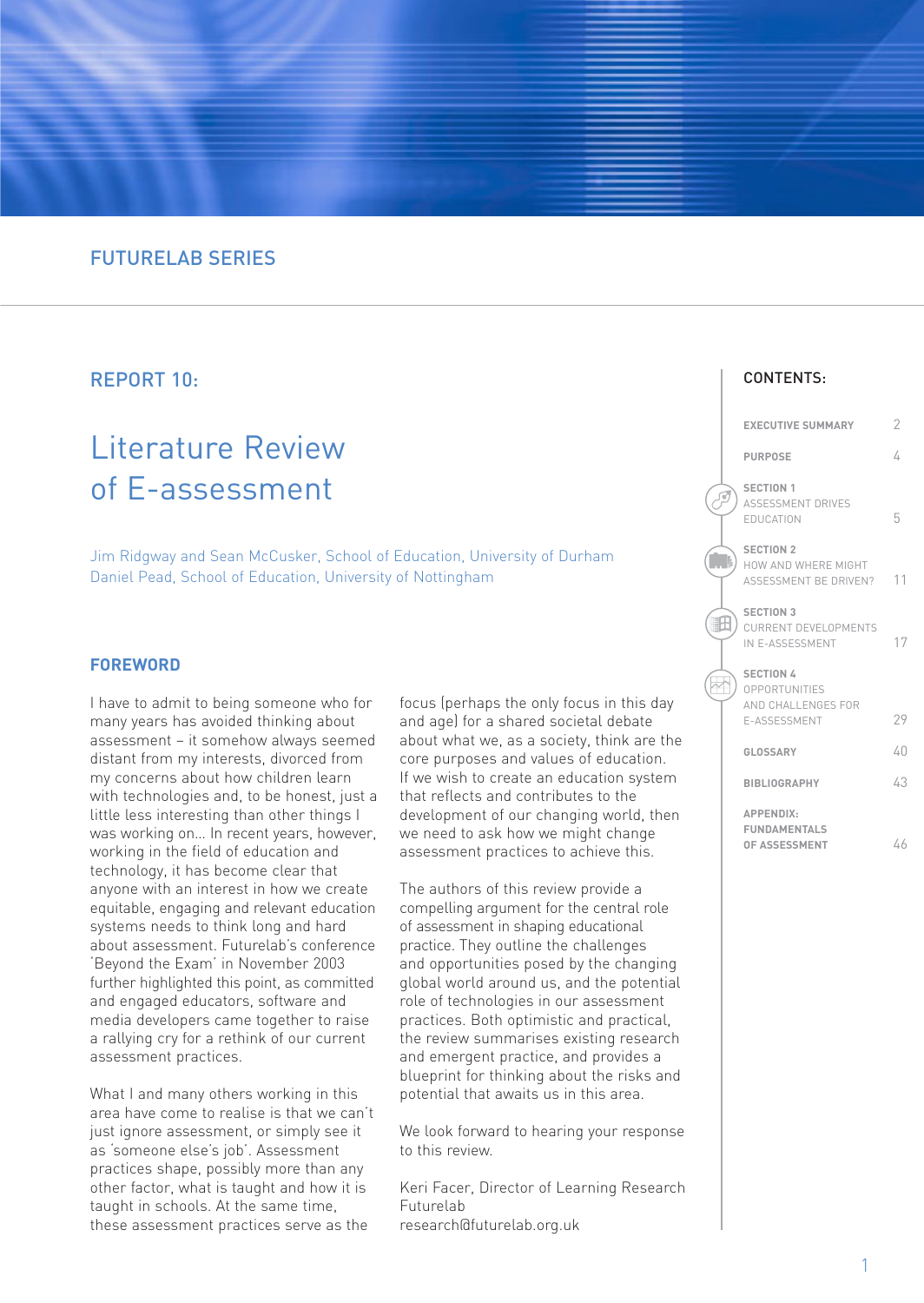# EXECUTIVE SUMMARY





assessment is central to educational practice

### **EXECUTIVE SUMMARY**

"E-assessment must not simply invent new technologies which recycle our current ineffective practices." Martin Ripley, QCA, 2004

Assessment is central to educational practice. High-stakes assessments exemplify curriculum ambitions, define what is worth knowing, and drive classroom practices. It is essential to develop systems for assessment which reflect our core educational goals, and which reward students for developing skills and attributes which will be of long-term benefit to them and to society. There is good research evidence to show that well designed assessment systems lead to improved student performance. In contrast, the USA provides some spectacular examples of systems where narrowly focused high-stakes assessment systems produce illusory student gains; this 'friendly fire' results at best in lost opportunities, and at worst in damaged students, teachers and communities.

ICT provides a link between learning, teaching and assessment. In school, ICT is used to support learning. Currently, we have bizarre assessment practices where students use ICT tools such as word processors and graphics calculators as an integral part of learning, and are then restricted to paper and pencil when their 'knowledge' is assessed.

Assessment systems drive education, but are themselves driven by a number of factors, which sometimes are in conflict. To understand likely developments in assessment, we need to examine some of these drivers of change. Implications of technology, globalisation, the EU,

multinational companies, and the need to defend democracy are discussed. All of these influences are drivers for increased uses of ICT in assessment. Many of the developments require the assessment of higher-order thinking. However, there is a constant danger that assessment systems are driven in undesirable ways, where things that are easy to measure are valued more highly than things that are more important to learn (but harder to assess). In order to satisfy educational goals, we need to develop ways to make important things easier to measure and ICT can help.

All is not well with education. The Tomlinson Report (2004) identifies major problems with current educational provision at ages 14-19 years: there is a plethora of qualifications; too few students engage with education; the drop-out rate is scandalously high; and the most able students are not stretched by their studies. Young people are not being equipped with the generic skills, knowledge and personal attributes they will need in the future. A radical approach to qualifications is suggested which (in our view) can only be introduced if there is a widespread adoption of e-assessment.

The UK government is committed to a bold e-assessment strategy. Components include: ICT support for current paperbased assessment systems; some online, on-demand testing; and the development of radical, ICT-set and assessed tests of ICT capability. Some good progress has been made with these developments.

E-assessment can be justified in a number of ways. It can help avoid the meltdown of current paper-based systems; it can assess valuable life skills; it can be better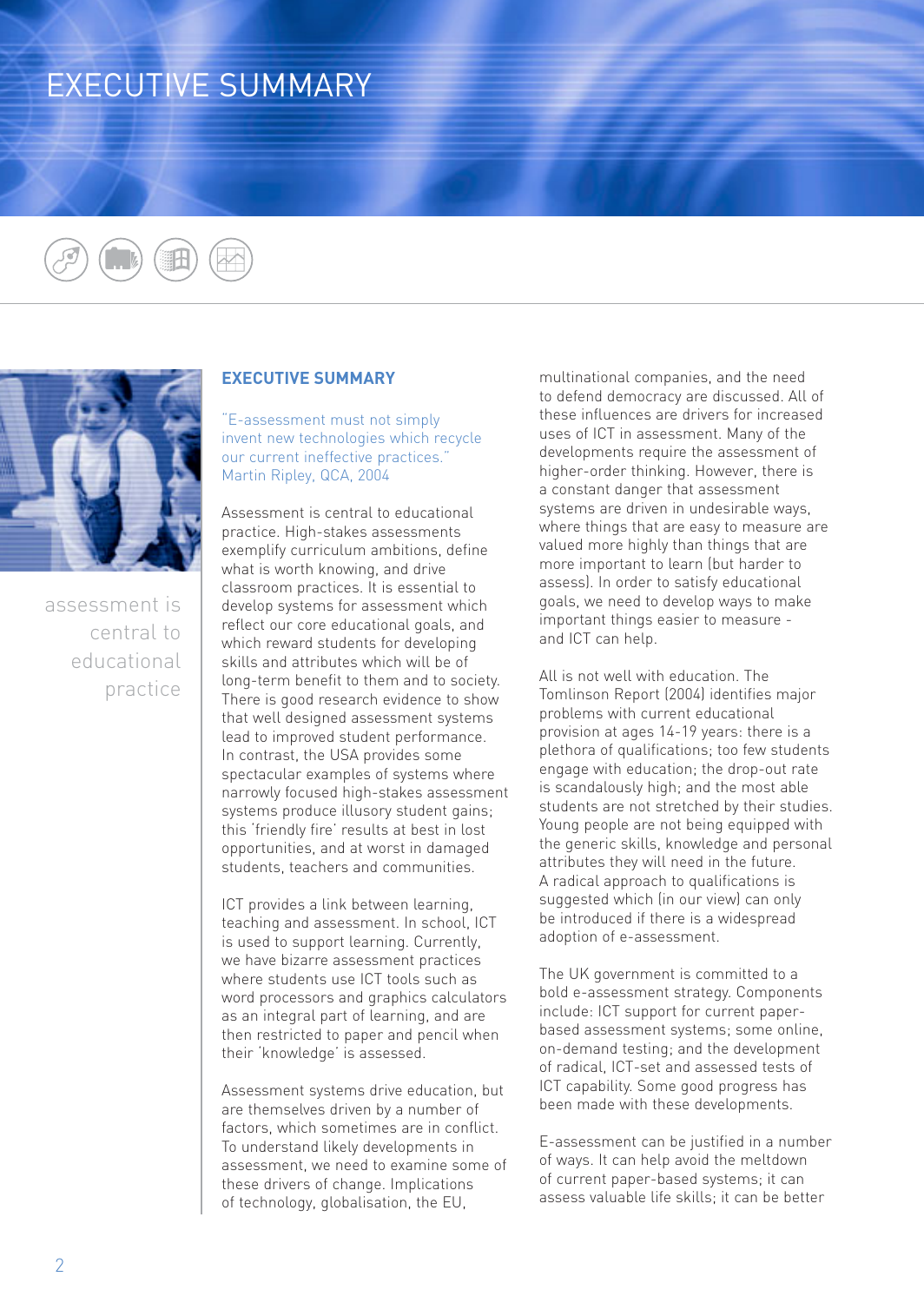REPORT 10 LITERATURE REVIEW OF E-ASSESSMENT JIM RIDGWAY AND SEAN MCCUSKER, SCHOOL OF EDUCATION, UNIVERSITY OF DURHAM DANIEL PEAD, SCHOOL OF EDUCATION, UNIVERSITY OF NOTTINGHAM

for users – for example by providing ondemand tests with immediate feedback, and perhaps diagnostic feedback, and more accurate results via adaptive testing; it can help improve the technical quality of tests by improving the reliability of scoring.

E-assessment can support current educational goals. Paper and pencil tests can be made more authentic by allowing students to word process essays, or to use spreadsheets, calculators or computer algebra systems in paper-based examinations. It can support current UK examination processes by using Electronic Data Exchange to smooth communications between schools and examinations authorities; current processes of training markers and recording scores can be improved. Systems where student work is scanned then distributed have advantages over conventional systems in terms of logistics (posting and tracking large volumes of paper, for example), and continuous monitoring can ensure high marker reliability. Current work is pushing boundaries in areas such as text comprehension, and automated analysis of student processes and strategies.

E-assessment can be used to assess 'new' educational goals. Interactive displays which show changes in variables over time, microworlds and simulations, interfaces that present complex data in ways that are easy to control, all facilitate the assessment of problem-solving and process skills such as understanding and representing problems, controlling variables, generating and testing hypotheses, and finding rules and relationships. ICT facilitates new representations, which can be powerful aids to learning. Little is known about the cognitive implications of these

representations; however, it seems likely that complex ideas (notably in reasoning from evidence of various sorts) will be acquired better and earlier than they are at present, and that the standards of performance demanded of students will rise dramatically. Here, we also explore ways to assess important but ill-defined goals such as the development of metacognitive skills, creativity, communication skills, and the ability to work productively in groups.

A major problem with education policy and practice in England is the separation of 'academic' and 'practical' subjects. In the worst case, to be able to invent and create something of value is taken to be a sure sign of feeble-mindedness; where as to opine on the work of others shows towering intellectual power. A diet of academic subjects with no opportunities to act upon the world fails to equip students with ways to deal with their environments; a diet of practical subjects which do not engage higher-order thinking throughout the creative process equip students only to become workers for others. Both streams produce one-handed people, and polarised societies. E-portfolios can provide working environments and assessment frameworks which support project-based work across the curriculum, and can offer an escape from one of the most pernicious historical legacies in education. E-portfolios solve problems of storing student work, and make the activity of documenting the process of creation and reflection relatively easy. Reliable teacher assessment is enabled. There is likely to be extensive use of teacher assessment of those aspects of performance best judged by humans (including extended pieces of work assembled into portfolios), and more extensive use made of on-demand tests

e-assessment can be used to assess 'new' educational goals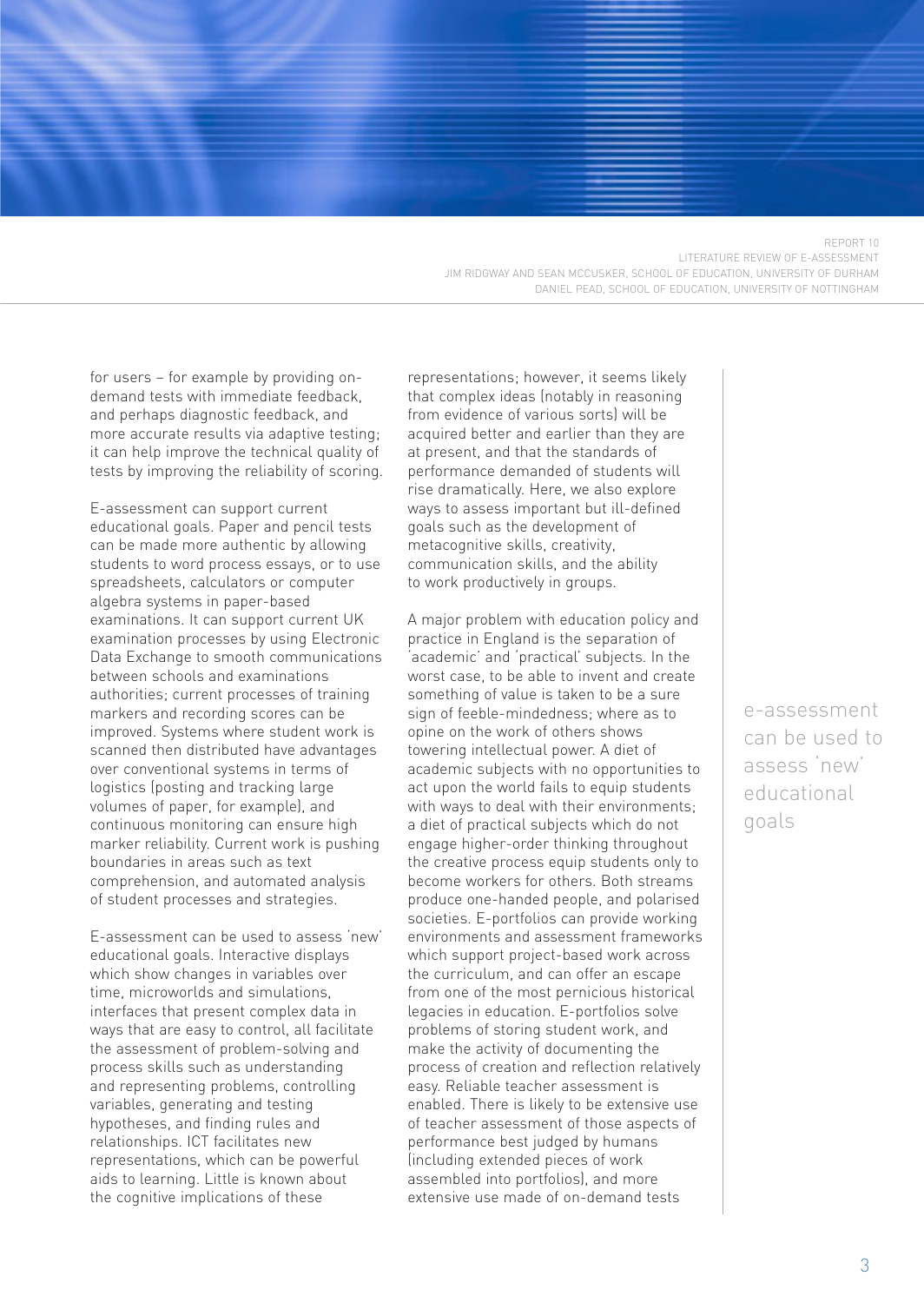

of those aspects of performance which can be done easily by computer, or which are done best by computer.

The issue for e-assessment is not if it will happen, but rather, what, when and how it will happen. E-assessment is a stimulus for rethinking the whole curriculum, as well as all current assessment systems. New educational goals continue to emerge, and the process of critical reflection on what is important to learn, and how this might be assessed authentically, needs to be institutionalised into curriculum planning.

e-assessment is a stimulus for rethinking the whole curriculum E-assessment is certain to play a major role in defining and implementing curriculum change in the UK. There is a strong government commitment to high quality e-assessment, and good initial progress has been made; nevertheless, there is a need to be vigilant that the design of assessment systems is not driven by considerations of cost.

Major challenges of 'going to scale' have yet to be faced. A good deal of innovative work is needed, coupled with a grounded approach to system-wide implementation.

### **PURPOSE**

The purpose of this report is:

- to assert the centrality of assessment in education systems
- to identify 'drivers' of assessment, and their likely impact on assessment, and thence on education systems
- to describe current, radical plans for increased use of high-stakes e-assessment in the UK
- to describe and exemplify current uses of ICT in assessment
- to explore the potential of new technologies for enhancing current assessment (and pedagogic) practices
- to identify opportunities and to suggest ways forward
- to 'drip feed' criteria for good assessment throughout (set out explicitly in an appendix).

This report has been designed to: present key findings on research in assessment; describe current UK government plans, and likely future developments; provide links to interesting examples of e-assessment; offer speculations on possible future developments; and to stimulate a debate on the role of e-assessment in assessment, teaching, and learning.

The key findings and implications of the report are presented within the Executive Summary.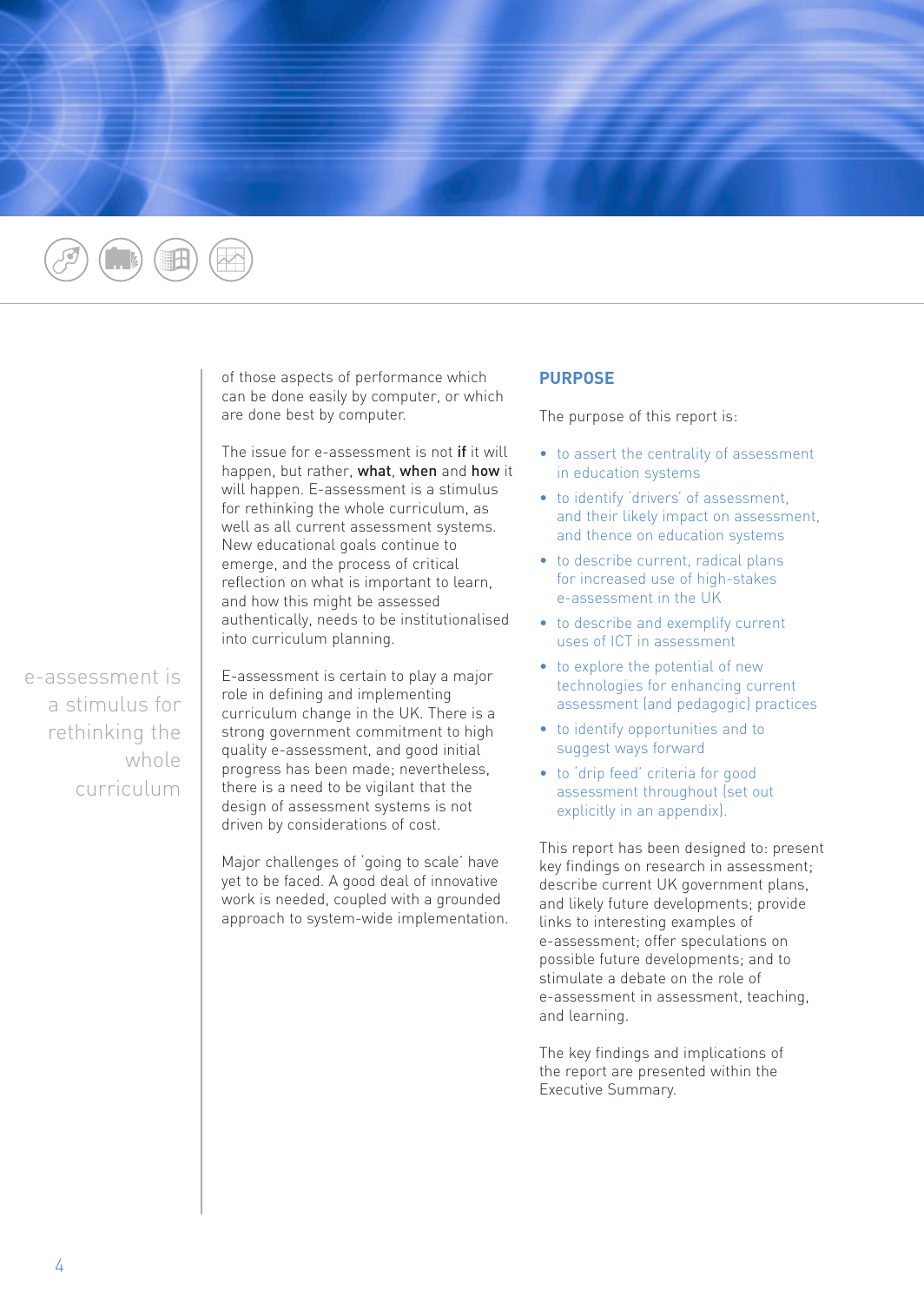# ASSESSMENT DRIVES EDUCATION

#### 1 **ASSESSMENT DRIVES EDUCATION**

Assessment is an integral part of being. We all make myriads of assessments in the course of everyday life. Is Jane a good friend? Which Rachel Whiteread do I like best? Does my bum look big in this? The questions we ask, and the referents, give an insight into the way we see ourselves and the world (eg Groucho Marx's "Please accept my resignation. I don't want to belong to any club that will accept me as a member"). For aspects of our lives that are goal-directed (getting promoted, going shopping), assessment is essential to progress. To be effective, it is necessary to know something of the intended goal; in well-defined situations, this will be relatively easy, and goals will be specified clearly. In ill-defined situations, such as creative acts, and research, the goals themselves might not be well specified, but the criteria for assessing products and processes may well be.

### 1.1 ASSESSMENT AND EDUCATION

Assessment is central to the practice of education. For students, good performance on 'high-stakes' assessment gives access to further educational opportunities and employment. For teachers and schools, it provides evidence of success as individuals and organisations. Cultures of accountability drive everyone to be 'instrumental' – how do I demonstrate success (without compromising my deep values)? Assessment systems provide the ways to measure individual and organisational success, and so can have a profound driving influence on systems they were designed to serve.

There is an intimate association between teaching, learning and assessment, illustrated in Fig 1. Robitaille et al (1993) distinguish three components of the curriculum: the intended curriculum (set out in policy statements), the implemented curriculum (which can only be known by studying classroom practices) and the attained curriculum (which is what students can do at the end of a course of study). The links between these three aspects of the curriculum are not straightforward. The 'top down' ambitions of some policy makers are hostages to a number of other factors. The assessment system – tests and scoring guides provides a far clearer definition of what is to be learned than does any verbal description (and perhaps provides the only clear definition), and so is a far better basis for curriculum planning at classroom level than are grand statements of educational ambitions. Teachers' values and competences also mediate policy and attainment; however, the assessment system is the most potent driver of classroom practice.



Fig 1: Adapted from Pellegrino, Chudowski and Glaser (2001)



the assessment system is the most potent driver of classroom practice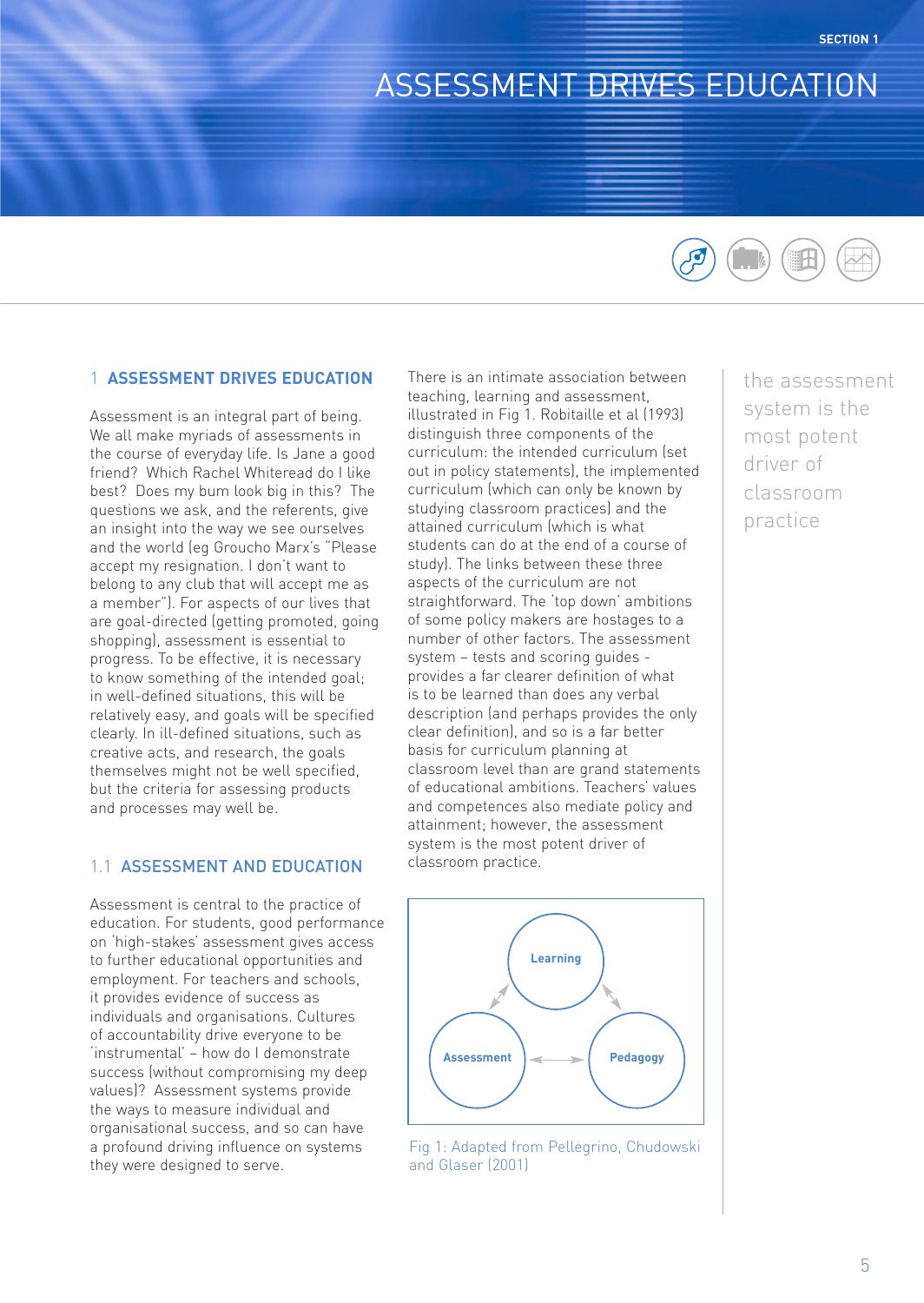## ASSESSMENT DRIVES EDUCATION

In the UK, there is a long-standing belief (eg Cockcroft 1982) that assessment systems have a direct effect on curriculum and on classroom practices. In Australia, Barnes, Clarke and Stevens (2000) traced the effects of changing a high-stakes assessment on classroom practice, and claimed evidence for a direct causal link. Mathews (1985) traced the distorting effects on the whole school curriculum of formal examinations for university entrance (now A-levels), introduced when the university sector expanded beyond Cambridge, Durham and Oxford – to accommodate as much as 5% of the population. There was a perceived need for entrance tests to pre-university courses (O-levels) – designed for about 20% of the population - followed by a perceived need to align all certification in the education system (notably O-levels and CSE). This linkage between assessment for university admission and the assessment of low-attaining students had a direct and often damaging impact on courses of study for lower attaining students (Cockcroft 1982).

Ill-conceived assessment can damage educational systems. Klein, Hamilton, McCaffrey and Stecher (2000) present evidence on the 'Texas Miracle'. Here, scores on a rather narrow test designed by the State of Texas showed very large gains over a period of just four years. This test is used to determine the funding received by individual schools. Unfortunately, scores on a national test which supposedly measured the same sort of student attainment were largely unchanged in the same time interval. So scores on narrow tests can rise, even when underlying student attainment does not. The 'Texas Miracle' was used in the election campaign of President Bush,

as evidence of his effectiveness as a governor in raising educational standards.

Linn (2000) points to an underhand method sometimes used by incoming superintendents of school districts to show the effectiveness of their leadership. Most commercially available multiple choice tests of educational attainment have a number of 'parallel test forms', designed to measure the same knowledge and skills in the same way, but with slightly different formats (so '12 men take six days, how long will six men take?' becomes '12 men take six days, how long will four men take?'). These tests are designed in such a way that student scores on two parallel forms would be the same (plus or minus measurement error). Test designers do this so that school districts can change the test form every year, in order that tests measure the underlying knowledge and skills, not the ability to memorise the answers to specific questions. Linn (2000) gives an example where an incoming Superintendent decides to use a new test form and also chooses to use this same test form in successive years. The result is a steady increase in student scores simply because of poor test security – students are taught to memorise answers. It appears that the superintendent has worked miracles with student attainment, because scores have gone up so much. However, when students are tested on a new parallel form, and have to work out the answers and not rely on memory, then scores plummet. So the high reputation for increasing student performance is built upon deliberate deceit. This is bad for teachers and students, and bad for public morality.

High-stakes assessment systems define what is rewarded by a culture, and

ill-conceived assessment can damage educational systems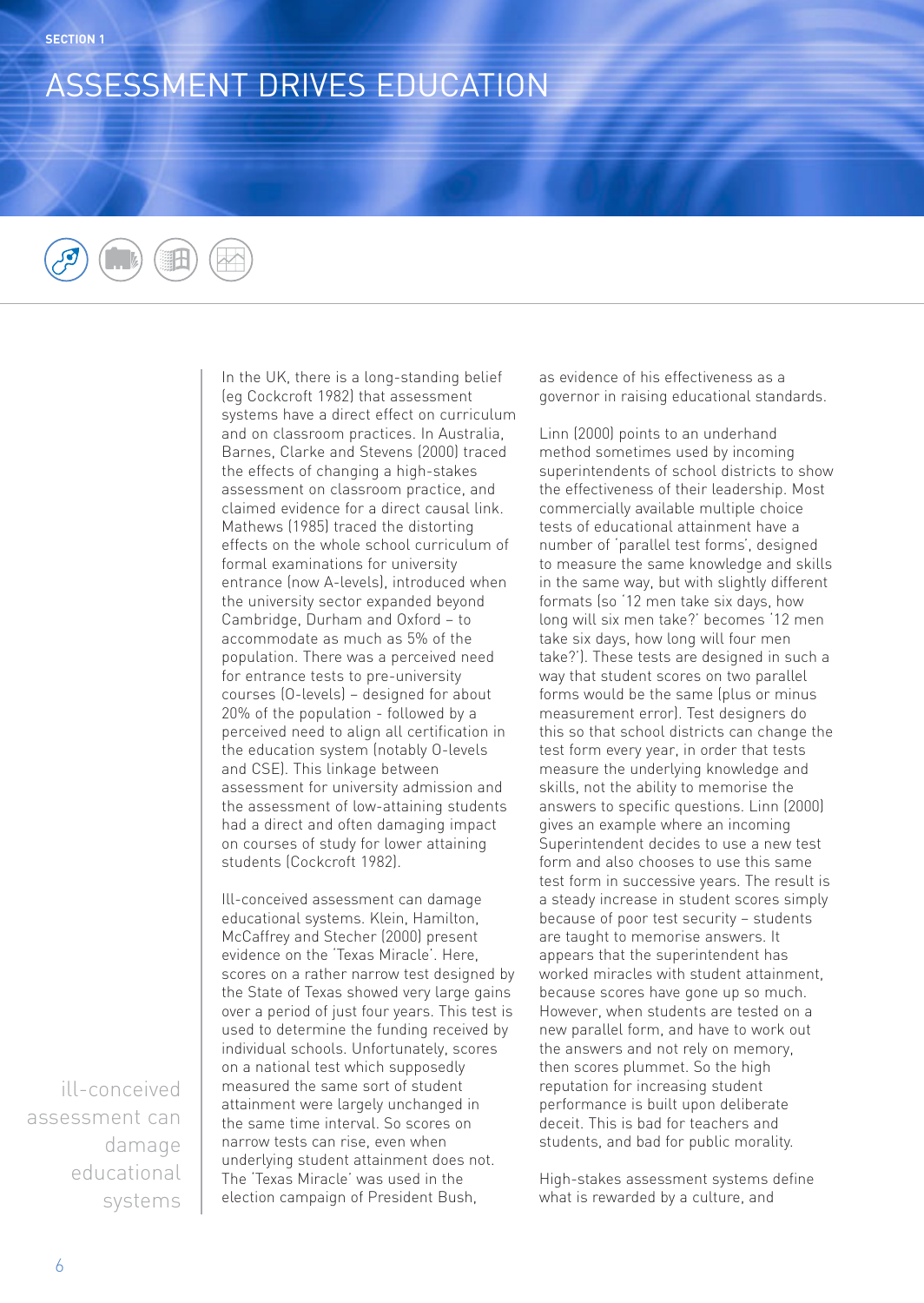therefore the knowledge that is valuable. It is unsurprising that high-stakes assessment has a profound effect on both learning and teaching. Decisions about assessment systems are not made in a vacuum; the educational community in the UK (but not universally) is involved in the design of assessment systems, and these decisions are usually grounded in discussions on what is worth knowing, and in the practicalities of teaching different concepts and techniques to students of different ages.

## 1.2 THE IMPACT OF ASSESSMENT ON ATTAINMENT

An extensive literature review by Black and Wiliam (2002) showed that well designed formative assessment is associated with major gains in student attainment on a wide range of conventional measures of attainment. This result was found across all ages and all subject disciplines. Topping (1998) reviewed the impact of peer assessment between students in higher education on writing, and found large positive effects. A major literature review commissioned by the EPPI Centre (2002) showed that regular summative assessment had a large negative effect on the attainment of low-attaining students, but did little harm to high-attaining students. These studies provide strong evidence that good assessment practices produce large performance gains. These gains are amongst the largest gains found in any educational 'treatments'. Similarly, poor assessment systems have negative – not neutral – effects on the performance of weak students. It follows that when we consider the introduction of e-assessment, we should be aware that we are working with a very sharp sword.

### 1.3 ICT AND ASSESSMENT

ICT perturbs the links between learning, teaching and assessment in a number of distinct ways:

- 1 ICT has changed the ways that research is conducted in most disciplines. Linguists analyse large corpuses of text; geographers use GIS systems; scientists and engineers use modelling packages. Everyone uses word processors, databases and spreadsheets. Students should use contemporary research methods; if they do not, school-based learning will become increasingly irrelevant to understanding developments in knowledge. Assessment should reinforce good curriculum practice. We are approaching a bizarre situation where students use powerful and appropriate tools to support learning and solve problems in class, but are then denied access to these tools when their 'knowledge' is assessed.
- 2 ICT can support educational goals that have been judged to be desirable for a long time, but hard to achieve via conventional teaching methods. In particular, ICT can support the development of higher-order thinking skills such as critiquing, reflection on cognitive processes, and 'learning to learn', and can facilitate group work, and engagement with extended projects; ICT competence is itself a (moving) target for assessment.
- 3 New technologies raise an important set of questions about what is worth learning in an ICT-rich environment; what can be taught, given new pedagogic tools; and how assessment



well designed formative assessment is associated with major gains in student attainment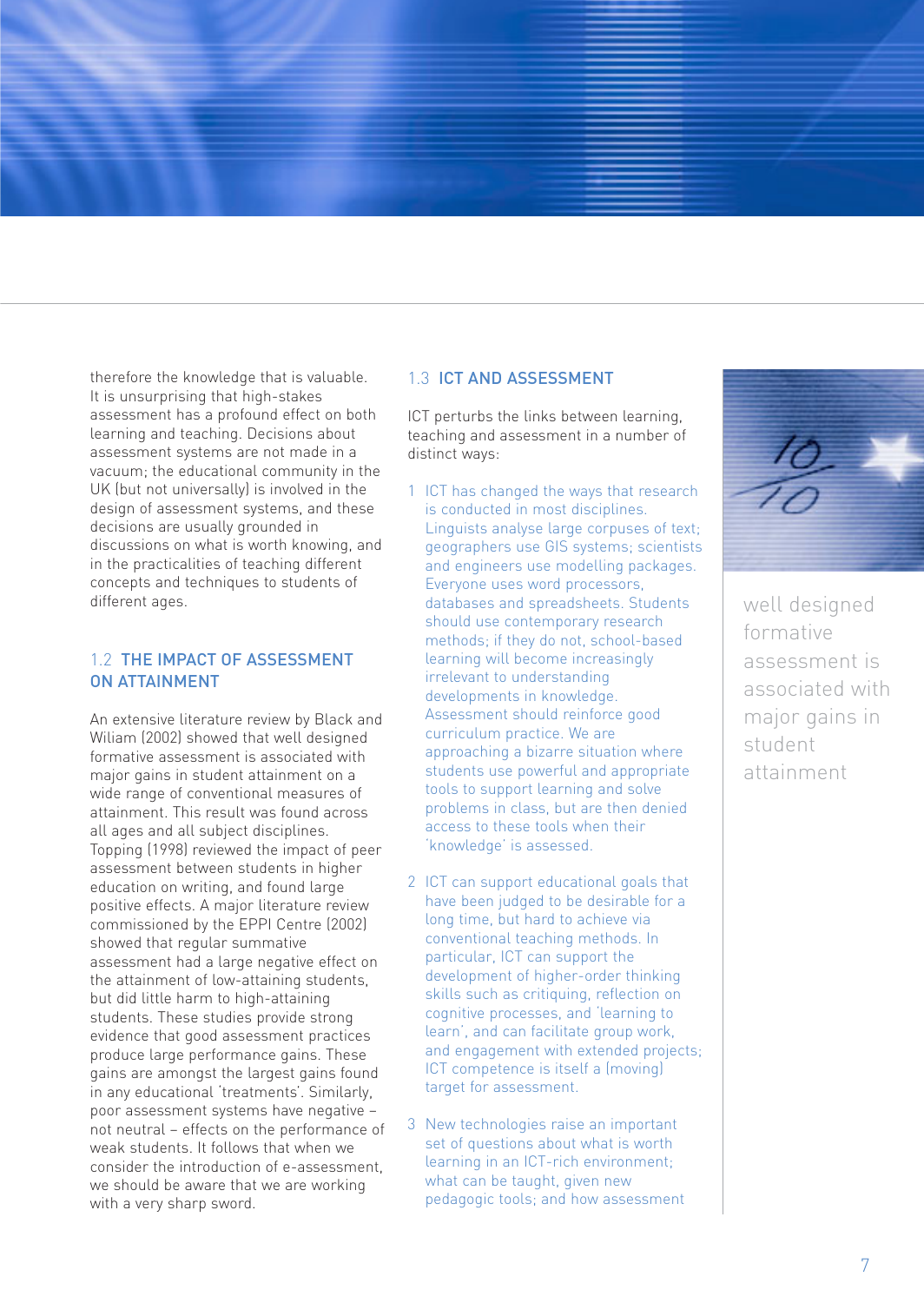## ASSESSMENT DRIVES EDUCATION

systems can be designed which put pressure on educational systems to help students achieve these new goals. If we ignore these important questions, we run the risk that e-assessment will be designed on the basis of convenience, with disastrous consequences for educational practice.

## 1.4 ON THE NATURE OF SUMMATIVE AND FORMATIVE ASSESSMENT

We should distinguish between summative and formative assessment, which are different in conception and function. In principle, it is easy to distinguish between them. Summative assessment takes place at the end of some course of study, and is designed to summarise performance and attainment at the time of testing; highstakes, end of schooling assessment such as GCSE provides a good example. Formative assessment takes place in mid-course, and is intended to enhance students' final performance; comments on the first draft of an essay provide an example.

Summative and formative assessments differ on a number of dimensions. These include:

**Consequences:** summative assessment is often highly significant for the student and teacher, whereas formative assessments need not be.

**Exchange value:** summative assessments often have a value outside the classroom for certification, access to further courses, and careers; formative assessment usually has no currency outside a small group.

**Audience:** summative evaluations often have a large audience; the student and teacher, parent, school, employer and educational system. Formative evaluation can have a small audience; perhaps just the student and teacher (and parent in younger years).

**Mendacity quotient:** in summative assessment, students are advised to focus on things they do best and hide areas of ignorance; in formative assessment, it is more sensible for students to focus on things they understand least well.

**Agency:** summative assessment is often done to students, perhaps without their willing participation. Formative assessment is often actively sought out by the student; good formative feedback depends on student engagement in the process of revision.

**Validation methods:** summative assessment is often judged in terms of predictive validity - are students who got A grades more likely to get top grades in college (but see Messick 1995)?? Formative assessment might be judged in terms of its usefulness in undoing predictive validity – what feedback can we give to students with C grades, so that they perform as well in college as anyone else?

**Quality of the assessment:** for summative assessment, the assessment method should achieve appropriately high standards of reliability and validity; for formative assessment, 'reliability and validity' are negotiable between teacher and student.

**Resources required:** the nature of summative assessment can be influenced by considerations of cost and time. In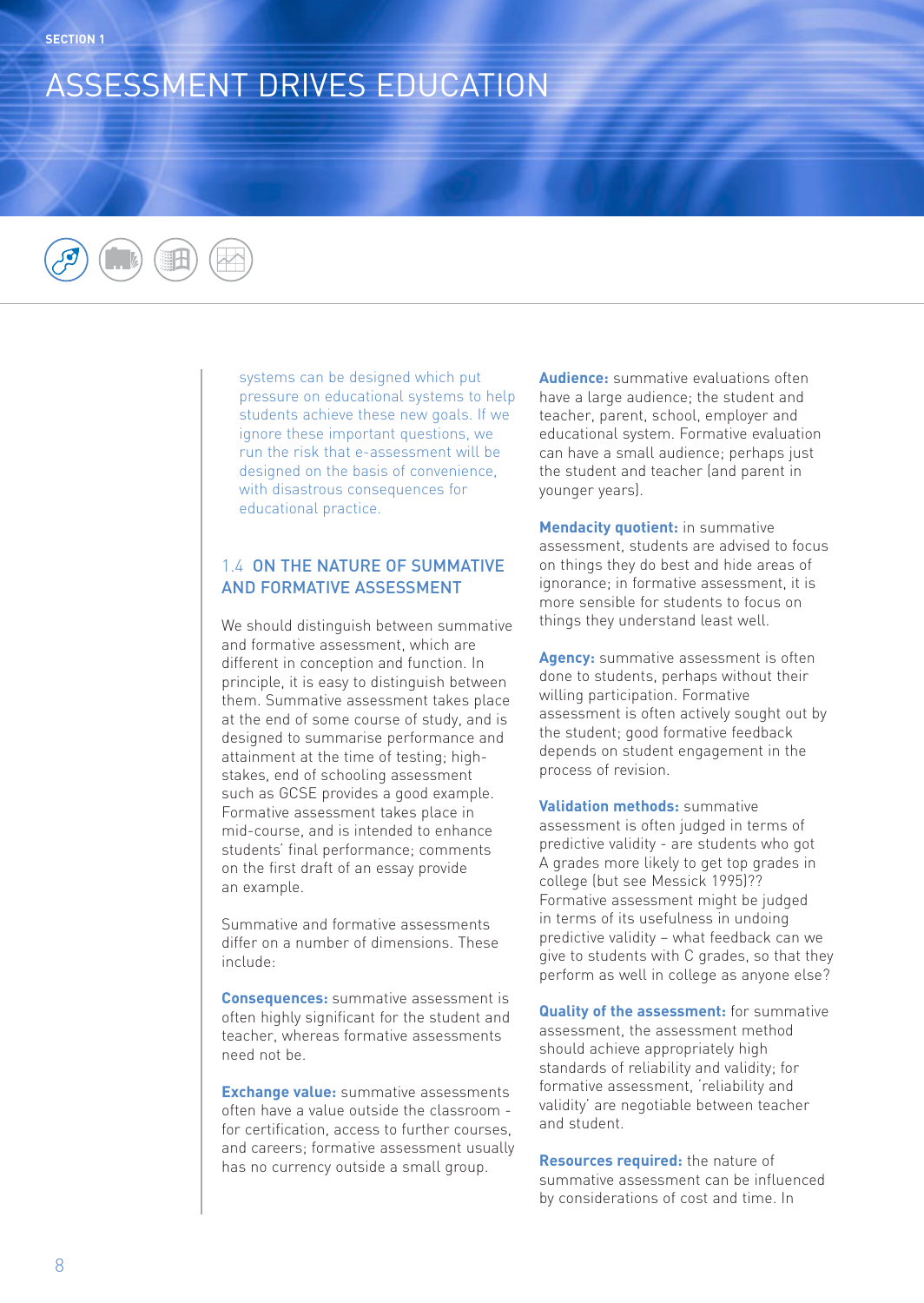terms of cost, the estimation of the cost of te sting is often done very badly, especially in the USA. There, it is common for 'cost' to be equated with the money paid for the test and its scoring, not the real cost, which is the opportunity cost, measured in terms of the reduction in time spent learning which has been diverted to useless 'test prep'. Formative evaluation should be an integral part of the work of teaching, so estimation of cost focuses naturally on opportunity costs – just what is an effective allocation of teaching and learning time to formative evaluation? In terms of time, for summative assessment time is easy to measure (so long as useless 'test prep' is counted in); again, formative assessment is an integral part of teaching.

#### **Knowledge and the knowledge**

**community:** summative assessment is explicit about what is being assessed, and ideas about the nature of knowledge are shared within a wide community; with formative evaluation, ideas about the nature of knowledge might be negotiated by just two people.

**Status of the assessment:** in summative assessment, the assessment can be ignored by the student; formative assessment simply isn't formative assessment unless the student does something with it to improve performance.

**Focal domain:** it is useful to distinguish between cognitive, social and emotional aspects of performance. Summative assessment commonly focuses on cognitive performance; formative assessment can run wild in the social and affective domains.

**Theory dependence:** summative assessment rarely rests on theory; formative assessment is likely to be 'theory-genic' as participants discuss progress, what is known, how to learn and remember things, and how best to use evidence.

**Tool types:** summative assessment commonly uses timed written assessments where the structure is specified in advance, and which is scored using a common set of rules. Tests are often designed to discriminate between students, and to put them into a rank order in terms of performance. Formative assessment commonly uses a variety of methods such as portfolios of work, student draft work, student annotations of their work, concept mapping tools, diagnostic interviews and diagnostic tests. Each student is their own referent – comparison with other students may not be useful, and is often harmful to learning.

### 1.4.1 Reflecting on summative and formative assessment

Despite the differences highlighted here, the two sorts of assessment have many areas of overlap:

- a student can change their study methods on the basis of an end-of-year examination result (summative assessment used for formative purposes)
- summative evaluation of students can provide formative evaluation for teachers, schools and educational systems
- formative assessment always rests on some sort of summative assessment – feedback and discussion must rest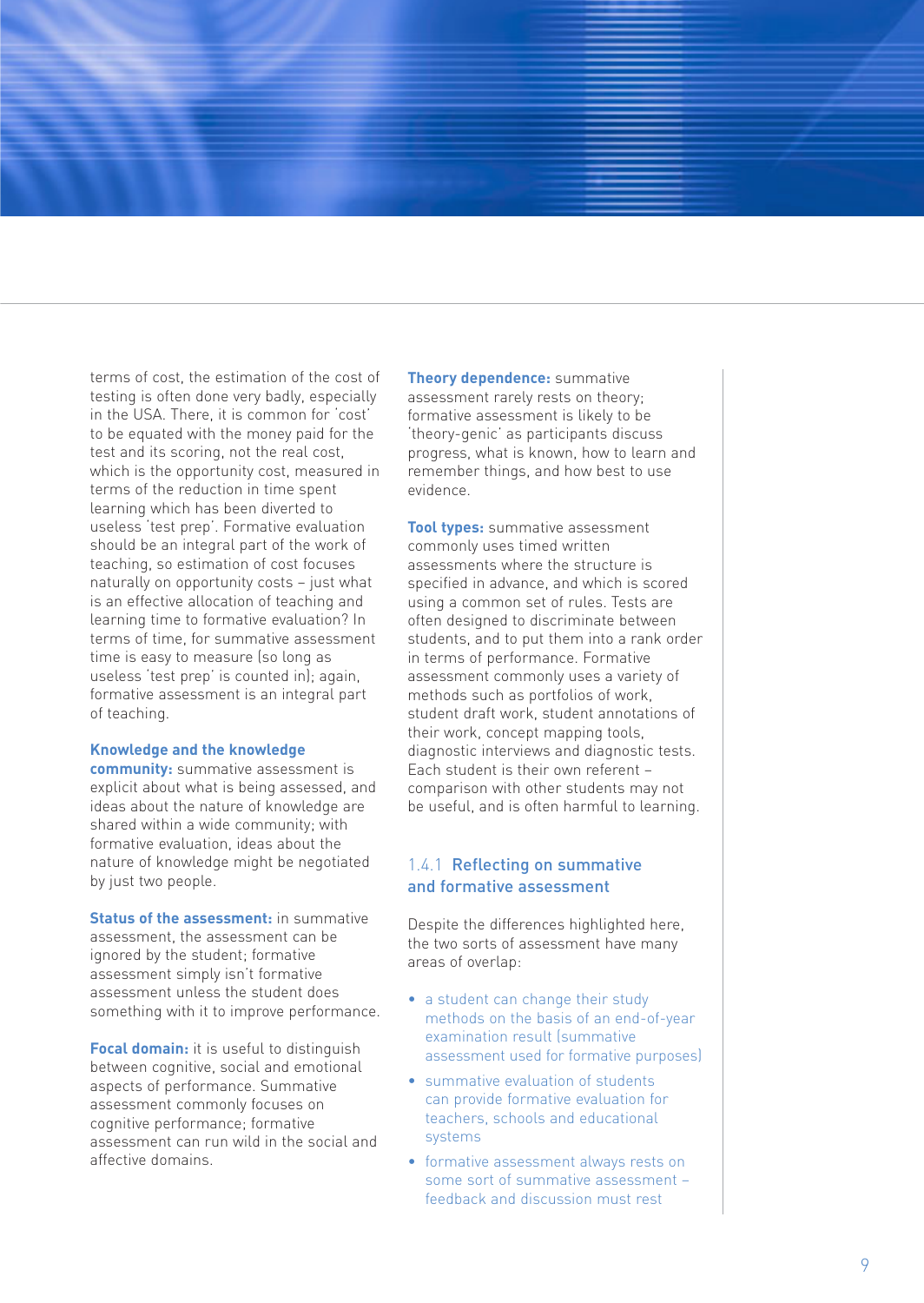# ASSESSMENT DRIVES EDUCATION





frequent testing and reporting of scores damages weaker students on some assessment of the current state of knowledge

- some summative assessment should include the ability to benefit from formative assessment – learning to learn is an important educational goal, and should be assessed, formally
- summative assessment (eq of student teachers) should include the ability to provide formative assessment.

## 1.5 SUMMARY OF SECTION 1

Assessment lies at the heart of education. Assessment systems exemplify the goals and values of education systems. Highstakes assessment systems have a direct influence on classroom practices. Any discussion of assessment raises important questions about what is worth knowing, the extent to which such knowledge can be taught, and the best ways to support knowledge acquisition.

Well designed assessment systems are associated with large increases in student performances; frequent testing and reporting of scores damages weaker students. Badly designed high-stakes assessment systems can have strong negative consequences for students, communities and societies.

In this section, we distinguish between summative assessment (assessment of learning) and formative assessment (assessment for learning), and compare their characteristics.

ICT has changed the ways that academic work is done; this should be reflected in the tools used in education for both learning and assessment. Bizarre current practices where ICT is an integral part of learning, but where students are denied access to technology during assessment, must be reformed as a matter of urgency. Skills in ICT are essential for much modern living, and so should be a target for assessment.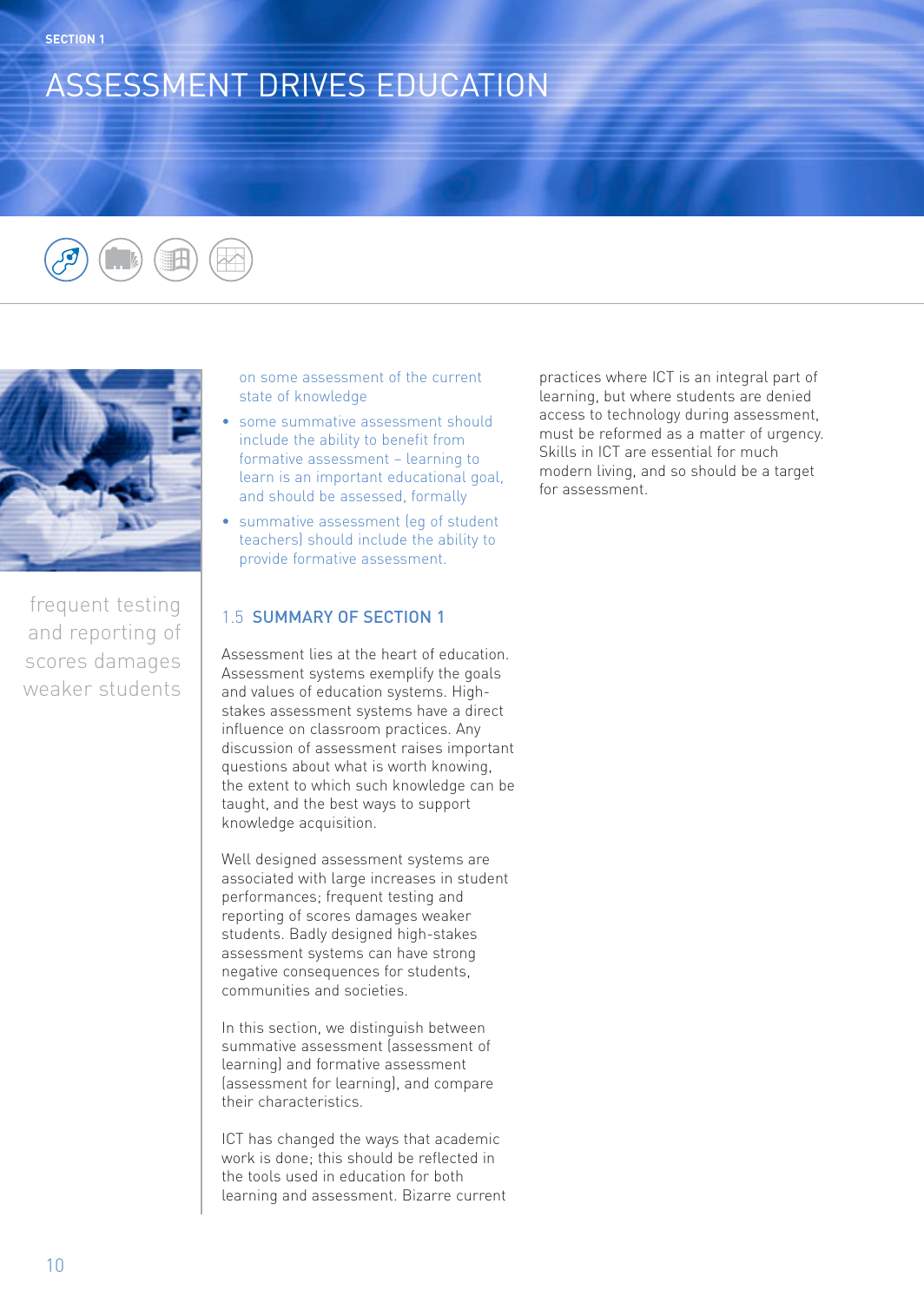## HOW AND WHERE MIGHT ASSESSMENT BE DRIVEN?



## 2 **HOW AND WHERE MIGHT ASSESSMENT BE DRIVEN?**

There is a comforting belief that decisions about education and education systems are made within those systems, and that outside agents – notably foreign outside agents – have little or no influence on internal affairs. This has been true in the UK for a long time, but has not been true in countries which (for example) make use of UK examinations to certify students. If we are to explore plausible scenarios about the future impact of ICT on assessment, it is necessary to take account of 'drivers of change'. Here, we consider technology, globalisation, the rise of mass education, problems of political stability, current government plans, and likely government plans, as drivers of educational change and, in parallel, of likely changes in assessment systems.

## 2.1 TECHNOLOGY AS DRIVER OF SOCIAL CHANGE

Technology is a key driver of social change. Technology has transformed the ways we work, our leisure activities, and the ways we interact with each other. The use of the web is growing at an extraordinary rate, and people increasingly have access to rich sources of information. Metcalfe's law states that the value of a network rises dramatically as more people join in – its value doesn't just increase steadily. The capability of computer hardware and software continues to improve, and features are being added (such as high quality video) which make computer use increasingly attractive, and well suited to supporting human-human interactions. The web is an increasingly valuable resource which is becoming progressively

easier to use, and is attracting users at an increasing rate. Technology is ubiquitous: as well as computers in the form of desktops and laptops, there has been an explosion of distributed computer power in the form of mobile phones which are also fully functioning personal digital assistants (PDAs), containing features such as a spreadsheet, database and word processor. It has been estimated that there are over three billion mobile phones worldwide (Bennett 2002); as before, this number is growing very fast, and new phones are manufactured with an increasing range of features. Technology as a driver has a number of likely effects on assessment. New skills (and so new assessments) are needed for work and social functioning, which require fluent use of ICT; technology has had a profound effect on many labour intensive work practices, many of which resemble educational assessment. The use of ICT for assessment has hardly begun, and some new technologies such as mobile phones offer great promise not only because of their ubiquity (which might solve a current problem of access which has restricted widespread use of ICT in assessment in the past), but also because new technologies have become a natural form of communication for very many young people.

#### 2.2 GLOBALISATION

Globalisation is probably the most obvious driver of change. Significant features for the current discussion are: the mobility of capital, employment opportunities (jobs), and people. Cooperation between countries (eg in the European Union), and the pervasive influence of multinational companies also have profound social effects.

the use of ICT for assessment has hardly begun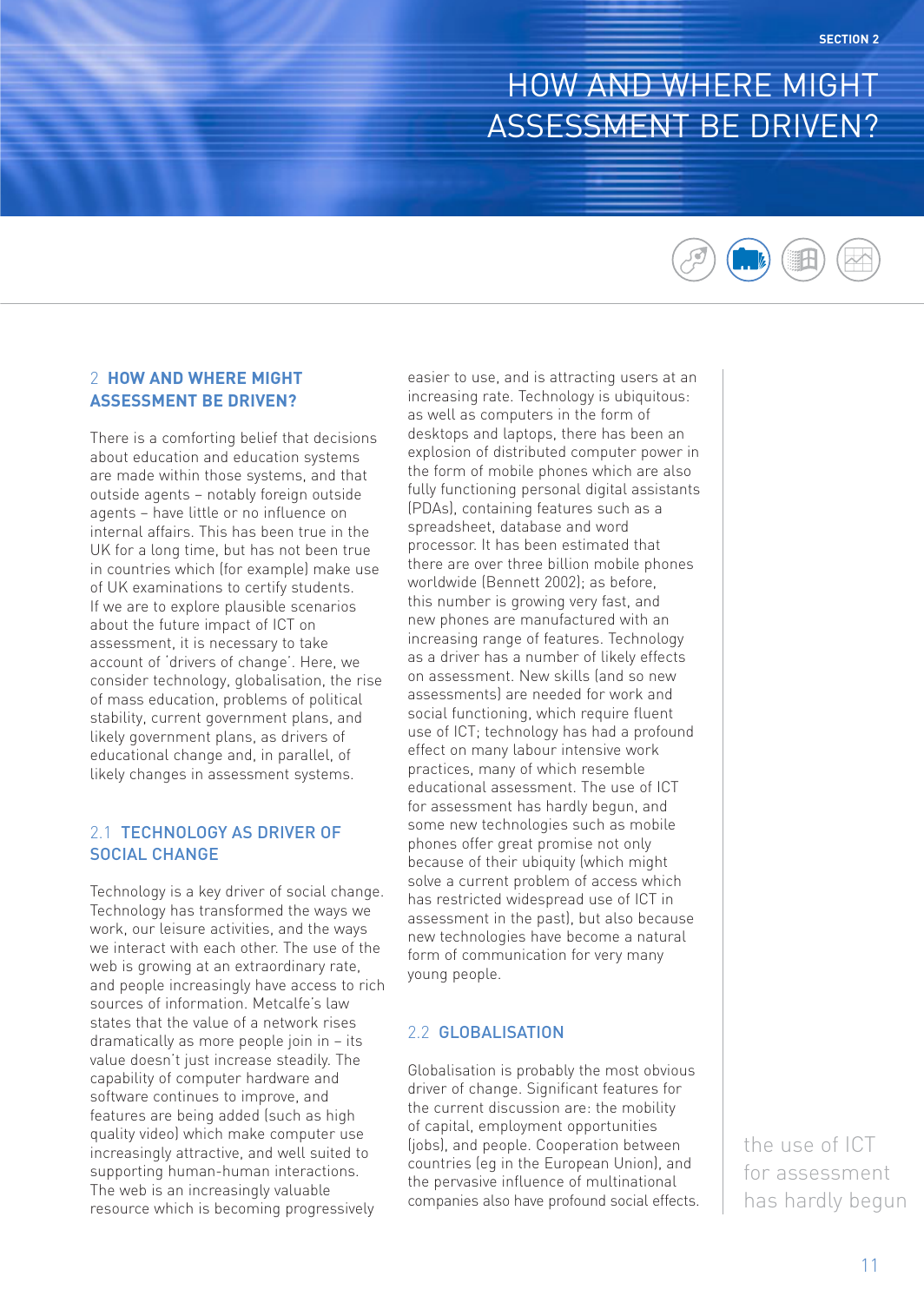# HOW AND WHERE MIGHT ASSESSMENT BE DRIVEN?



The mobility of capital and jobs has changed the profile of the job market, with new kinds of jobs being created (eg in ICT) and old ones disappearing (eg in manufacturing industries). It is very easy to export jobs and capital from the developed world to the developing world (eg by relocating telephone call centres, or by establishing factories in countries with low wage costs). For people (and economies) to be successful, they must continue to learn new skills, and to adapt to change. Retraining will often require recertification of competence, with the obvious consequence of further assessment, and the need to design assessment systems appropriate to the new needs of employment. These are pressures for more, and effective, systems of competence-based assessment.

cooperation between countries in Europe will have an effect on assessment systems Migration for work and education raises similar issues. The developed world has a need to import highly skilled workers; universities worldwide seek international students. In both cases, there is a need to certify the competence of applicants, and to reject those least likely to be effective workers, or to complete courses successfully (because of a lack of fluency in the language of instruction, for example). Financial considerations make it impractical for testing to take place in the target country, and so a good deal of testing takes place in the country supplying workers or students. Again, it is common to use competence tests which are externally mandated and designed. Language testing provides a good example; a computer-based version of the Test of English as a Foreign Language (TOEFL) has been developed which adjusts the difficulty level of the questions in the light of the performance of the candidate on the test (see www.ets.org/toefl).

For developed economies to maintain their global dominance, their economies must be geared to 'adding value' to raw materials (or to creating value from nothing, as in the entertainment and finance industries). This requires changes in the education system which encourage creative activities, and good problemsolving ability. Employment in a postindustrial society is likely to depend on higher-order thinking skills, such as 'learning to learn'. This requires that these thinking skills be exemplified and assessed, if they are to receive appropriate attention in school.

The effects of cooperation between countries in Europe will have an effect on assessment systems. Currently, there is a problem that qualifications in different member states ('architect', 'engineer') are gained after rather different amounts of training, and equip people for quite different levels of professional responsibility. This makes job mobility very difficult. The Bologna Accord is an agreement between EU member states that all universities will adopt the same pattern of professional training (typically a three-year undergraduate degree followed by a two-year professional qualification) in order to make qualifications in different member states more comparable. Convergence of course structure is likely to lead to a convergence of assessment systems, in line with the desire to increase mobility (see www.engc.org.uk/ international/bologna.asp for an analysis of the impact of the Bologna, Washington and Sidney Accords on engineering).

Globalisation is having a profound effect on educational systems worldwide. In higher education, Slaughter and Leslie (1997) describe the response of universities in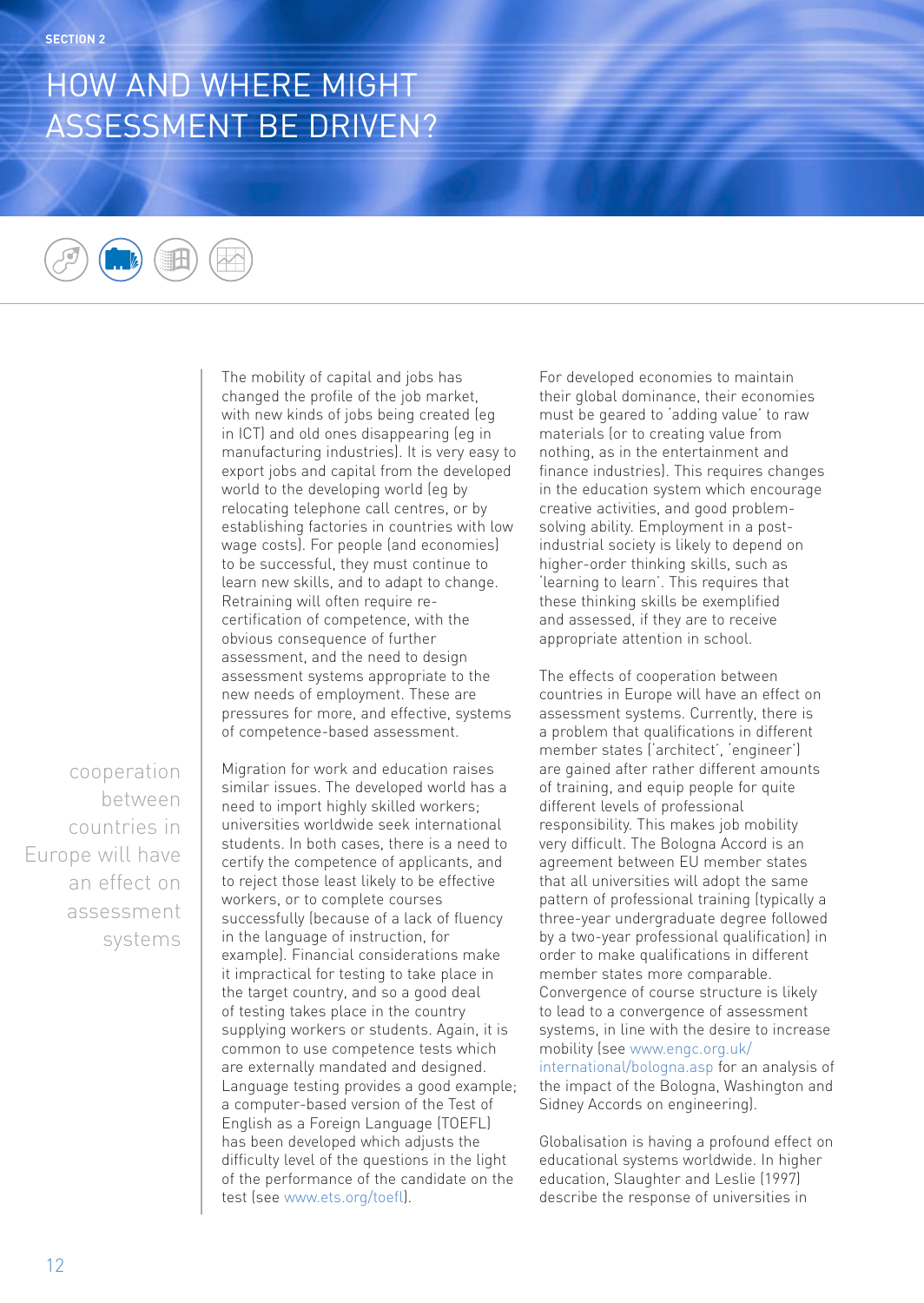several countries to 'academic capitalism' – a global trend to view knowledge as a 'product' to be created and controlled, and to see universities as organisations which produce knowledge and more knowledgeable people as efficiently as possible. They document the changes in university structures and functioning which have been a response to such pressures; these include greater collaboration on teaching between universities, and mutual accreditation of courses. Again, the need for comparability of course difficulty and student attainment will lead to a careful re-examination of assessment systems, and some homogenisation.

Multinational companies also drive changes in assessment practices. These companies are successful in part because of their emphasis on uniform standards; one is unlikely to get a badly cooked hamburger in Macdonalds, or a copy of Excel that functions worse than other copies. This emphasis on quality control extends to job qualifications, and to standards required of workers. In fast changing markets such as technology provision, retraining workers and checking their competence to use, install or repair new equipment or software requires appropriate assessment of competence. The needs of employers for large numbers of staff who are able to use ICT effectively as part of their job has lead to transnational qualifications such as the European Computer Driving Licence (www.ecdl.co.uk). Such examples are interesting because they are set by international organisations, or commercial organisations, and in some cases (eg the Microsoft Academy programme www.microsoft.com/education/ msitacademy/ITAPApplyOnline.aspx), state-funded educational organisations must submit themselves for examination

by a commercial company before they are allowed to certify student competence.

The scale on which such examinations are taken is impressive. Bennett (2002) describes the National Computer Rank Examination, China, which is a proficiency exam to assess knowledge of computer science and the ability to use it; two million examinations were taken in 2002. Tests for the European Computer Driving Licence have been taken by more than a million people.

### 2.3 MASS EDUCATION

Mass education has developed rapidly and recently. In the last 30 years, the percentage of the UK population being educated at university has risen from about 5% to about 40%. This puts pressures on academic systems to develop efficient assessment systems.

There is now a great deal of distance education. China plans to have five million students in 50-100 online colleges by 2005. At least 35 US states have virtual universities (Bennett 2002). (The recent failure of the E-university in the UK www.parliament.uk/post/pn200.pdf - and of the US Open University, shows that such ventures are not always successful!) A great deal of curriculum material is delivered via a variety of technologies (the Massachusetts Institute of Technology is in the process of putting all its course material online, for example – see http://ocw.mit.edu/index.html). Over 3,000 textbooks are freely available online at the National Academy Press (www.nap.edu). The use of technology in the assessment process is a logical consequence of these developments.

multinational companies also drive changes in assessment practices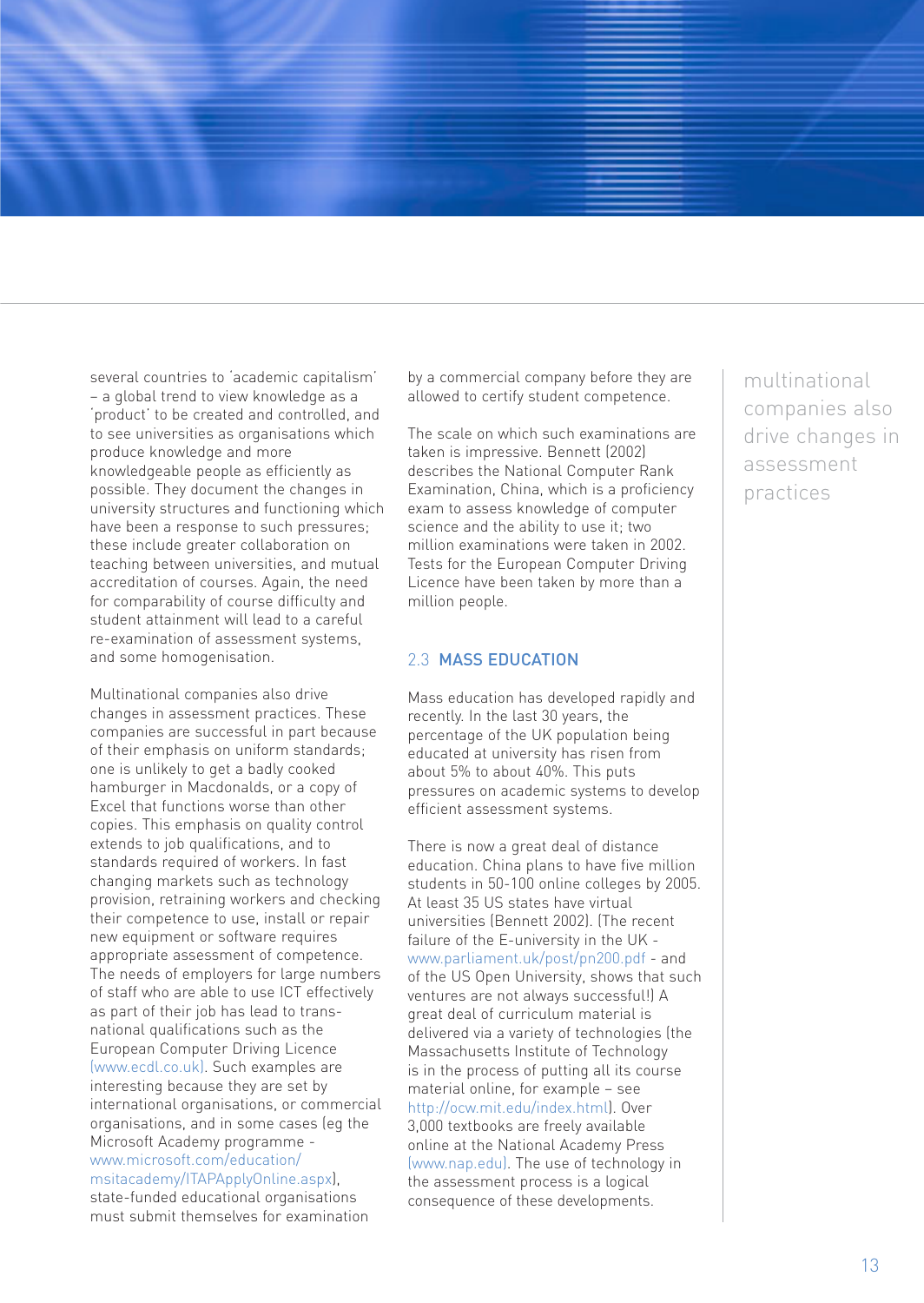# HOW AND WHERE MIGHT ASSESSMENT BE DRIVEN?



## 2.4 DEFENDING DEMOCRACY

Problems of potential political instability provide another driver of change. The rise of fundamentalism (both Christian and Moslem) can be seen as a loss for rationalism. Electoral apathy is a threat to the democratic process. One problem for politicians is to explain complex policies to citizens. This is made difficult if citizens understand little about modelling (such as ideas of multiple causality, feedback in systems, lead and lag times of effects etc). Informed citizens need to understand something about ways to describe and model complex systems, in order that they do not give up on democracy simply because they do not understand the policy arguments being made. Understanding arguments about causality and some experience of modelling systems via ICT should be major educational goals. These goals will need to be exemplified and valued by high-stakes assessment systems, if they are to become part of students' educational experiences.

continued expansion of the current examination system without some changes does not seem a viable option Education for citizenship has received increasing emphasis in the UK. Some of the educational goals – such as understanding different perspectives, increased empathy, and community engagement - seem intangible. However, ICT can play a role in posing authentic questions (for example via video) and could play a role in formative assessment, and perhaps in summative assessment (using portfolios).

## 2.5 GOVERNMENT-LED REFORMS IN CURRICULUM AND ASSESSMENT

Governments are responsive to global pressures, and analyses of the limitations of current national systems. Two current UK initiatives are likely to lead to radical changes in assessment practices, notably to increase the use of e-assessment. One is the DfES E-assessment Strategy (www.dfes.gov.uk/elearningstrategy/ default.stm) which maps out a tight timeline for change in current examination systems; the other is the Tomlinson (2004) Report 14-19 Curriculum And Qualifications Reform, which proposes radical changes in educational provision itself (with direct consequences for e-assessment).

The Tomlinson Report (2002) into A-level standards argued that the examinations system is operating at, or perhaps beyond, capacity. According to Tomlinson (2002), in 2001, 24 million examination scripts and coursework assignments were produced at GCSE, AS and A level. In terms of the number of students being assessed, in 2002 there were around six million GCSE entries and nearly two million children sat Key Stage tests. More students are engaging in post-compulsory education; the introduction of modular A-levels, and the popularity of AS courses has resulted in an increase in the number of examinations taken (Tomlinson reports a growth of 158% over a 20-year period). There is an associated problem concerning the supply of examiners, in terms of both recruitment and training. Roan (2003) estimated that about 50,000 examiners were involved in the assessment of GCSEs, GNVQs and A-levels. Continued expansion of the current examination system without some changes does not seem a viable option. ICT support for current activities, described later, might well be of benefit.

ICT-based assessment is now part of UK government policy, and will be introduced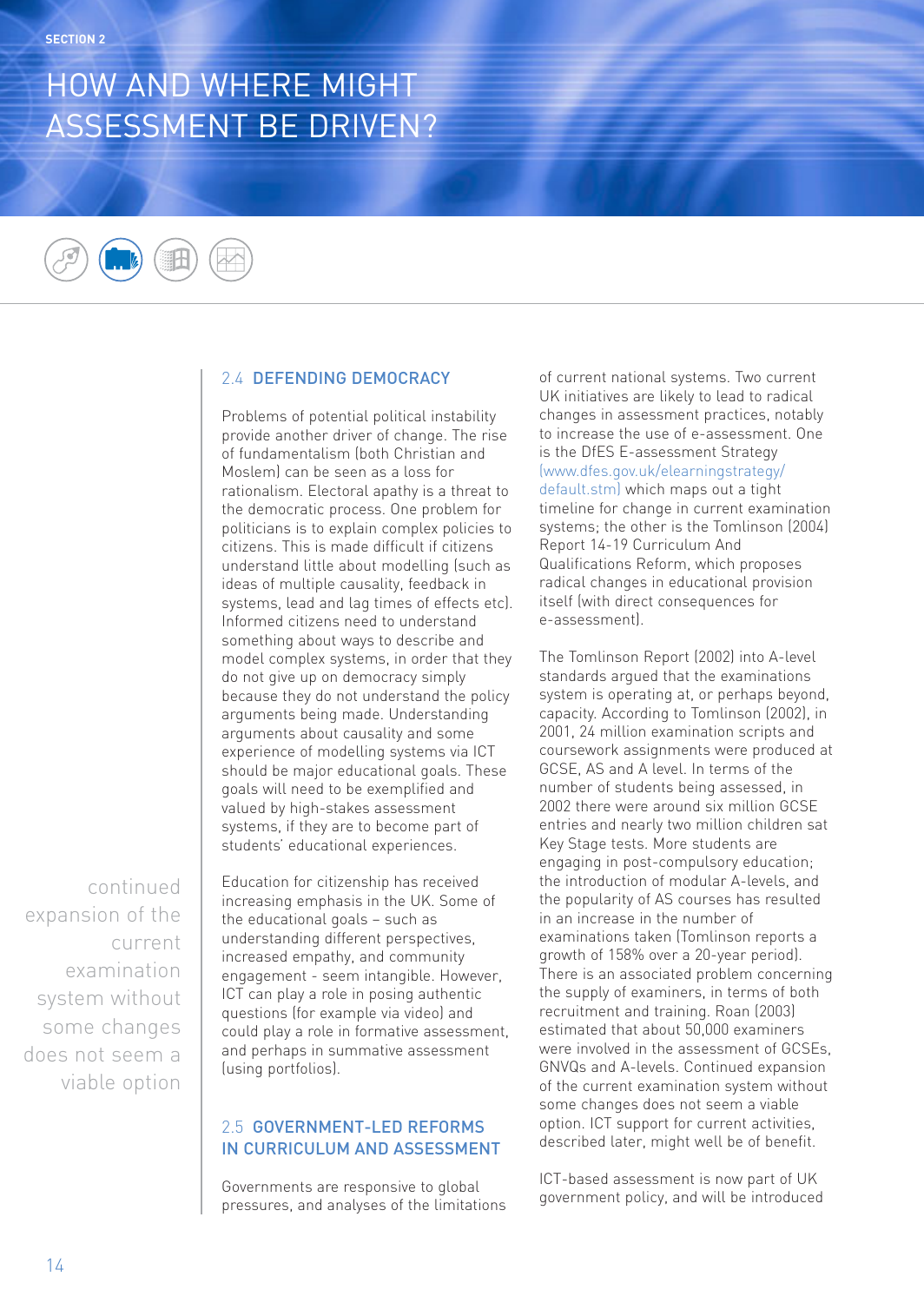progressively, but on a tight timescale. The DfES E-learning Strategy will be accompanied by radical changes to the assessment process, for which the Qualifications and Curriculum Authority are responsible (www.qca.org.uk/ adultlearning/workforce/6877.html). Over the next five years, the following activities are planned:

"All new qualifications should include assessment on-screen

Awarding bodies set up to accept and assess e-portfolios

Most examinations should be available optionally on-screen, where appropriate

National curriculum tests available on-screen for those schools that want to use them

The first on-demand GCSE examinations are starting to be introduced

10 new qualifications specifically designed for electronic delivery and assessment"

QCA Blueprint (2004)

The timescale for these changes is short. For example, in 2005, 75% of basic and key skills tests will be delivered on-screen; in 2006, each major examination board will offer live GCSE examinations in two subjects, and will pilot at least one qualification, specifically designed for electronic delivery and assessment; in 2007, 10% of GCSE examinations will be administered on-screen; in 2008, there will be on-demand testing for GCSEs in at least two subjects.

Good progress has been made with these developments. For example, Edexcel is carrying out a pilot scheme for online GCSEs in chemistry, biology, physics and geography with 200 schools and colleges

across the West Midlands and the west of England. AQA conducted a live trial in March 2004 on 20,000 scripts (Adams and Hudson 2004); in Summer 2004, about 500,000 marks (5% of the total) will be collected; by 2007, 100% of marks will be captured electronically.

The Tomlinson Report (2004, in prep) will offer a more radical challenge to assessment practices. The Interim Report (Tomlinson 2004) identified a number of problems with the existing system. These include concerns about:

- excellence the current system does not stretch the most able young people (in 2003, over 20% of A-level entries resulted in grade A)
- vocational training there is an historic failure to provide high-quality vocational courses that stretch young people and prepare them for work
- vocational learning is often assessed by external written examinations, not practical and continuous assessment
- assessment the burden on students and teachers is too high
- disaffection our high drop-out rates are scandalous
- the plethora of qualifications currently around 4,000
- curricula are often narrow, overfull, and limit in-depth learning
- too few students develop high levels of competence in mathematical skills, communication, working with others, or problem-solving
- failure to equip young people with the generic skills, knowledge and personal attributes they will need in the future.



the Tomlinson Report will offer a more radical challenge to assessment practices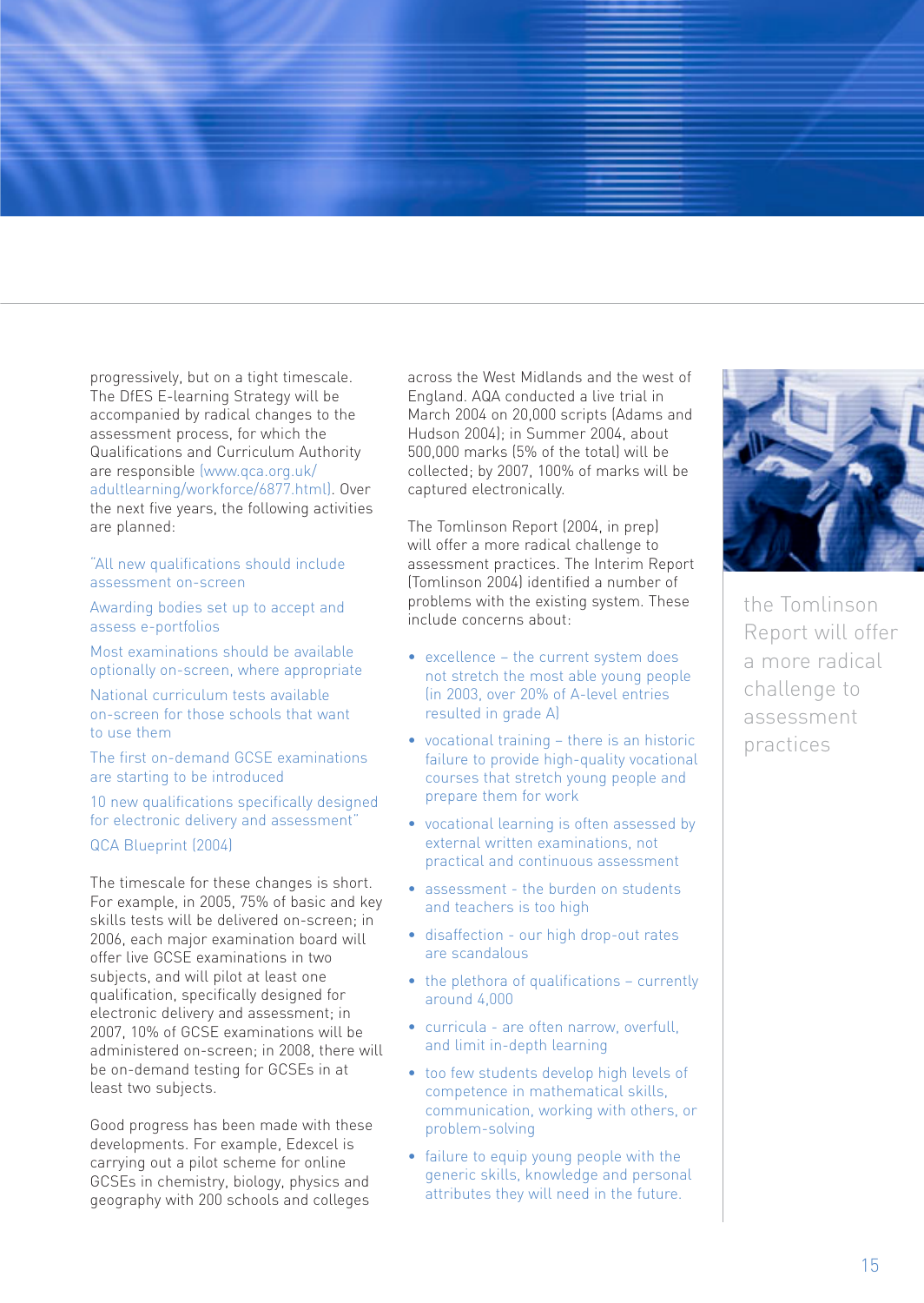# HOW AND WHERE MIGHT ASSESSMENT BE DRIVEN?



there is an urgent need to invent and apply new sorts of eassessment on a large scale

The Report proposes a single qualifications framework, based on diplomas set at four levels (Entry, Foundation, Intermediate and Advanced). Students are expected to progress at a pace appropriate to their attainment, rather than their age. Each diploma shares some common features. These require students to demonstrate evidence of:

- mathematical skills, communication and ICT skills
- successful completion of an extended project
- participation in activities based on personal interest, contribution to the community as active citizens, and experience of employment
- personal planning, review and making informed choices
- engagement in 'main learning'- the major part of the diploma – chosen by the student in order to open access to further opportunities (eg in employment or education).

These recommendations are exciting and very ambitious, but deeply problematic, unless there are radical changes to current assessment systems – notably in the large-scale adoption of e-assessment. We consider ways these recommendations might be met, in Section 3.

## 2.6 SUMMARY OF SECTION 2

A number of 'drivers' are shaping both assessment and ICT; these need to be taken into account in any discussion of future developments. These drivers provide conflicting pressures. The drivers considered here include the increasing power and ubiquity of ICT, and the

explosion of its usefulness and use in everyday life. These provide pressures for more relevant skills to be assessed, and also provide an assessment medium which is largely unexplored. Demands for lifelong learning, for people who can innovate and create new ideas, and the needs for informed citizenship are all pressures for education (and associated assessment systems) that rewards higher-order thinking, and personal development. Conversely, drivers such as the need to retrain and recertify staff, to ensure common standards across organisations in different countries, and to allow access to well-qualified migrants for jobs and education, emphasise assessments which transcend national boundaries and which are based on well-defined competencies (and where assessment design is sometimes based on perceived commercial imperatives). These drivers require different approaches to assessment, and all require new sorts of assessments and assessment systems to be developed.

In the UK, there are a number of problems with current assessment systems. First, they serve students very badly; second, they might soon collapse under their own weight. There is now the political will (and a tight timescale) to develop pervasive, high quality e-assessment on a tight timeline, aligned with current and emerging educational goals. There is also an urgent need to invent and apply new sorts of e-assessment on a large scale.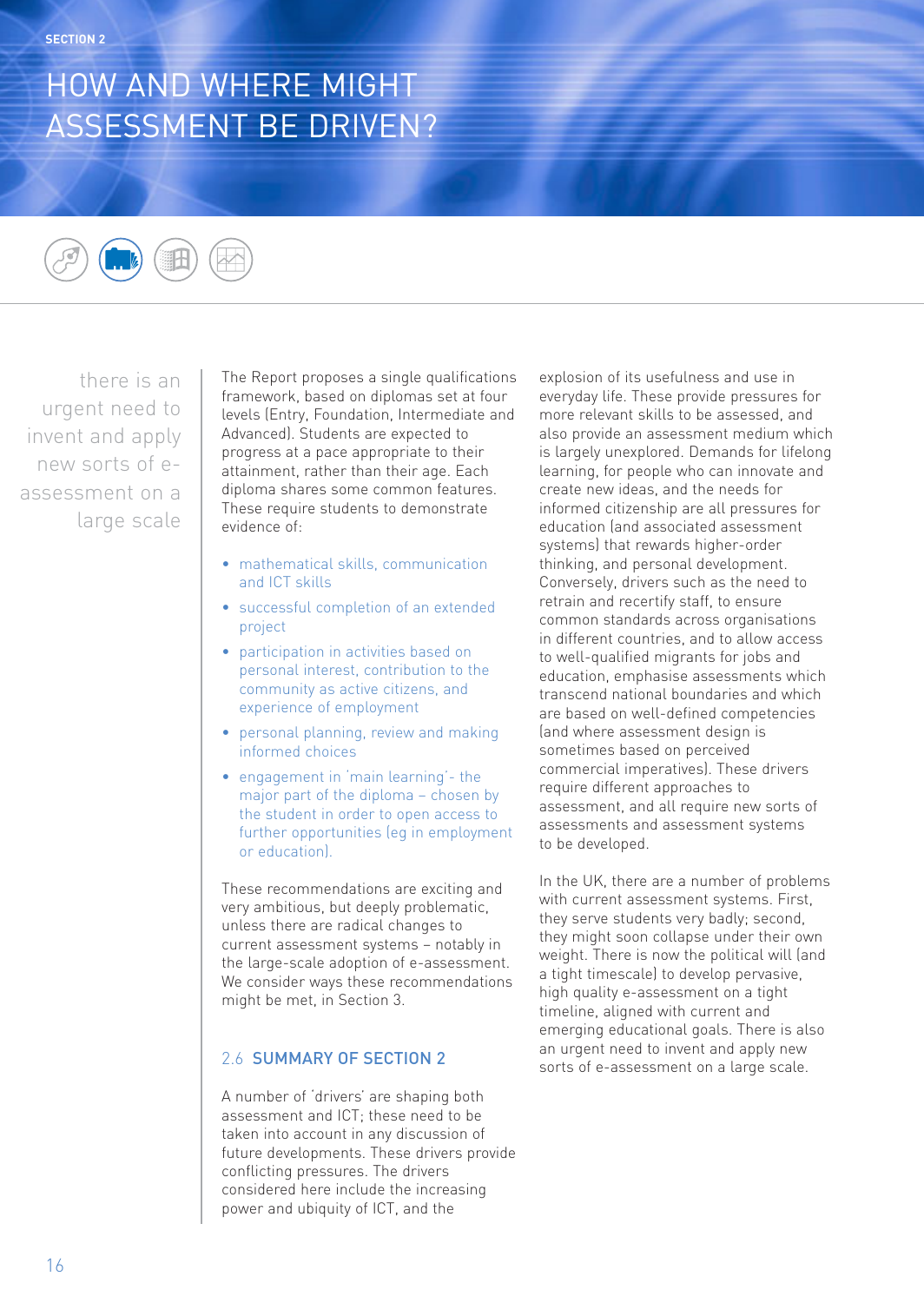## CURRENT DEVELOPMENTS IN E-ASSESSMENT



## 3 **CURRENT DEVELOPMENTS IN E-ASSESSMENT**

The UK government has embarked on a very ambitious project to extend the use of e-assessment. The issue for education is not if e-assessment will play a major role, but when, what, and how. E-assessment can take a number of forms, including automating administrative procedures; digitising paper-based systems, and online testing - which extends from banal multiple choice tests to interactive assessments of problem-solving skills. In this section, we focus on current developments in e-assessment for summative purposes that can be used across the educational system. In Section 4 we address important but less welldefined targets for e-assessment.

Before we begin this section exploring different aspects of e-assessment, we should remember some of the virtues of paper-based tests, in order that we do not become so enamoured of new technologies that we lose sight of the benefits of current assessment systems. With paper:

- all stakeholders are familiar with all aspects of the medium
- paper is robust it can be dropped, and it still functions
- there are rarely problems of legibility
- high resolution displays are readily
- students can take questions in any order
- users can input cursive script, diagrams, graphs, tables

available

• a number of equity issues have been solved – it is easy to create large fonts and to solve other access problems

- paper-based testing systems are well established - it is relatively easy to prevent candidates from copying from each other, for example
- paper is easy to distribute, and can be used in most locations
- in extreme circumstances, it is possible to copy an examination paper, and find another desk
- human judgements are brought to bear throughout the process, so the scope of questions is unconstrained.

### 3.1 SOME MOTIVES FOR COMPUTER-BASED TESTING

A number of justifications have been put forward for computer-based testing, and are set out below. Not all justifications apply to every use of computers in assessment.

**Avoiding meltdown:** it may well be impossible to maintain existing paperbased assessment systems in the face of the current growth in the number of students being tested. Scanning technologies can help.

**Valuable life skills:** much of everyday life (including professional life) requires people to use computers. Not using computers for assessment seems perverse.

#### **Alignment of curriculum and assessment:**

there is a danger of an emerging gap between classroom practices and the assessment system. It is very common for students (and almost all professionals) to use word processors when they write; in mathematics and science, the use of graphics calculators, spreadsheets, computer algebra systems (CAS) and

the issue for education is not if e-assessment will play a major role, but when, what, and how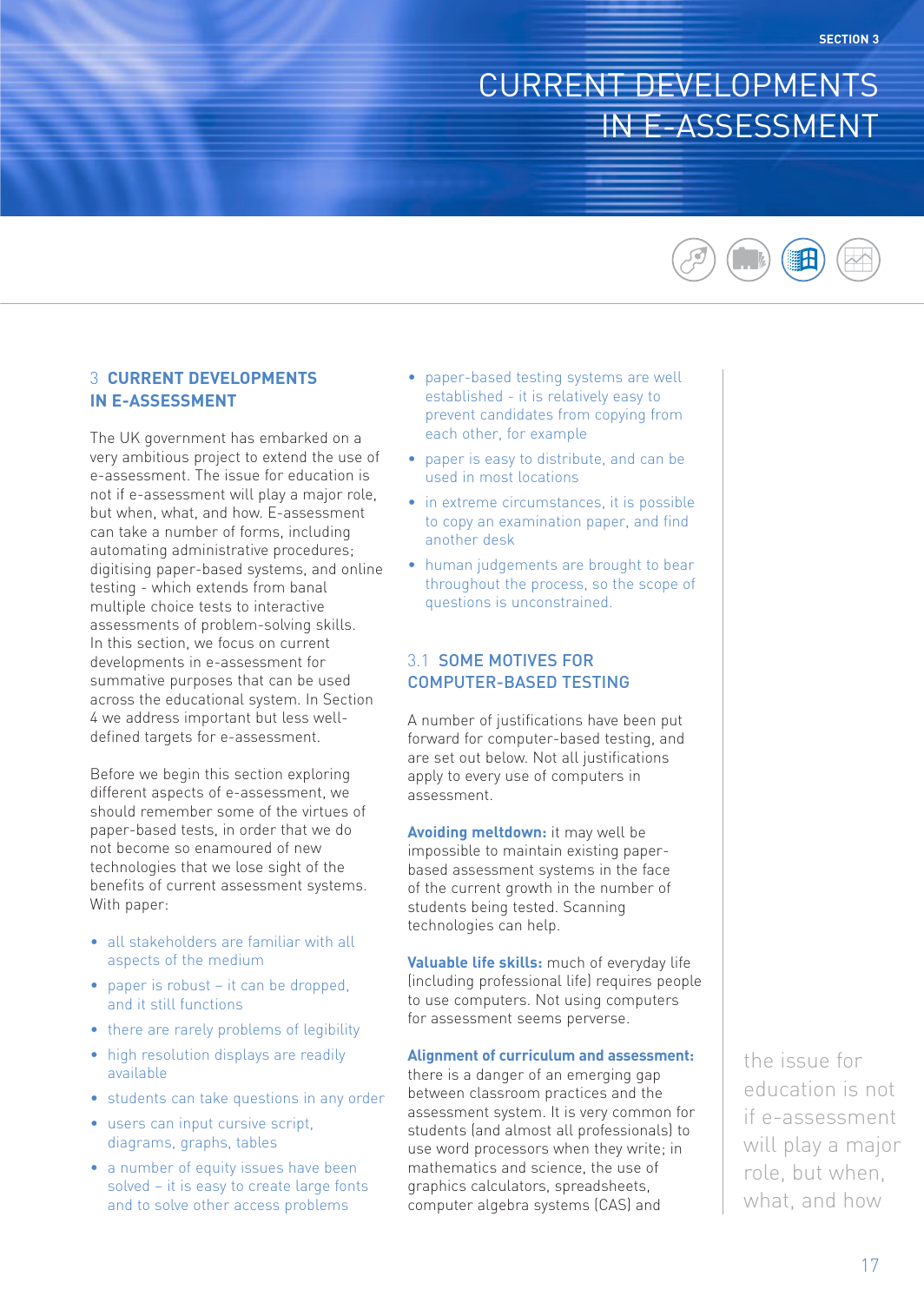## CURRENT DEVELOPMENTS IN E-ASSESSMENT





on-demand testing would enable students to take tests when they are ready modelling software is commonplace (and universal in professional practice). Assessment systems that do not allow access to these tools are requiring students to work in unfamiliar and maladaptive ways. Non-ICT-based assessment can be a drag on curriculum reform, rather than a useful driver (see Section 1.2).

**On-demand testing:** in many situations (for example, students engaged in parttime study; students taking courses designed to develop competencies; students on short courses) it is appropriate to test students whenever they are judged (or judge themselves) to be ready. City and Guilds tests provide an illustration; 75,000 online tests have been taken, and candidates book a test time that suits them. Saturday is the third most popular day for assessment (Ripley 2004).

#### **Students progress at different rates:**

currently, the UK examination system acts as a force against differentiation in the curriculum. Summative end-of-year tests make it attractive to schools to teach year groups together and to enter them in a common set of examinations. On-demand testing would enable students to take tests such as GCSEs when they are ready, and to progress through different academic subjects at different rates. In the USA, the Advanced Placement system allows students to take university-level courses in school, be tested, and to have success rewarded by college credits – so a student might enter the second year university course, for example. The Tomlinson Report (2004) argues for a more differentiated curriculum.

**Adaptive testing:** in some circumstances, the group to be tested is heterogeneous as in the case of language testing, and selection tests for employment. Systems of assessment that change the tasks taken in the light of progress so far can be useful in such circumstances. The principle is straightforward: candidates are presented with tasks of intermediate difficulty; if they are successful, the difficulty level increases; if they are unsuccessful, it decreases. This allows a more accurate estimate of the level of attainment. Adaptive tests can work well when there is a single scale of difficulty – for example in number skill, or vocabulary. They require careful development when a number of different factors affect performance (such as technical as well as problem-solving skills), and are unlikely to be useful where extended responses are required, because the adaptive system has too little to work on. Examples in the school system can be found in Victoria, Australia (AIM Online 2003), where adaptive tests of English and mathematics are used.

**Better immediate feedback:** candidates can often be given information immediately about success, as is the case in the tests that all trainee teachers are required to take in English, mathematics and ICT (Teacher Training Agency 2003). (This is not necessarily an advantage, if this testing method encourages an 'instrumental' approach, where students learn in order to pass tests rather than to learn things. It could also force assessment design to focus on objective knowledge rather than the development of process skills, if immediate feedback became a requirement for all testing.) In principle, candidates could also be given diagnostic information about those aspects of performance most in need of improvement.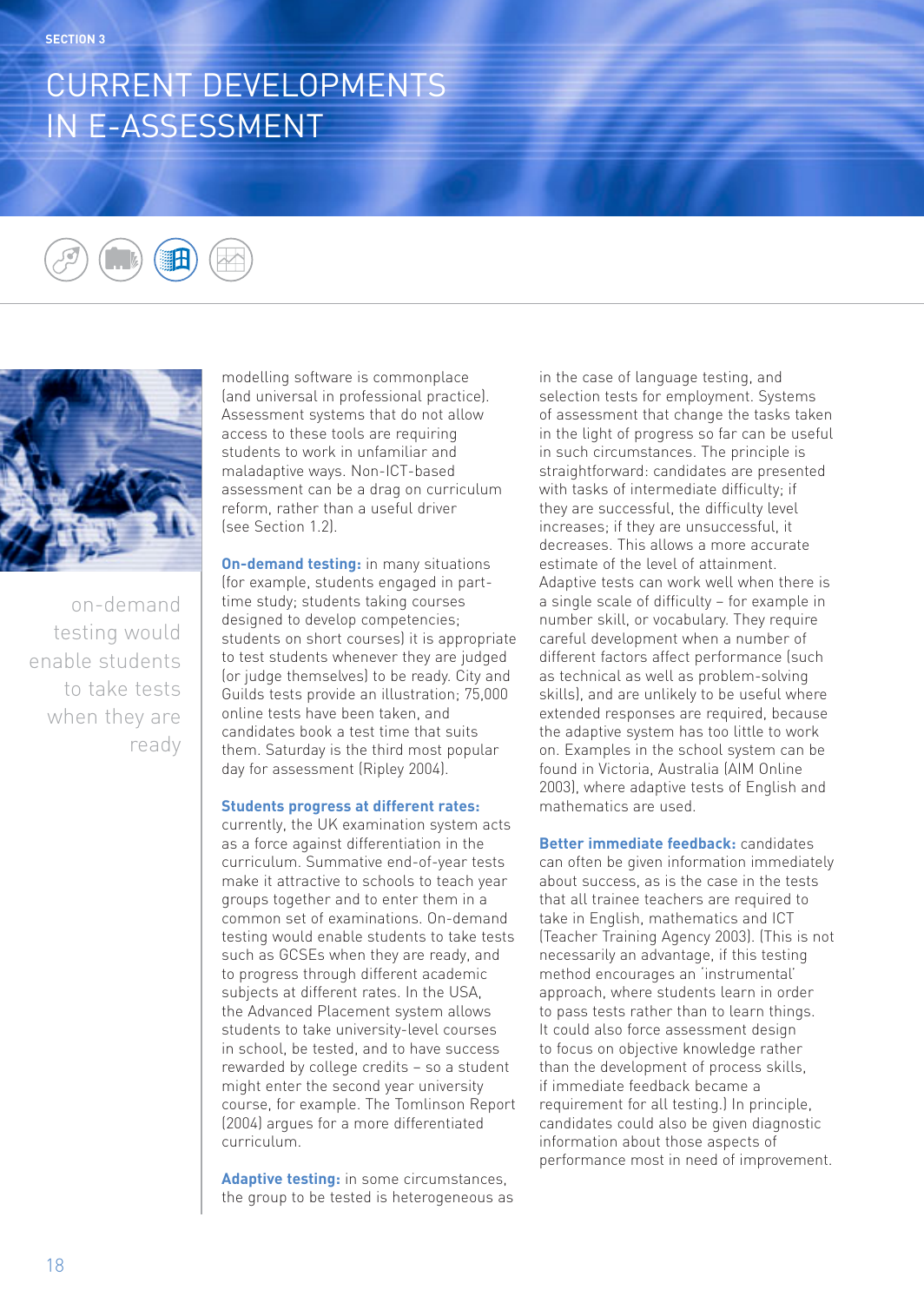**Motivational gains:** there are claims (Richardson, Baird, Ridgway, Ripley, Shorrocks-Taylor and Swan 2002; Ripley 2004) that students prefer e-assessment to paper-based assessment, because the users feel more in control; interfaces are judged to be friendly; and because some te sts use games and simulations, which resemble both learning environments and recreational activities.

#### **Better exemplification for students and**

**teachers:** posting examples of work which meets certain standards can be beneficial. In South Australia, excellent student work in technology is displayed on the web (see www.ssabsa.sa.edu.au/tech/2004techsho/ index.htm).

**Better 'system' feedback:** having full sets of response data from students available at the time of Examiners' Reports can improve the quality of feedback. Details of questions, and parts of questions, that proved relatively difficult and easy should improve the quality of Examiners' Reports (which are based currently on examiners' experiences of a sample of scripts, and rarely on candidate success on questions and part-questions). This information will be useful for both improving the quality of questions, and in providing information to teachers about topics that have not been learned well.

#### **Faster information for higher education:**

universities need assessment results in a timely fashion. UK universities receive A-level results quite late in the academic year, and engage in a frenetic process to fill places with appropriately qualified applicants when students do and do not achieve the grades that were a condition of entry. These pressures would be eased if results were delivered earlier.

Better task design: it is easier for test constructors to change tasks on the basis of information during testing and pretesting, because of the immediacy of data collection. This can range from the rejection of items that do not function well (for example items where students who score well overall are likely to fail a particular item) to improved test design (for example, ensuring that there are a lot of items set around critical cut-off points – especially the pass/fail boundary – so that the test is most reliable there).

**Cost:** it is common to claim that eassessment can save money – it is clear that online multiple choice tests can be cheap to administer and score. However, if we are to exploit the potential of ICT to improve assessment – for example by presenting simulations or video as an integral part of a test – then the costs of te sting are likely to increase.

## 3.2 USES OF E-ASSESSMENT TO SUPPORT CURRENT EDUCATIONAL **GOALS**

### 3.2.1 Using ICT to support Multiple Choice Tests

This is a well-established technology, particularly well suited to assessing declarative knowledge ('knowing that') in well-defined domains. Developing tasks to identify student misconceptions is also possible. It is harder to assess procedural knowledge ('knowing how'). MCT is unsuited to eliciting student explanations, or other open responses. MCT have the great advantage that they can be very cheap to create and use. Some of this cheapness is illusory, because the costs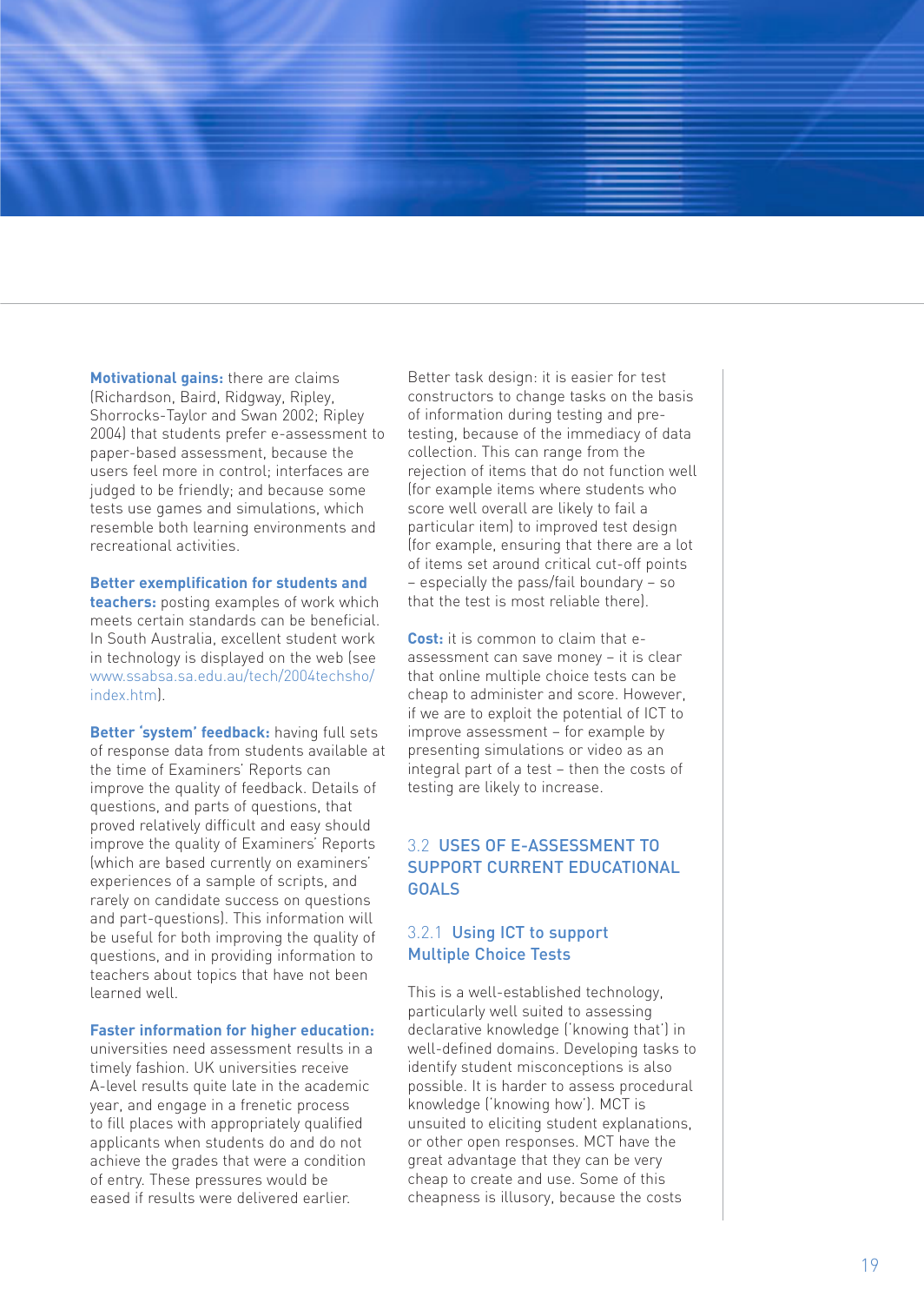## CURRENT DEVELOPMENTS IN E-ASSESSMENT



of designing good items can be high. Over-use of MCT can be very expensive, if it leads to a distortion of the curriculum in favour of atomised declarative knowledge, divorced from conceptual structures that students can use to work on the world, effectively. MCT are used extensively in the USA for high-stakes assessment, and are presented increasingly via the web. For example, web-based high-stakes State tests are available in Dakota and Georgia; the Graduate Record Examination (GRE), used by many colleges to determine access to Graduate School in many US colleges, is available online.

it makes sense to allow students access to the tools they use in class, during testing

### 3.2.2 Creating more authentic paper and pencil tests

It makes sense to allow students access to the tools they use in class, such as word processors, and that professionals use at work, such as graphing tools and modelling packages, during testing. It makes no sense at all to always forbid students to use 'tools of the trade' when being assessed. E-learning changes the nature of the skills required. Eassessment allows examiners to focus more on conceptual understanding of what needs to be done to solve problems, and less on telling students what to do, then assessing them on their competence in using the manual techniques required to get the answer. In Australia, the State of Victoria (www.vcaa.vic.edu.au/prep10) has a system for essay marking where students key in their responses to questions, which are then distributed electronically and marked by human markers. Computer Algebra Systems (CAS) can be used in the Baccalauréat Général Mathématiques examination in France; the International Baccalaureate Organisation (IBO) is

running a CAS pilot for its Higher Level Mathematics Diploma from September 2004. In the USA, CAS can be used when taking the College Board's Advanced Placement Calculus test.

## 3.2.3 Using ICT to support current UK examination processes

A number of ways in which ICT can improve current examination practices are set out below.

### **Better school-examination board**

**communication:** Tomlinson (2002) points to existing extensive use of ICT by awarding bodies in the examination process, and argues for more use of Electronic Data Interchange (EDI) systems, which enable schools and colleges to submit examination entries and information about candidates online and to receive results automatically.

## **Supporting the current marking and**

**moderation process:** a challenge faced by large-scale tests that require human markers is to ensure the comparability of standards across markers, and over time for all markers during the grading process. Chief examiners create scoring rubrics to guide other markers, and there is usually a process of standardisation where markers use the scoring rubrics to score a sample of scripts, and attend a standardising meeting where standards are compared, discrepancies are discussed, and the rubric is tuned. Once markers have reached an appropriate level of marking accuracy, they mark examinations independently. Systems vary in terms of the extent of the moderation used. In some systems, scripts are sampled by chief examiners, and serious deviation from the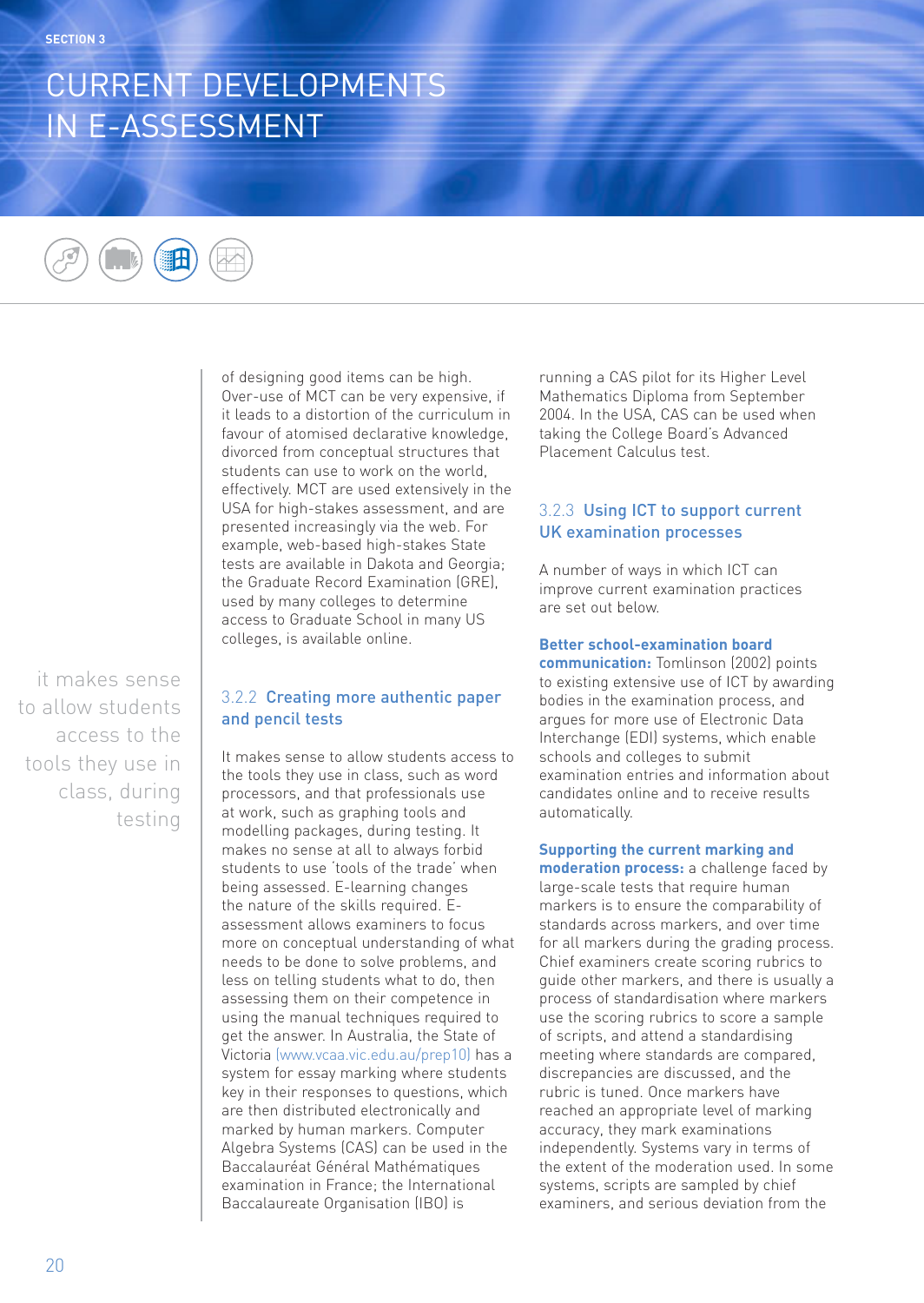rubric can lead to the remarking of all the scripts sent to a particular examiner. ICT can be used to support this process. Sample scripts typical of different categories of student work can be put online, for easy reference by markers. Entry of marks can be done via templates that ensure that markers complete every section, and the tedious process of aggregating marks from different parts of the script is done automatically and without error. Data is collected in a way that facilitates rapid and detailed analysis, at the level of responses to different parts of questions, whole questions, and the distribution of test scores.

**Replacing paper:** in the USA (and increasingly in the UK), there is widespread use of systems where students take paper-based examinations, and the scripts are scanned electronically (this is analogous to Optical Mark Recognition for multiple choice tests that has been available for many years). Once in this format, the documents can be sent electronically to markers, who can be working almost anywhere. These systems have a number of advantages over paperbased systems. First, there are considerable problems in tracking the distribution and return of large volumes of paper to and from markers; there are security issues sending examination papers by post, and scripts can get lost. Second, moderation of the quality of scoring can be done easily. Pre-scored 'anchor' papers can be sent to markers during the course of their marking, to ensure they are maintaining standards; markers who do not perform adequately can be told to take a break, or can be removed from the pool of markers. The whole process can be monitored in terms of the rate at which scripts are being

marked. There is flexibility in the ways that scoring is done. Markers can be asked to score whole scripts, or individual questions. So a newly appointed marker might be sent questions judged to be easy to mark, and more experienced markers might be sent questions which require deeper subject knowledge. The reliability of scoring can be increased. Scripts judged to be around key borderlines on first marking can be sent to other markers; scripts judged to be well away from boundaries need be scored only once. Online support can be provided; markers can ask for help with specific student responses. Data is captured in a form suitable for a number of subsequent analyses.

An interesting variant of this approach that obviates the need for scanning would be to require candidates to use 'intelligent pens'. These pens have two distinct functions. The first is to write like a conventional pen. The second is to record its movements (exactly) on the page. This is done by using specially prepared stationery. Imagine you could see a small square area of a banknote. The pattern across the whole surface is never repeated, so that, given sufficient time, you could find exactly where the square is located on the note. The pen works in a similar way, to record its position on the page over the course of the examination. The pen is then connected to a computer, and all the data is downloaded. The whole student response can then be reconstructed. Clearly, this approach would have to be subjected to extensive trialling before any widespread adoption.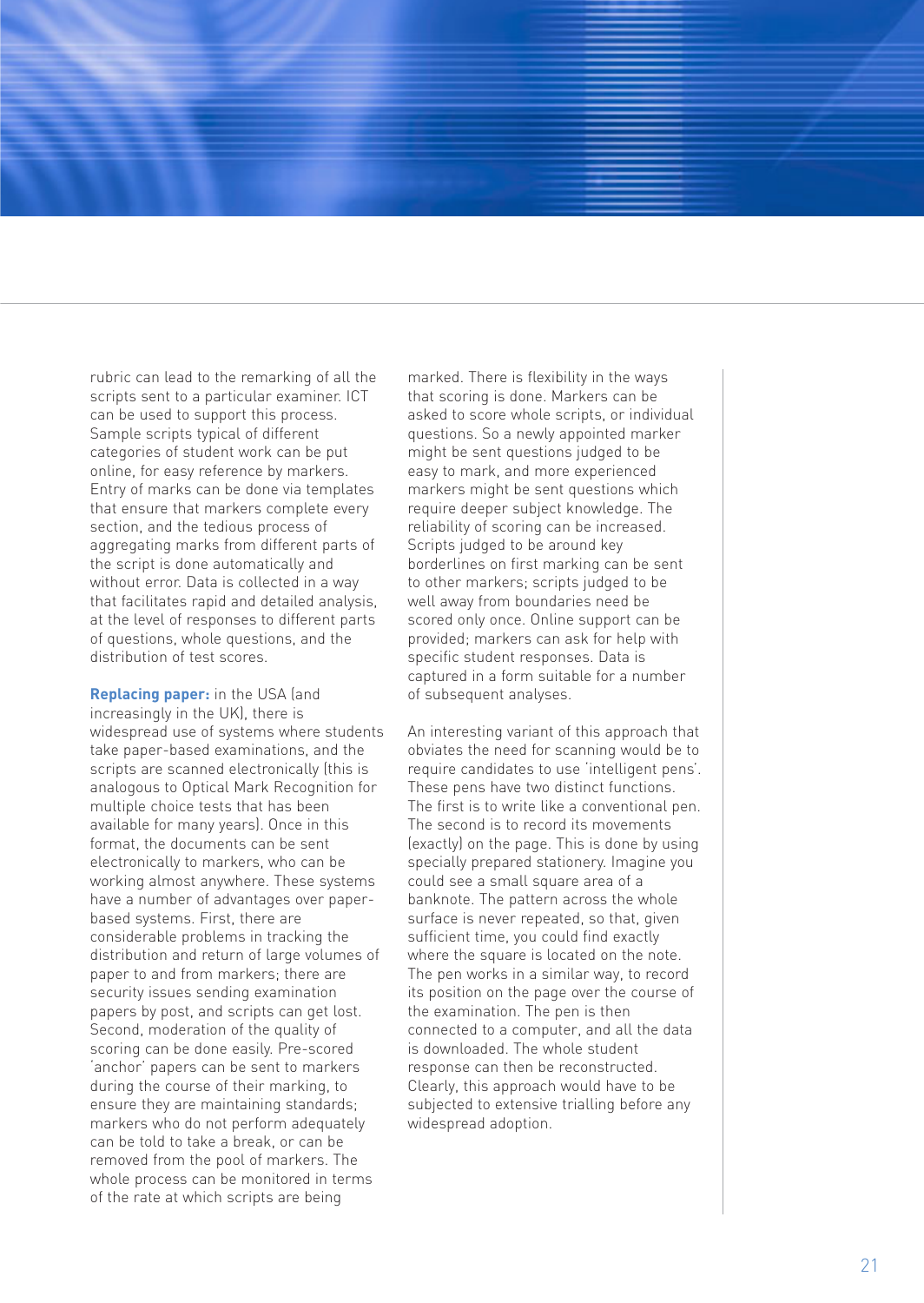## CURRENT DEVELOPMENTS IN E-ASSESSMENT



ICT can be used to moderate human markers

## 3.2.4 Online assessment: turning a GCSE paper into 'computer-only' e-assessment

An interesting challenge is to devise ways to replace paper-based tests with ICT-based tests, and to score them automatically. Some virtues of paperbased tests are unlikely to be replicated for a number of reasons, so setting tests onscreen is likely to bring about changes in the nature of what is assessed. Here, we consider one specimen GCSE mathematics paper to illustrate the problems.

**Measuring and drawing:** about 10% of the marks in the paper-based assessment required the use of actual 'instruments' (ruler, protractor, compasses). One approach for translation onto screen would be to simulate the physical instruments, eg to provide a virtual protractor that can be dragged around the screen and rotated. Another is to provide CAD or interactive geometry packages. The latter would require a substantial change to the syllabus, but could provide real benefits in terms of student learning.

**Mathematical expressions:** about 20% of the marks required the student to write down answers that could not be keyed in, using a standard keyboard. These included fractions, division expressions, and powers.

**Rough work and partial credit:** almost every question in the paper format included space for rough work, and about 30% of the total marks potentially could be awarded based on this work, in the form of partial credit awarded where the final answer is incorrect (these marks are usually awarded in full if the final answer is correct). There are two distinct problems in translating this to a digital format – first

capturing the rough work, and second, allocating partial credit. Computer capture is very difficult, given current interfaces; the rules for allocating partial credit would have to be specified in very fine detail for them to be used as part of an automatic scoring routine.

## 3.2.5 Scoring of open responses

GCSE questions often require students to answer questions in their own way, and to explain things – scoring these responses automatically is inherently difficult. Automated scoring of open student responses is the focus of a good deal of ongoing work. A number of approaches have been taken to the problem of automatic scoring. One is based on the analysis of the surface features of the response (Cohen, Ben-Simon and Hovav 2003), such as the number of characters entered, the number of sentences, sentence length, the number of lowfrequency words used, and the like. The success of such methods can be judged by comparing the correlation between computer and human judges, and the correlation between scores given by two sets of human judges. Cohen, Ben-Simon and Hovav (2003) looked at the scoring of a range of essay types by humans and computer, and report that the correlation between the number of characters keyed by the student, and the scores given by human judges are as high as the correlation between scores given by human judges. Nevertheless, these scoring systems do not provide a panacea. In the USA, double marking is used to ensure reliability (this is rarely done in the UK). ICT can be used to moderate human markers (and save money) – if the computer and the human disagree, the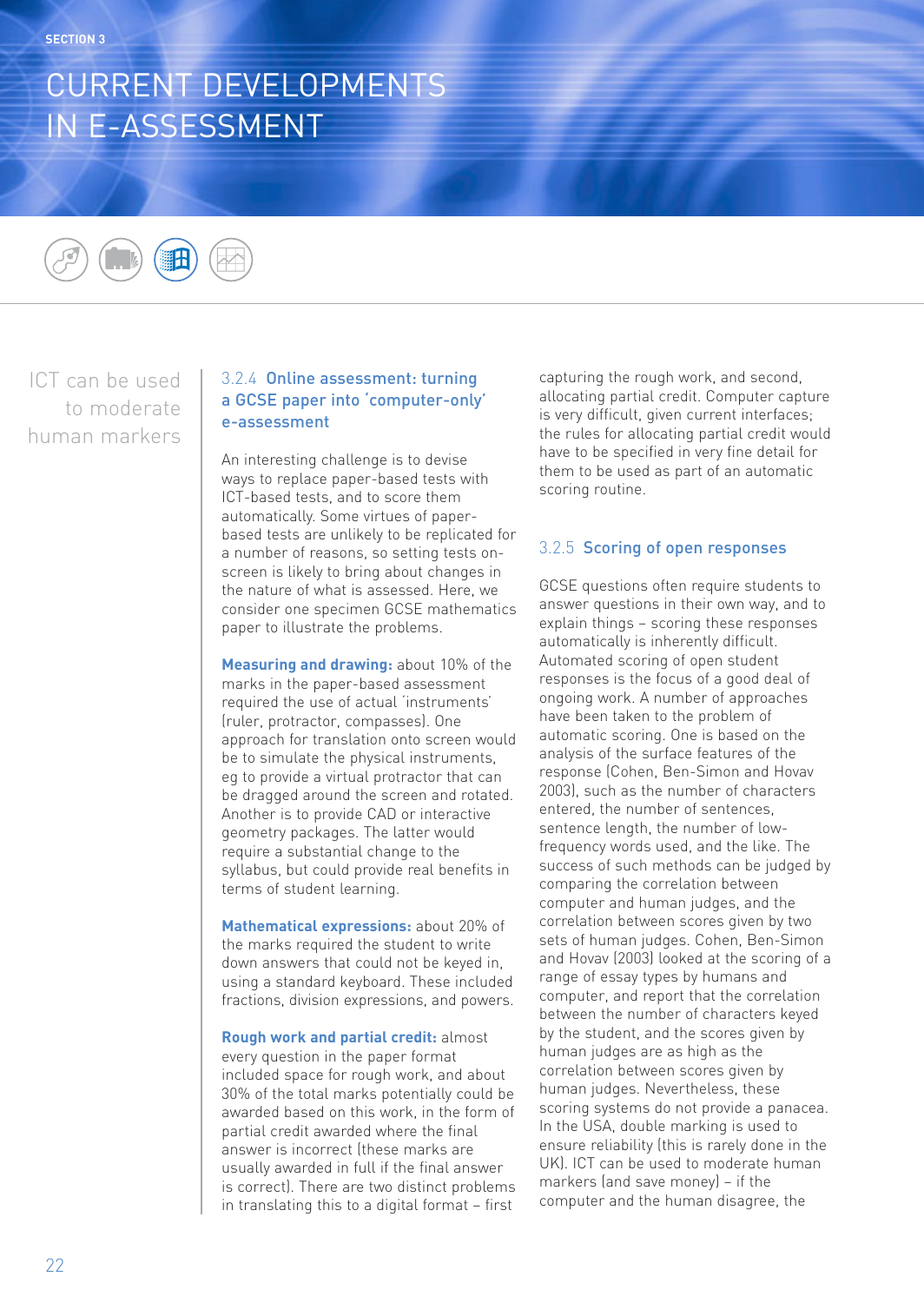paper is re-marked by a human. Machineonly scoring is unlikely to be useful in UK contexts, for two reasons. First is that the UK culture requires that scoring schemes be described in ways that are useful to teachers and students. Second is that the consequential validity of such scoring systems would be dire – the advice to students would be to improve their scores simply by using more keystrokes. A second approach which could improve the quality of scoring and reduce costs is being used to assess student responses on tasks in contexts where the range of acceptable responses can be well defined, such as in short answer science tasks (eg Sukkarieh, Pulman and Raikes 2003). Here, appropriate ('the Earth rotates around the sun') and inappropriate ('the sun rotates around the Earth') responses are defined. Lists of synonyms are generated for nouns ('our globe') and verbs ('circles'), and alternative grammatical forms are defined, based on analyses of large numbers of student responses. Student responses are parsed using techniques borrowed from Natural Language Processing, and are compared with stored appropriate and inappropriate responses, using a variety of Information Extraction techniques (see Cowie and Lehnert 1996). Mitchell, Aldridge, Williamson and Broomhead (2003) describe work at The Dundee Medical School. Here, all students take the same examination at the end of every year. Academics are presented with all the responses to the same question, with the computer's judgement on the correctness or otherwise of the answer, and an estimate of the confidence of the judgement. Human scoring time is dramatically reduced, and staff report positive benefits in terms of the quality of the questions they ask, both in terms of rewriting ambiguous questions (which

produce student responses that are difficult to score) and in terms of writing questions which highlight student misconceptions. This approach requires a good deal of work prior to live testing, so is well suited to situations where tasks will be used repeatedly.

In the USA, the Graduate Management Aptitude Test (GMAT) - used to determine access to business schools - uses automated scoring of text. Here again, the test is scored by both human and machine, to offer some sort of reliability check for the human marker.

## 3.3 ICT SUPPORT FOR CURRENT 'NEW' EDUCATIONAL GOALS

There is an emerging consensus worldwide on 'new' educational goals, focused on problem solving using mathematics and science, supported by an increased use of information technology (compare, for example, UK developments with those in New Zealand www.minedu.govt.nz; and Singapore www1.moe.edu.sg/iteducation). These new goals involve the development of higherorder thinking, and a range of social skills such as communication, and working in groups. There is an honourable tradition of assessing problem solving via the use of extended tasks, such as those developed by the APU (eg Archenhold, Bell, Donnelly, Johnson and Welford 1988). However, the computer offers some unique features in terms of representation, interaction, and its support for modelling. Here, we describe some recent developments which make use of these unique features.



new goals involve the development of higher-order thinking, and a range of social skills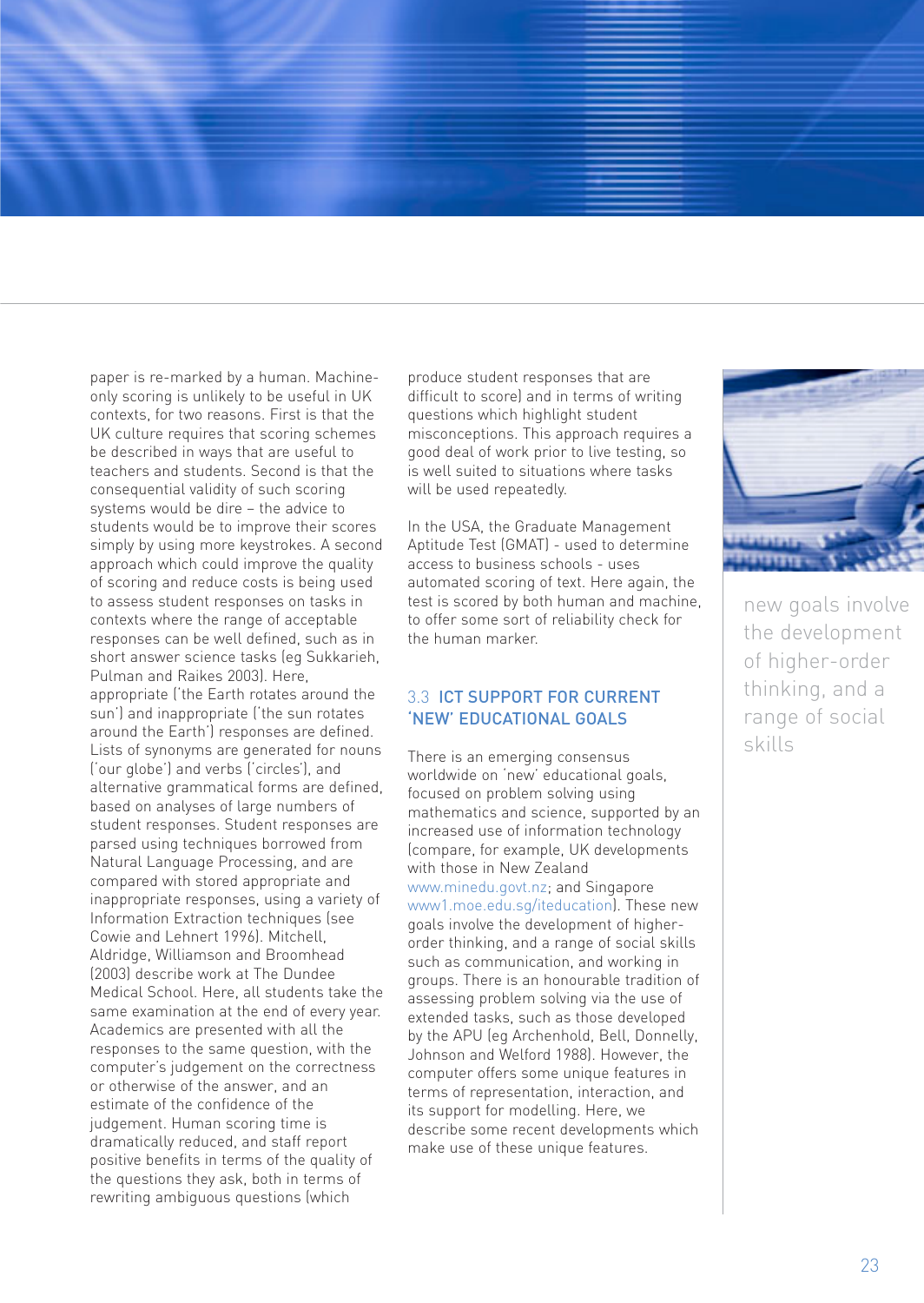## CURRENT DEVELOPMENTS IN E-ASSESSMENT

## 3.3.1 The development of World Class Tests

Tests were designed to identify highattaining students in problem solving in mathematics, science and technology at ages 9 and 13 years, as part of the work on the World Class Arena (www.worldclassarena.org). Computers make it easy to present new sorts of tasks, for example tasks where dynamic displays show changes in several variables over time, or which present video of a situation which students must model. A wide variety of representations can be supported, and students can be asked to switch between them. The interactive properties of computers make them well suited to the assessment of process skills.

Using computers to give students control over how data is presented allows them to work with complex data sets of a sort that would be very difficult to work with on paper. Tasks can be set in realistic contexts, using realistic data to address problems of considerable complexity, using resources and methods that are familiar to professionals working in the relevant field. Two examples are presented here: Oxygen and Bean Lab.

Further examples of tasks can be found in Ridgway and McCusker (2003). Skills assessed include:

#### **Understanding and representing**

**problems:** traditional educational goals such as the ability to interpret tables and graphs, and to translate information coded in one representation into information coded in another representation continue to be vital skills for mathematical and scientific literacy. Computers allow fast and reversible transformations of information from one representation to another, and students can be asked to explain the relationships between them.

#### **Assessing process skills in science**

**and mathematics:** the desire to assess process skills is not new. Traditionally, students would be presented with tasks in laboratories, or would be required to keep logs and portfolios of their laboratory work. However, the laboratory setting can introduce elements which reduce the reliability of the assessment, such as instruments which fail to function properly, or materials whose properties are less than ideal. Students are required to physically manipulate apparatus – chance differences between students in terms of

the interactive properties of computers make them well suited to the assessment of process skills



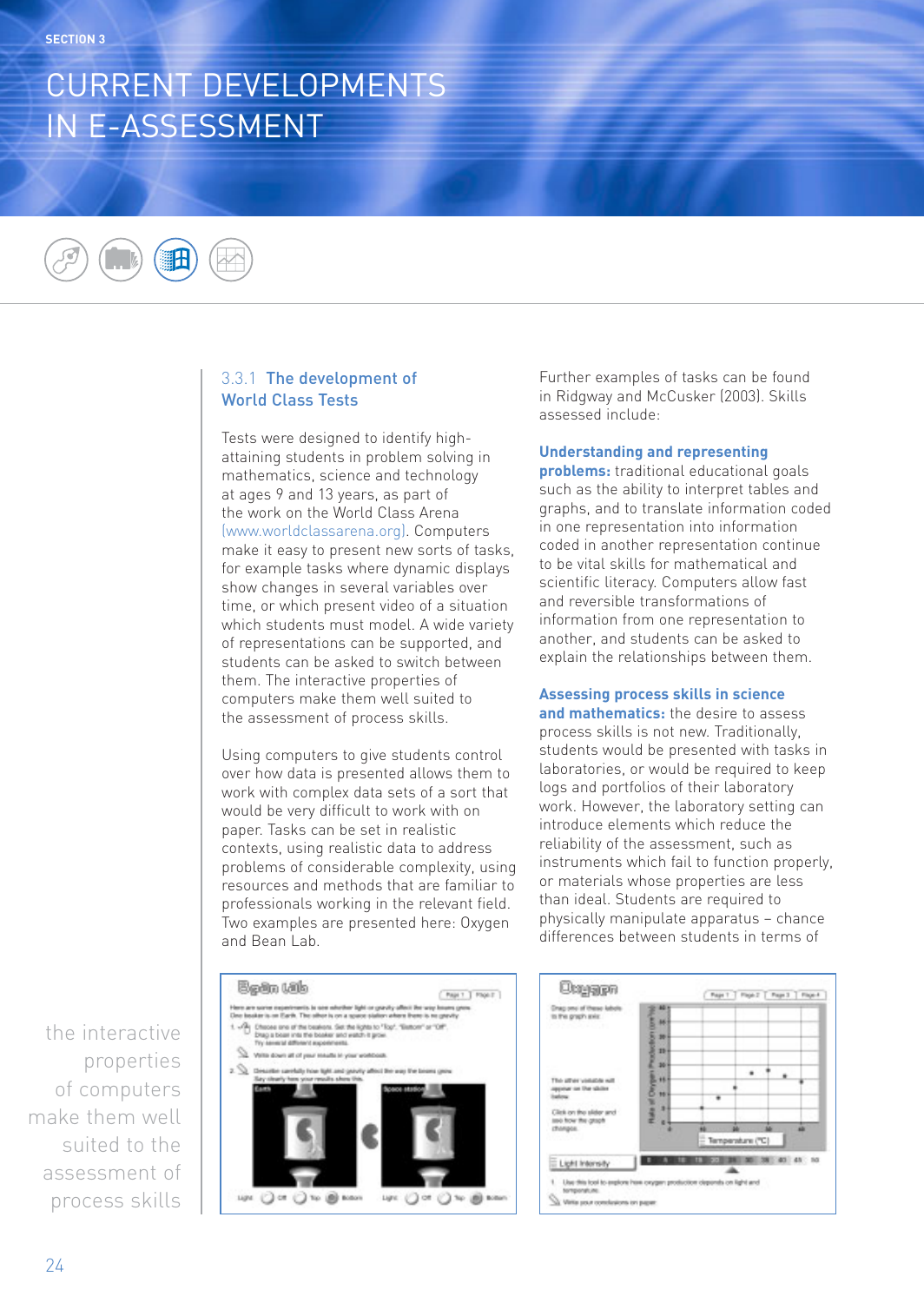their previous exposure to particular equipment can both reduce reliability, and add an extra cognitive load to the intellectual task being performed. In some situations, issues of health and safety arise. Some education systems are unwilling to accept teacher ratings of students for the purposes of high-stakes testing, with the result that process skills in science are not assessed at all. Computer-based assessment permits the assessment of these valuable aspects of learning science, at modest cost. A range of different process skills can be identified, which include:

- working systematically (for example, choosing tests systematically, controlling variables and recording results systematically)
- generating and testing hypotheses
- finding rules and relationships
- handling complex data
- testing solutions
- seeking completeness and rigour (in many real-world situations, exemplified by diagnosis and remediation in spheres such as medicine and industrial process control, it is important to find all of the faults in a system).

Five sets of live tests have been administered in the UK and elsewhere, each of which was preceded by extensive pre-testing. A notable result was the ease with which students interacted with computers. The affective response from students was very strong – they really enjoy working on these tasks. This might be related to the sustained challenge the tasks present, which is similar to the reported reasons why they like computerbased games (Kirriemuir and McFarlane 2004).

Students performed better on some tasks than one might expect – notably tasks that require them to reason from complex data sets (eg data with two independent variables and one dependent variable at age 9 years). We take this as a very positive sign that computers can play a leading role in the development of the skills which constitute the new educational agenda. In many aspects, student performance was poor - work characterised by guessing, too little use of systematic methods, poor hypothesis generation, and poor generalisation. On many tasks, students were able to show evidence of good reasoning skills; however, explanations were often weak. Given the earlier discussion of the impact of assessment on the curriculum, it is to be hoped that the use of e-assessment of process skills will lead to better student performance on a range of important activities.

World Class Tests focused on summative assessment in science, mathematics and technology, and used a variety of contexts, including geography and economics, as well as biology, physics, and engineering. The ideas are generic, and can be applied to many curriculum areas. On the basis of analyses of student performance on WCT, teaching modules for whole class use have been developed, targeted on weak process skills. These teaching modules provide a good deal of formative assessment, and require students to engage in reflective activities such as critiquing student work, and explaining their own solution strategies.

We discuss 'new' educational goals that are less amenable to summative assessment – such as the ability to work in groups, to communicate, to learn to learn – in Section 4.

computers can play a leading role in the development of the skills which constitute the new educational agenda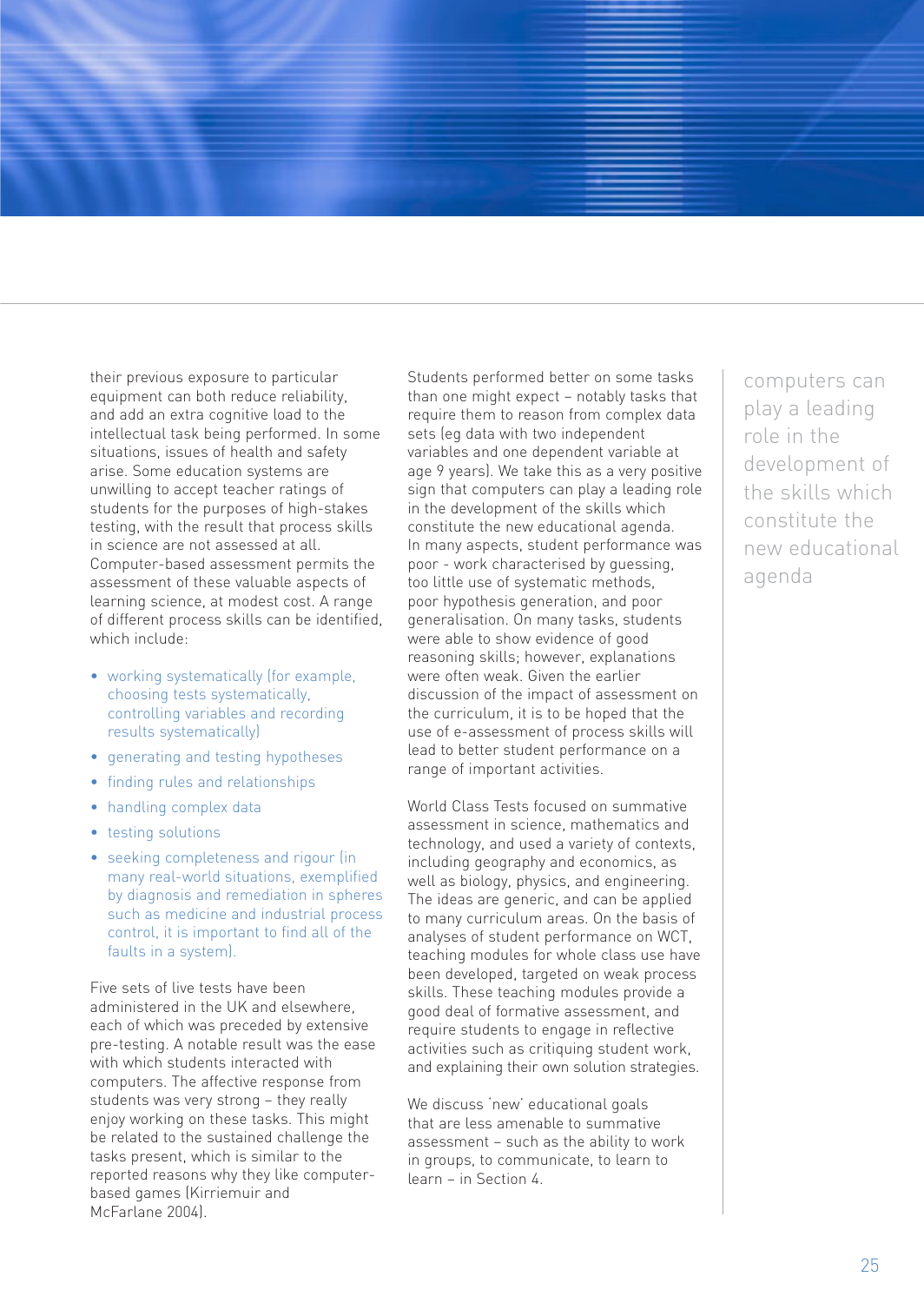## CURRENT DEVELOPMENTS IN E-ASSESSMENT





assessment systems must require students to show the full spectrum of competencies

## 3.3.2 Assessing ICT at Key Stage 3

Ongoing work funded by QCA sets out to assess student attainment in ICT at age 13 years. A key principle for the design of these tests is that students should be tested on their performance on extended tasks ('create a web page about topic X for audience Y, using a particular set of resources - a database, 'clients' accessible via e-mail, spreadsheets for planning, web page creation tools') not on a series of sub-tasks ('use a spreadsheet to add up these numbers'). An extraordinarily ambitious goal is to present tasks and score performance entirely by computer. This is a laudable aim, and shows a government commitment to high quality e-assessment (including £20m for the project).

## 3.3.3 Digital portfolios

An historical legacy which bedevils the current education system in the UK is the distinction between 'academic' and practical' subjects. This was enshrined in the 1944 Education Act, which created grammar, technical and secondary modern schools (Tattersall 2003). Abstract thinking is important; appropriate action in context that rests on practical competence is important. Neither is much use on its own, and students should be taught to both abstract and apply. For this to become a classroom reality, assessment systems must require students to show the full spectrum of competencies in a number of school subjects. If high-stakes assessment systems fail to reward such behaviours, they are unlikely to be the focus of much work in school. E-portfolios offer a way forward.

There are three distinct uses for portfolios. The first is to provide a repository for student work; the second is to provide a stimulus for reflective activity – which might involve reflection by the student, and critical and creative input from peers and tutors; the third is as showcase, which might be selected by the student to represent their 'best work' (as in an artist's portfolio) or to show that the student has satisfied some externally defined criteria, as in some teacher accreditation systems (eg Schulman 1998). These uses are not mutually exclusive. Students may well wish to archive all their work; reflective activities and feedback from others will be based on a subset of this work; the final 'presentation portfolio' will be selected from this corpus.

These different uses of portfolios reflect different, but not always incompatible, theories of learning. A behaviourist approach will focus on defining 'core competencies' that are impossible to assess in timed examinations, and the need for fast and efficient feedback on student products. A social constructivist view will focus on the importance of reflection and sense making by a group (including the tutor) which will include the negotiation of educational goals.

ICT provides an opportunity to introduce manageable, high quality coursework as part of the summative assessment process. Student portfolios have been advocated for a long time, and have been used on a limited basis. From the viewpoint of assessment, the rationale for portfolios is clear: there are a number of valuable activities and attainments that cannot be assessed using the format of timed tests. The ability to create, design, reflect, modify and persevere are all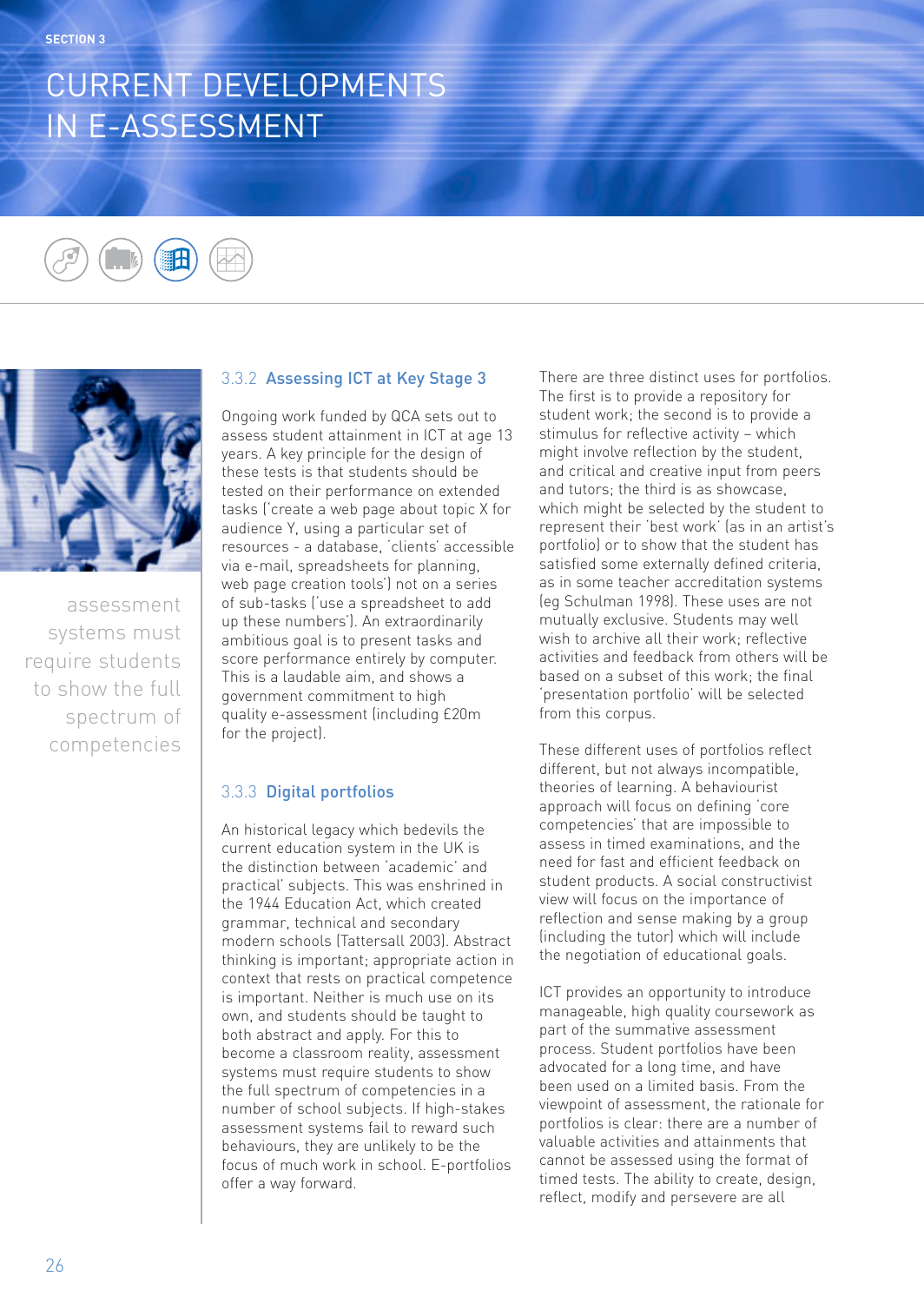important goals of education. It is entirely appropriate to assess these processes by collecting evidence on the ability to engage in an extended piece of work, and to bring it to a successful conclusion by the creation of some product – lab report, video, installation etc. Part of the portfolio can (should) provide evidence of the range of personal skills demonstrated, perhaps under the headings suggested in the Tomlinson Report (2004): student selfawareness – of themselves and the ways they learn and what they know; how students appear to, and interact with, others; thinking about possible futures and making informed decisions. A section of the portfolio in the form of a viva, or simply annotations of products where students show their attainments in these three aspects of performance is appropriate.

A number of problems are associated with portfolios and other sorts of coursework. One is the problem of storage – especially in design projects and in art. ICT can solve the problem by holding images of artefacts created. A second problem is student misbehaviour; this can have a number of forms. One is simply that work is plagiarised; another is that students create some artefact, then 'back-fill' by inventing the development process (which is often assessed as part of the final mark) post hoc. ICT can help with both of these problems by requiring the submission of images of intermediate products, with time stamps. On a more positive note, the ability to store and work with images (photographs, video) is likely to make teaching of the design process more effective. Devices such as mobile phones with in-built cameras and facilities for audio recording make it easy to document the evolution of ideas and artefacts. This facility serves a number of functions. First,

it simplifies the documentation of the development of work – reducing the 'busy work' students might otherwise have had to engage in. The process of documentation via a portfolio of work supports student reflections on processes – on decisions made deliberately, those forced by circumstances, and those that just sort of happened. Digital images are easy to manipulate and present. Student presentations of work on the development of artefacts is easy, once images are captured digitally.

In some subjects, such as design and technology, and art, extended projects are at the heart of the discipline. The use of e-portfolios maps directly onto current conceptions of the domain, and offers practical solutions to some common problems (eg Kimbell 2003). This work is important, and is likely to be applicable on a large scale in the near future. A very large number of institutions have made use of portfolio systems; the American Association for Higher Education (AAHE) Portfolio Clearinghouse (www.aahe. org/teaching/portfolio\_db.htm) provides an online searchable database of profiles of electronic portfolio projects and resources in higher education, and is a valuable source of ideas.

### 3.4 **SUMMARY OF SECTION 3**

There are a number of exciting developments in the use of e-assessment for both summative and formative purposes, and several UK developments are at the leading edge, worldwide. In the UK, the government has decided that extensive use will be made of eassessment. Some of these developments are a response to current problems

the ability to create, design, reflect, modify and persevere are all important goals of education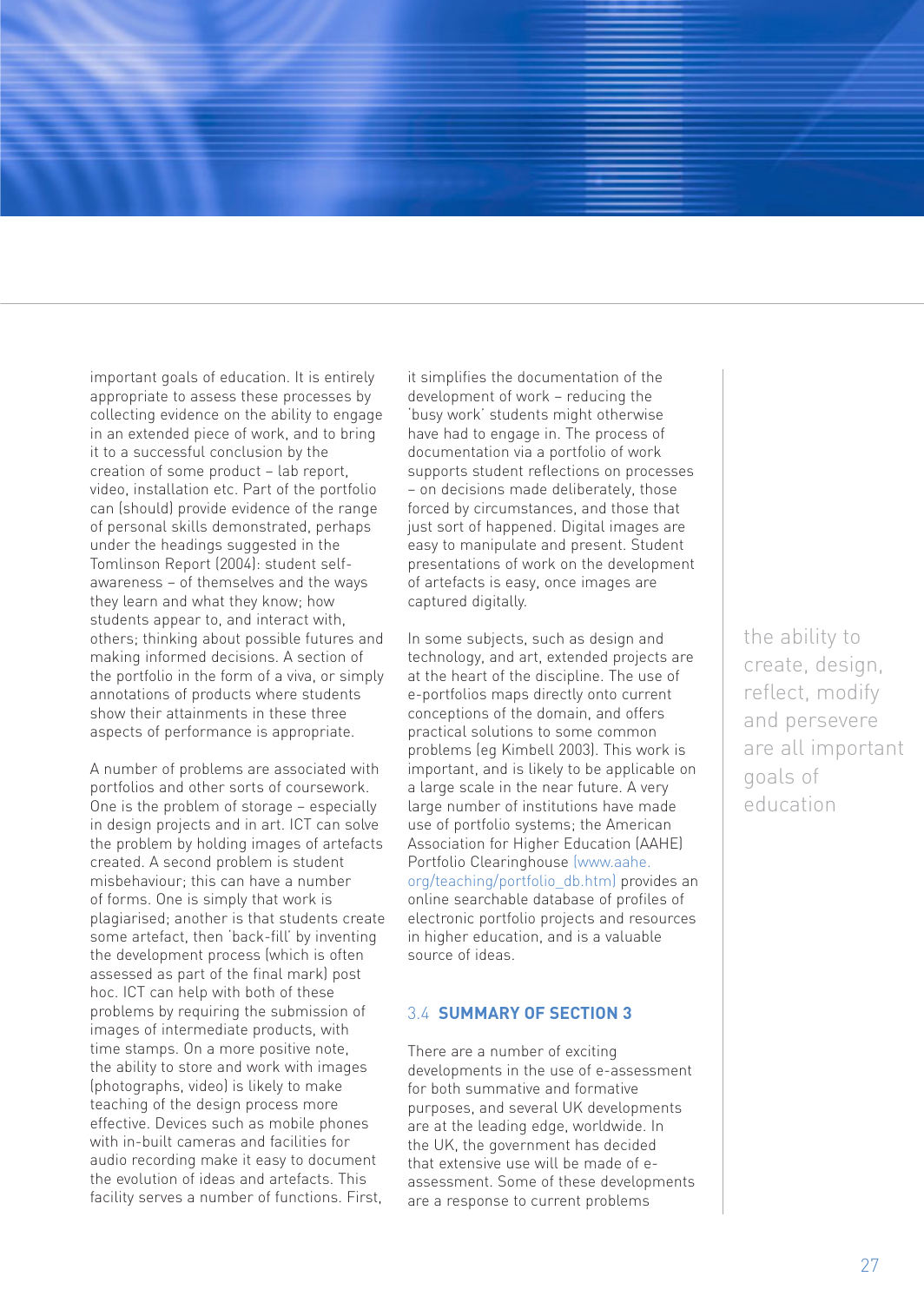## CURRENT DEVELOPMENTS IN E-ASSESSMENT

associated with increases in the volume of assessment; some reflect a desire to improve the technical quality of assessment (such as increased scoring reliability), and to make the assessment process more convenient and more useful to users (by the introduction of on-demand testing, and fast reporting of results, for example). E-assessment also makes it possible to assess aspects of performance that have been seen as desirable for a long time – such as the assessment of process skills, and the efficient handling of student portfolios. Using E-assessment to test student ICT capability represents an extremely ambitious goal of presenting holistic tasks to assess performance, rather than a collection of short tasks which are symptoms, rather than exemplars, of ICT capability. Nevertheless, some major challenges face these new developments. Paper tests have a number of advantages in terms of the quality of the image presented, and the variety of ways in which students can respond; automatic scoring of responses will be very difficult, and in some cases impossible to achieve via computer.

A complete reliance on paper-based assessment has a number of drawbacks; first is that such assessments are increasingly 'inauthentic' as classroom and professional practices embrace ICT. Second is that such assessments constrain progress, and have a negative effect on students who have to learn (just for the exam) how to do things on paper that are done far more effectively with ICT. A third major constraint is that current innovative suggestions for curriculum reform, which rely on student portfolios for their implementation, will be impossible to manage on a large scale without extensive use of ICT.

E-assessment is a stimulus for rethinking the whole curriculum, as well as all current assessment systems. Eassessment provides a cost-effective way to integrate high quality portfolio assessment with externally set and marked tests, in any combination. This makes it likely that there will be significant changes in the structure of summative assessments, because of the range of student attainments that can now be assessed reliably. There is likely to be extensive use of teacher assessment of those aspects of performance best judged by humans (including extended pieces of work assembled into portfolios), and more extensive use made of on-demand tests of those aspects of performance which can be done easily by computer, or which are done best by computer.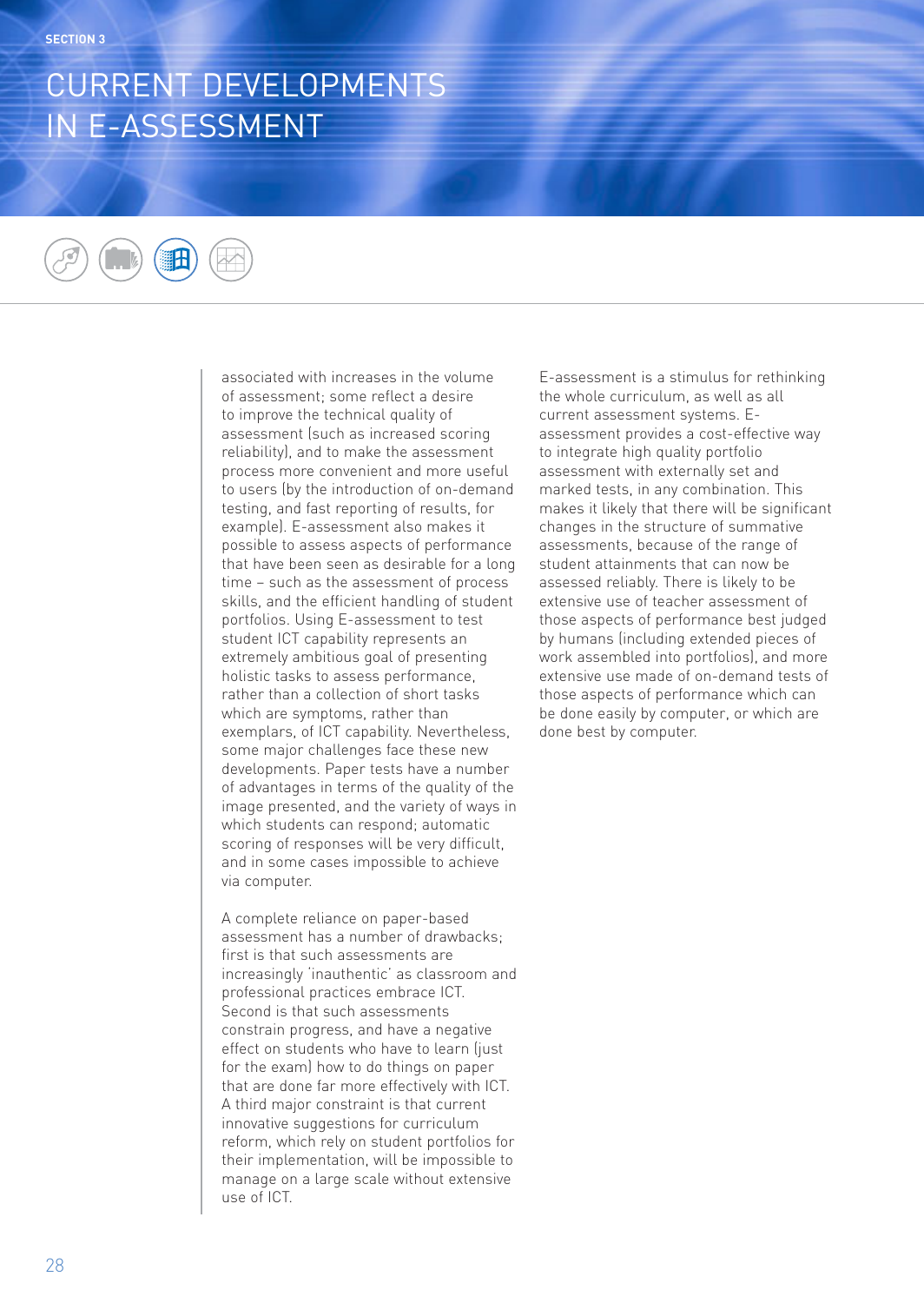## OPPORTUNITIES AND CHALLENGES FOR E-ASSESSMENT



## 4 **OPPORTUNITIES AND CHALLENGES FOR E-ASSESSMENT**

Here, we consider some issues which need to be addressed as a matter of urgency. First are some speculations on how we might assess process skills - essential but often ill-defined educational goals. It will be important to establish the value of such assessments as part of large-scale summative assessment, in contrast to their roles as potentially useful components of formative assessment. It will also be important to establish the appropriate scale of such assessments, and their locus in the curriculum, in terms of educational gains and manageability. Second, we consider the problems of 'going to scale'. Large scale innovation – especially where computers are involved – does not always run smoothly.

## 4.1 ASSESSING PROCESS SKILLS

#### 4.1.1 Assessing metacognition

As we move towards a knowledge-based society, the development of metacognitive skills increases in importance, and they become educational goals in themselves. Currently, these goals are ill-defined in that there is not yet a consensus in the educational community about their exact nature or how they can be assessed. Goals can be described, and recognised when they are achieved, but exemplification needs further work, and a general sharing of ideas. Ridgway, Swan and Burkhardt (2001) exemplify this process as part of 'Assessing Mathematical Thinking' in materials developed for the US National Institute for Science Education (www.wcer.wisc.edu/nise/cl1).

Here, examples of metacognition are given under four headings: knowing how to use knowledge; analysing and improving cognitive processes; supporting reflection and critical skills; and assessing competence with different thinking styles.

**Knowing how to use knowledge:** the web offers great opportunities and pitfalls for assessment. Most obviously, the existence of the web means that successful use of it should be an educational target. Expertise in navigation, such as learning how to bookmark useful sources, and how to refine searches are useful skills, but are subsidiary to a set of meta-knowledge skills about the nature of knowledge – how it is constructed, presented, and used by different people for different purposes. There is a need for students to develop sophisticated theories-in-action about knowledge. These theories should include accounts of the nature of knowledge – its generation, and the various functions it serves (including its use as just another rhetorical device!). Students also need to know about their own knowing – what they do and do not know, how they acquire, lose and change their own knowledge – and how they control their cognitive processes when solving problems.

We address the first goal elsewhere in the discussion on assessing competence in ICT. The latter goal is illustrated by Lord Armstrong's remark "power is knowing how to use knowledge". The common corruption to "knowledge is power" misses Armstrong's point almost entirely. Our educational ambitions should be to encourage students to become sophisticated users and creators of knowledge. Good formative assessment should contribute to students' development; web-based sources can

there is a need for students to develop sophisticated theories-inaction about knowledge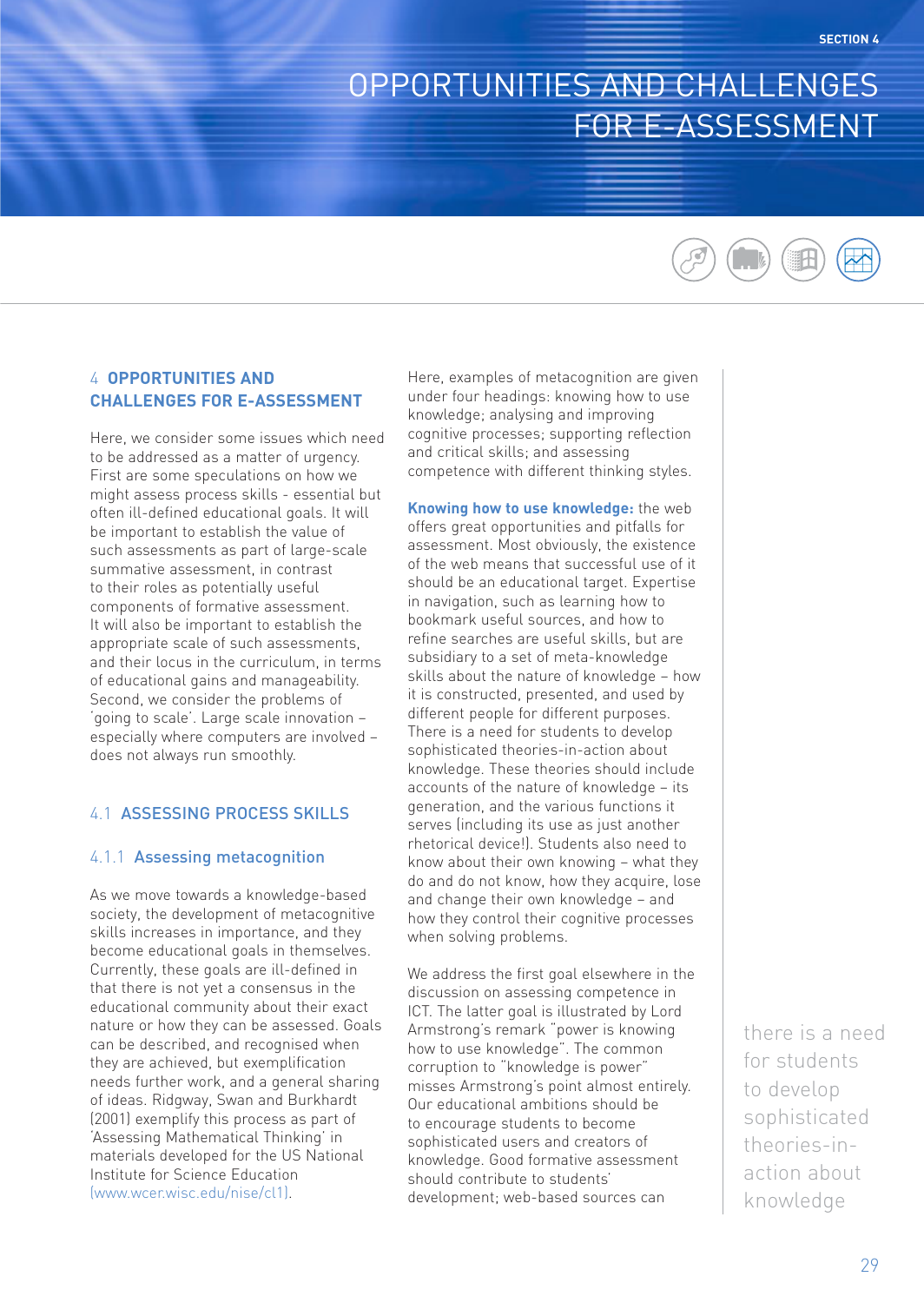# OPPORTUNITIES AND CHALLENGES FOR E-ASSESSMENT

be part of both formative and summative assessment of these key elements of student performance.

Key aspects of performance relate to the exploration of the origins of the source, analysis of its qualities as a source, and its relation to a wider set of information. Successful formative assessment helps students to internalise questions and question styles. For summative assessment, we expect students to ask questions about the nature of the information source. The originator can be important – dietary advice from Kellogg's should be treated more cautiously than advice from the British Medical Association. Who created it? For what purpose? From what perspective was this written? The poor quality of much of the information on the web can be a virtue, pedagogically, because students see the sense in challenging the authority of any source, and can do so easily by considering alternative sources (eg Downes and Zammit 2000).

Skills in analysing documents in terms of their style and their use of particular rhetorical devices, and in creating documents for different audiences and in different writing genres, are being developed and used in English (and sociology and philosophy at university level). Again, the ubiquitous use of web sources provides both a rationale for the value of these analytic and creative activities, and a rich source of resources for assessment purposes.

The web makes it easy to compare and contrast different interpretations of 'the same' events by different 'news' providers, and by the same provider over time. In terms of assessment, students can be

asked to compare and contrast different presentations, and to describe the evolution of a news event over time. This requires analysis of the way that evidence is selected, and the ways that 'events' are reconstructed over time.

A further key aspect of knowledge use is the ability to relate a particular source to a larger body of knowledge. It will always be important for learners to develop rich schemas of knowledge – facts, skills, and procedures and their interconnections – as the basis for judging the value or otherwise of putative new information, or a theoretical account. In science, a simple example is a digital image of a mammal with horns and claws. Students are expected to say it is most unlikely, because horns are associated with herbivores, and claws with carnivores. At a higher level of abstraction, students might be asked to resolve famous conflicts in scientific ideas, in terms of what was known at the time. For example, Lord Kelvin – probably the most distinguished scientist of his day – argued against the theory of evolution, on the grounds that the timescale was impossible. The core of the Earth is largely molten, but if the Earth were really the millions of years old needed for evolutionary processes to work, it would have cooled down long ago. What didn't he know (or is his criticism valid)? The web is a source of information that challenges current knowledge – students can be asked to relate 'breaking' research to a wider set of knowledge. The recent scare over the MMR vaccine (and the damage that will be done to children by an underanalysed and over-publicised piece of research) provides an example.

A vivid example of summative evaluation which requires both a deep knowledge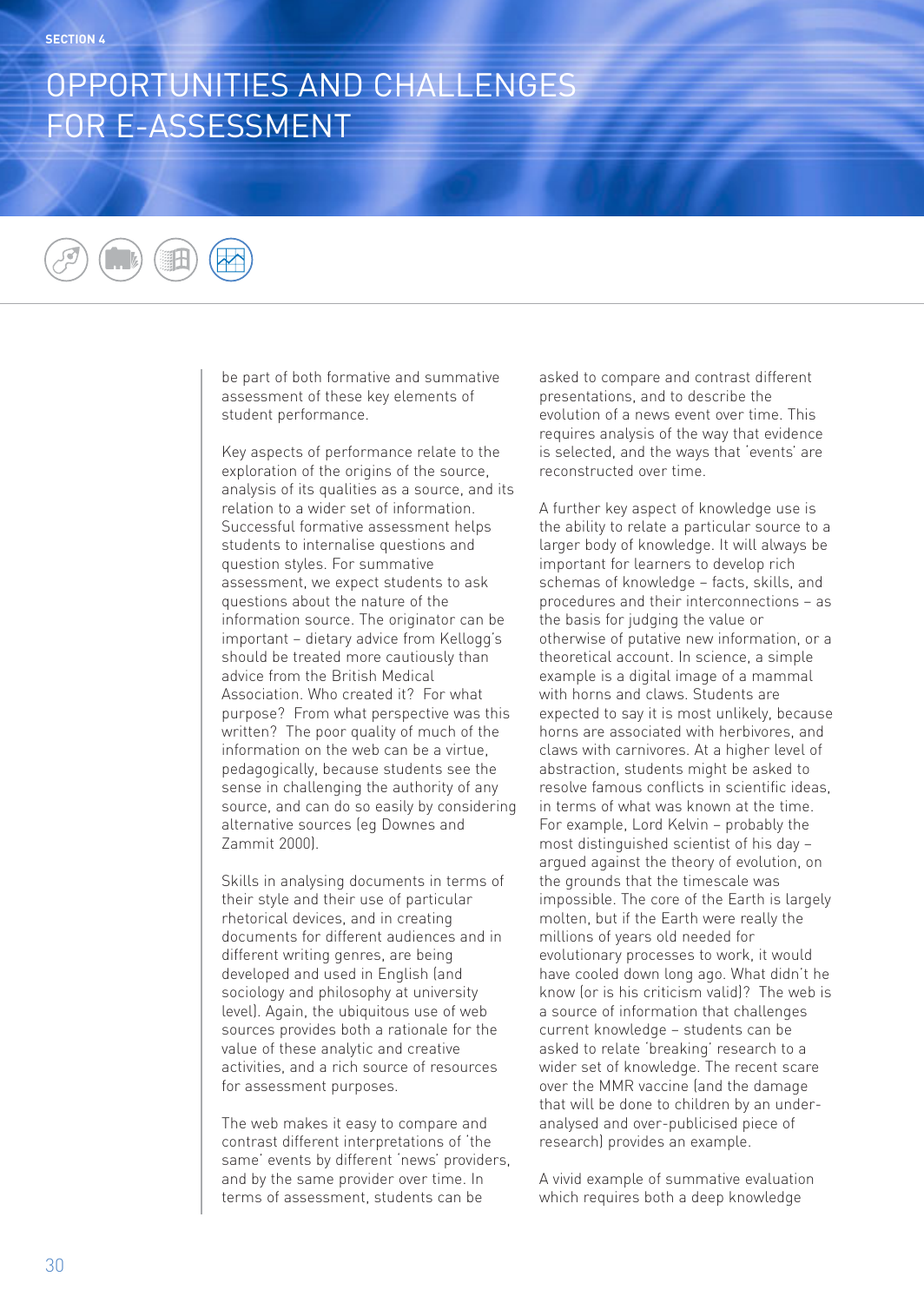schema and powerful skills in knowledge deconstruction and reconstruction is provided by a final undergraduate examination at Goldsmith's University on the art history course, where students are presented with two pictures, side by side, which they are to compare and contrast. They are required to name the artist, deconstruct the iconography, and interpret each work in its historical context. This could be presented via ICT, and could be extended to film, and to other contexts.

Another approach to supporting reflection about knowledge acquisition and creation is to incorporate assignments that require a reflective account of the process of creating some artefact (object or written). Students can be asked process questions about sources of information – ways to find good sources (perhaps in the form of 'advice to someone with a similar job to do'), and about the sources themselves. They can be asked about problems faced, and the ways they were solved, in these 'meta-learning' essays.

'Open-web' examinations offer a parallel to open-book examinations. One virtue of such examinations is that they are more 'authentic' than conventional examinations, in that, outside educational contexts, one rarely has to answer a substantive question without any resources. They allow the examiner to set a broader range of questions, because students are not expected to retain all the relevant information in memory. An adaptive strategy for success on such examinations is to develop metaknowledge of the whole area, and to index sources very carefully. A large information bank with no index is of little use. Compare the preparation necessary for this sort of examination with the 'cramming' strategy'

that can be effective when preparing for conventional examinations. There, the danger is that students hold information in a relatively temporary state for the purpose of the examination, then forget the information once the examination is over. Open-web examinations are likely to have desirable 'consequential validity' – that is to say, are likely to lead to desirable learning (and learning strategies). The unpopularity of open-book examinations (which probably arises because they require serious thought about the subject matter) is likely to apply equally to openweb examinations. The potential for fraudulent behaviour by students (such as e-mailing for advice in situations where the purpose of testing is to assess the ability to search the web, or searching the web when the purpose of the assessment is to assess 'networking' skills) means that student activities will need to be constrained in appropriate ways. Nevertheless, open-web assessment should be explored further.

#### **Analysing and improving cognitive**

**processes:** interactive whiteboards can provide the facility to work as a whole class on a problem or simulation, then to replay and critique the sequence of actions. This provides the opportunity to discuss seemingly abstract concepts such as 'strategy' and exemplify them with concrete examples. Analogies with the analysis of games (eg tennis) can make the activity seem natural in class (of course, analysis of on-screen video of ongoing games is a specific example of the sorts of analyses being described here). The longterm intention is to help students develop metacognitive skills that will be applicable in a wide variety of situations. By looking at different solution attempts, students can be asked high-level questions such as



open-web examinations are likely to lead to desirable learning (and learning strategies)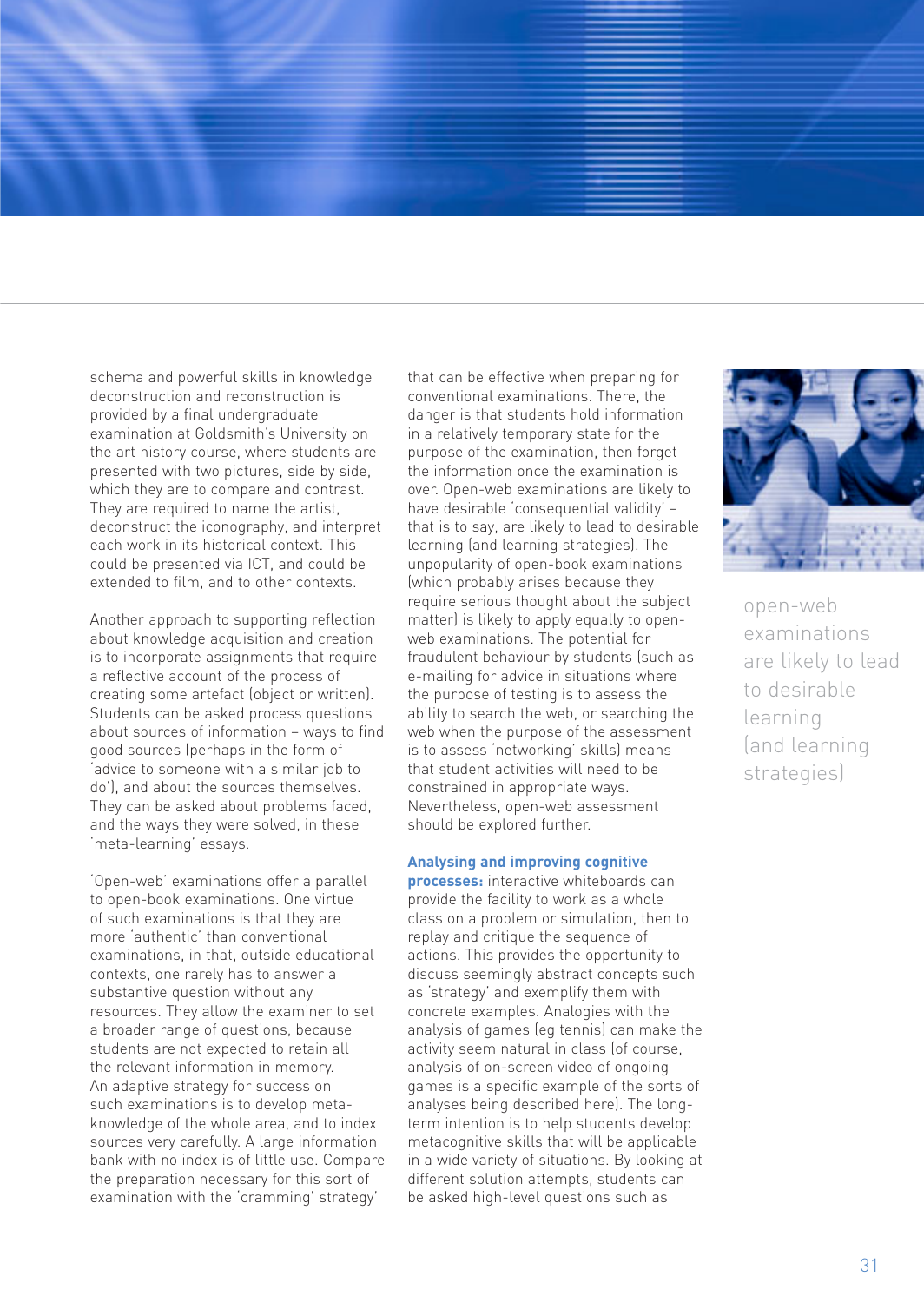## OPPORTUNITIES AND CHALLENGES FOR E-ASSESSMENT

'how do you solve problems of this sort?' – which can be assessed more formally by tasks such as 'write some guidance for someone else, that will help them to solve problems like this one'. A requirement for summative e-portfolios could be that sample reflective analyses of processes be included.

These techniques have great potential when the focus is on the social and emotional education of students. Topics raised in personal and social education such as approaches to bullying can be approached by presenting students with video vignettes, and asking them to describe situations, the interactions that take place, and the feelings of participants. Parallel information channels (provided by the participants) can provide students with feedback on the correctness or otherwise of their insights. At a lower level, assessing children's ability to identify the emotions being expressed in different faces can give insights into their developmental state (or, in more extreme cases, into pathological states such as autism). If summative information is appropriate, it can be based on the analysis of such vignettes.

#### **Supporting reflection and critical skills:**

an important higher-order skill is the ability to review and improve work. This can be done via paper and pencil (for example by writing on every third line, and changing pen colour at every revision cycle), but is made very easy by the use of ICT, with facilities such as 'track changes' in MS-Word. Students can be asked to provide examples of their ability to improve work on the basis of others' and their own suggestions, and of their ability to critique the work of others. Another way to assess critical thinking is to require students to

annotate work to show where they meet the assessment criteria.

Courtenay (personal communication, 2004) described an activity designed to support creative writing in English in a night class comprised of 30 non-native speakers at an early stage of learning English. Courtenay focuses on creation and critique, and seeks to spend as much time as possible interacting with his students. Each student writes online, and when they are satisfied with their composition, it is posted to a shared server. Every student is required to offer constructive comments on five compositions, and to revise their own writing in the light of five sets of comments. The teacher is able to tour and coach individuals as they write. With little effort, this approach could be extended to providing summative assessment. Students could be required to submit their comments on others' writing to be evaluated, and could provide evidence of their ability to use comments on their own work. An assessment system like this would reinforce rather than distort the educational ambitions of the teacher.

Peer assessment is attractive for a number of reasons. (Topping's 1998 review demonstrated that it is associated with gains on conventional performance measures, in higher education.) Students can be asked to create far more pieces of work than could be marked by a single tutor. It can avoid the problem that as a class size gets bigger, the load on the tutor increases directly, along with the time taken to provide feedback to students. Students must understand criteria for assessment, and must acquire a range of higher-order skills, such as abstracting ideas, detecting errors and misconceptions, critiquing and suggesting improvements, if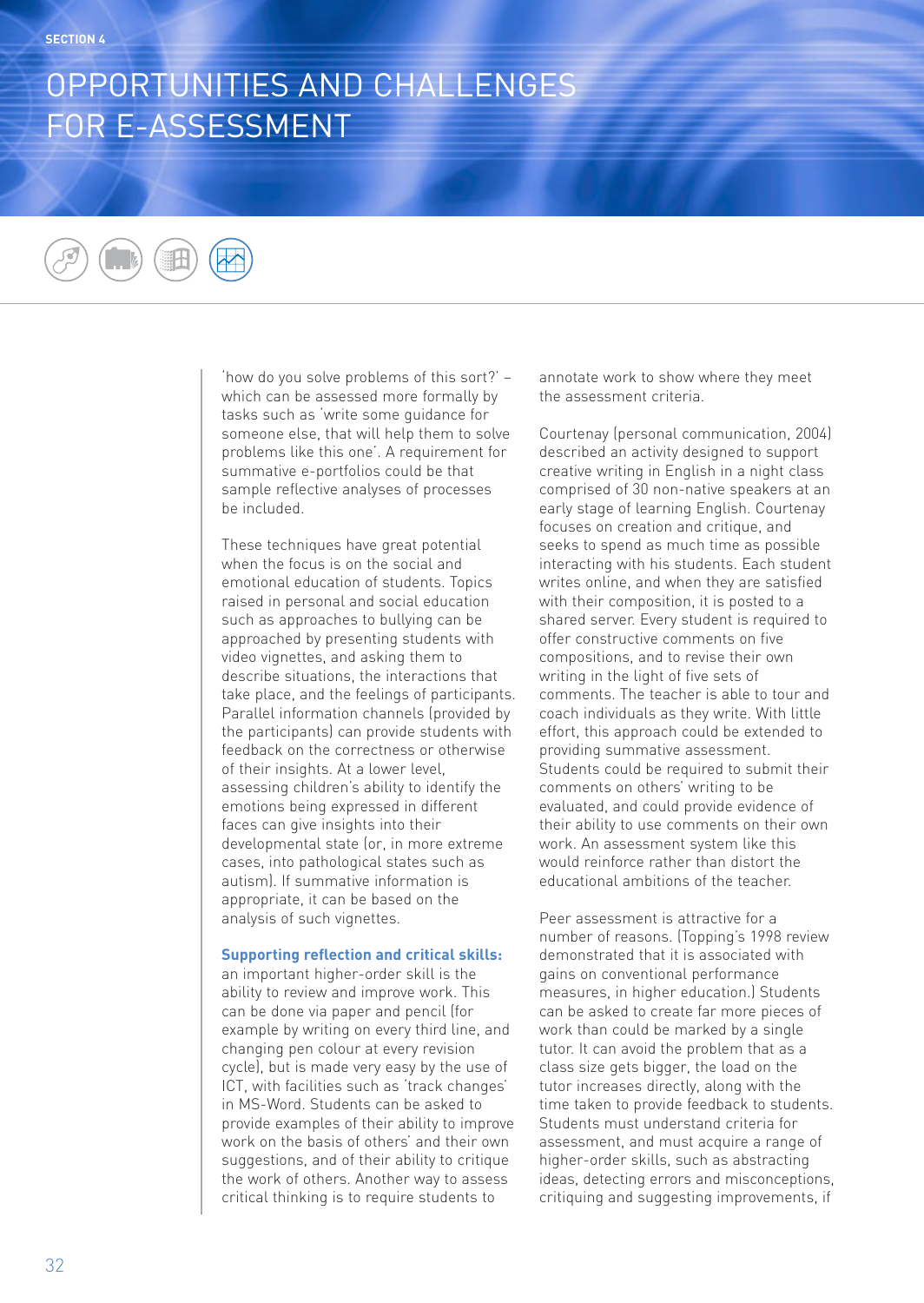they are to engage in peer assessment. Peer assessment is a fact of life outside education, so peer assessment is far more 'authentic' than some forms of assessment such as multiple choice tests. Possible disadvantages relate to the possibility of an enhanced workload on students, unreliable feedback, and biased feedback.

A number of commercially available systems have been designed to support peer assessment. Calibrated Peer Review™ (Chapman and Fiore 2001) was designed to support the peer assessment of essays in molecular science, but has been applied in a variety of subjects, and with students across the education system. Students write short essays, and are asked questions designed to foster their critical thinking. Students are presented with three 'calibration' essays to grade, and must demonstrate their competence before they progress. Two of the essays contain errors and misconceptions which students must identify and correct. Students are also asked questions on style and grammar. The scores they give to the assignments are compared with 'official' scores, and a calibration report is created for the student and the tutor. If performance is inadequate, more instruction is provided, and the student must repeat the activity. Once they have shown that they can assess essays effectively and reliably, they are asked to grade three essays by peers, and finally are asked to grade their own essay. The student and the instructor receive comments and scores.

CPR is not restricted to essays in science; the idea is generic, and can be applied to literary criticism, commentaries on a piece of art, or laboratory reports, for example. The tutor must select the focus of the

assignment, write an exemplar answer for calibration, and select two pieces of student work which contain interesting errors or omissions. Each of these has to be graded by the tutor, and relevant comments have to be written. The tutor also writes key questions on content and style. CPR is designed to overcome the potential weakness of peer assessment in terms of unreliable assessment (via training and moderation) and bias (via anonymity). The authors claim considerable gains in students' ability to 'learn to learn' because their attention is focused on abstracting ideas and arguments, describing, analysing and assessing the quality of material, and in review. CPR also increases the amount of writing that students do.

Doiron and Isaac (2002) have developed a novel form of online peer review designed to complement the American College of Surgeons Advanced Trauma Life Support Course for fourth year medical students. Their system involves self-assessment, peer evaluation, feedback and debate. There is an inherent problem giving large numbers of students direct experience of Emergency Room procedures. Here, students are presented with a realistic case study, and must prevent the patient from dying, conduct clinical tests, then request appropriate lab work followed by diagnosis and recommendation of a treatment. Students reflect on, and selfassess, their knowledge. They submit a diagnosis and proposed treatment plan to the whole group. For peer review, they are presented with two other diagnoses and treatments – one from the tutor, prepared to contain errors, for critique. If the student fails to detect the errors, they get individual feedback from the tutor. Students then review 'live' reports from

peer assessment is a fact of life outside education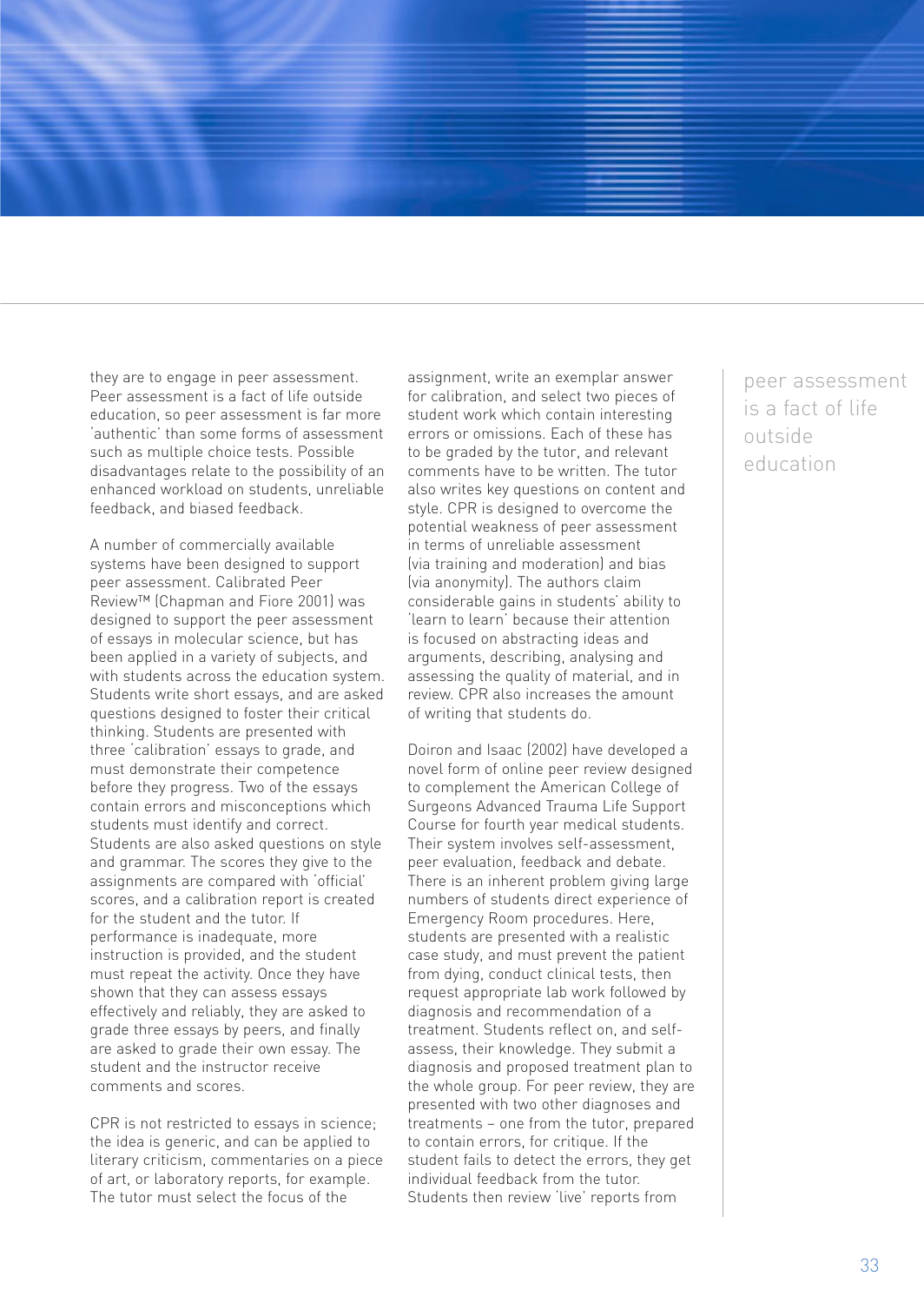# OPPORTUNITIES AND CHALLENGES FOR E-ASSESSMENT



mobile phone technology might provide a means of assessing thinking styles two of their peers (so three reviews are considered together). Where there are disagreements, the two views are presented to a larger group (four to ten students) who must all offer their own view, and debate the issue. Similar work is being conducted on a health psychology course, and in engineering.

### **Assessing competence with different**

**thinking styles**: mobile phone technology might provide a means of assessing thinking styles via simulated group work. Here, each student works in a simulated environment, where responses from other 'group members' are pre-specified, and some responses to the actions of the student are pre-defined. This environment is artificial for a number of obvious reasons – contact is via phone (or e-mail) rather than face-to-face and the range of dynamic interactions is constrained. However, these constraints mean that students can be assessed in relatively standardised conditions, and sequences can be replayed for analysis and reflection as part of formative assessment.

Analysing the ability to engage in De Bono's (2000) 'Thinking Hats' activity provides a concrete example. De Bono has identified a number of thinking styles, all of which are useful when solving problems. None is effective on its own. He argues that people differ in their preferences for these different thinking styles, and often stick with a particular style of thinking. In terms of group dynamics, individuals can become ego-involved with a particular style of thinking, with negative consequences for the productivity of the group. De Bono argues that these different thinking styles should be made explicit, and that every group member should engage with every thinking style in the

course of group work. He suggests a formal mechanism for this, where thinking styles are associated with hats of different colours, and group members are invited to take particular roles – sometimes as individuals, and sometimes as a whole group. Thinking styles include asking about what is known or what is needed (the White Hat); saying why an idea won't work (the Black Hat); generating ideas and alternatives (the Green Hat); describing feelings, hunches and intuitions (the Red Hat); managing group processes (the Blue Hat); and the optimistic advocacy of ideas (the Yellow Hat).

Given some specific suggestions for actions via mobile phone or e-mail, students can be asked to work in Red, Yellow and Black Hat styles; or given a stream of (simulated) input to a conference, students can be asked to work in Blue Hat mode. Their responses provide information on their strengths and weaknesses working in different thinking styles. This idea is not restricted to de Bono's framework, but is a generic idea for assessing individual skills in group settings.

### 4.1.2 Assessing group projects

A valuable skill is the ability to work productively in groups. This requires good communication skills, understanding the criteria for effective group work, understanding different roles, the ability to assess one's own work and the work of others, and the ability to respond positively to formative and summative feedback. The assessment of group work is problematic for a number of reasons: problems can be caused by 'social loafing' and the allocation of equal marks for unequal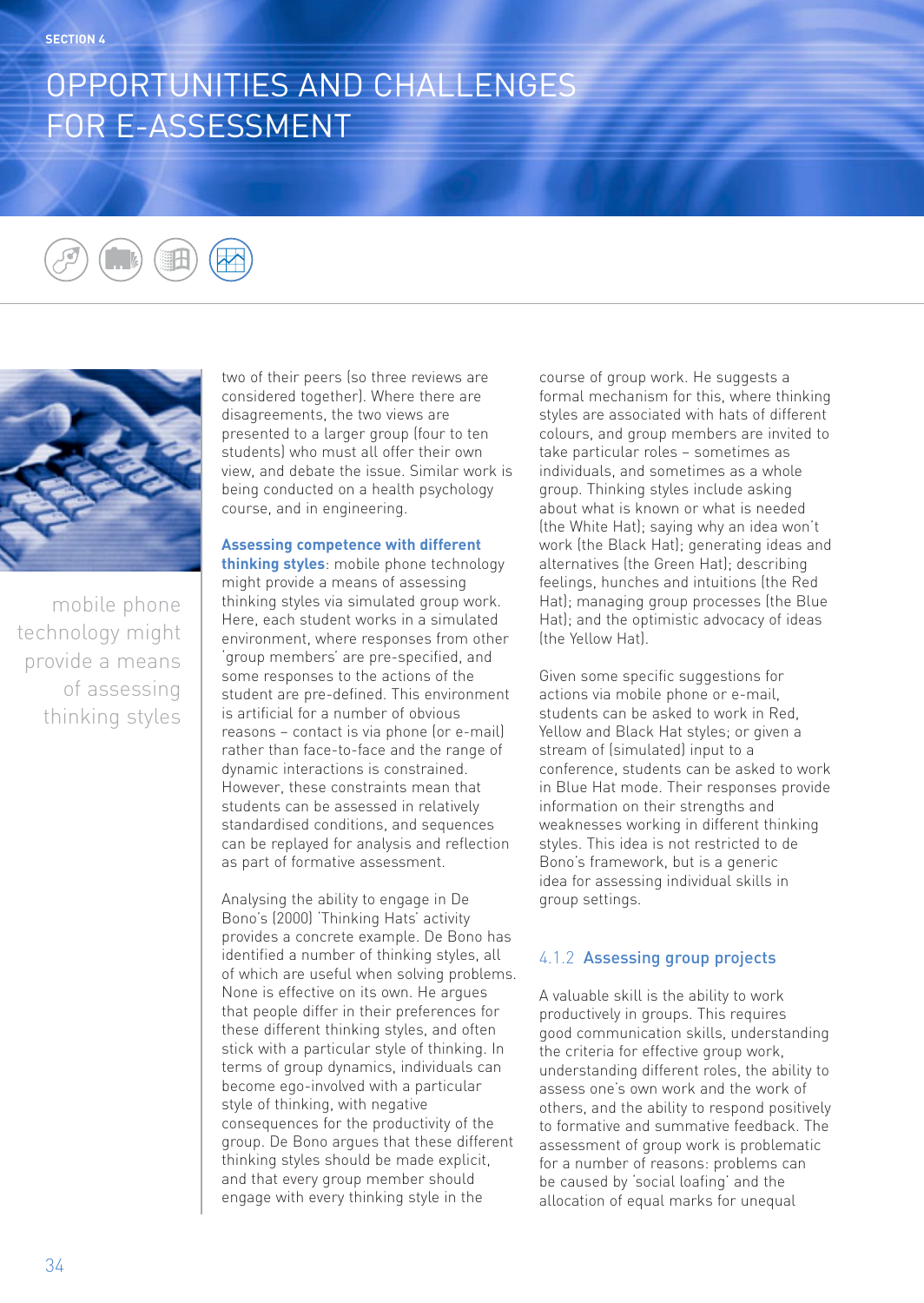contributions; undesirable effects of students rating peers; and time-hungry procedures for gathering accurate evidence on student performance.

SPARK (Self and Peer Assessment Resource Kit - www.educ.dab.uts. edu.au/darrall/sparksite) is an academic open source project designed to support the effective evaluation of group work, that has been used in a variety of contexts in higher education. It requires a clear specification of the tasks to be performed by the group and the assessment criteria. Students reflect on group processes during the performance of the task, and rate all the group members, and themselves against the criteria provided. The tutor monitors the work of the group, grades the product of the group work, uses SPARK to convert group marks into individual marks, and provides individual summative and formative feedback (eg that a student rates their own contribution to the group far higher than other group members do). Evaluations of SPARK by its authors in a variety of higher education contexts have been positive (eg Freeman and McKenzie 2002).

### 4.1.3 Assessing creativity

'Creativity' involves the production of a new idea or artefact that is judged by some community to be of value. Many writers have made a distinction between analytic and creative thinking. Analytic thinking has been characterised as: linear, rational, logical, conscious and deliberate. Creative thinking has been described as: parallel, unconstrained, illogical, unconscious, and chaotic. Creativity became a bandwagon for education in the 1960s, in part as a healthy corrective to an over-emphasis on

'Intelligence'. A problem with some of these early proponents of 'creativity' (eg Getzels and Jackson 1962) was that they accepted many of the philosophical assumptions of the Intelligence movement, and many of their methods, but were incompetent in their use. The result was a movement that was based on some good ideas, but which was poorly theorised, and supported by flawed evidence. Just as there are many styles of analytic thinking, that are coloured and improved by knowledge in particular domains, and different ways to represent information, so too are there many styles of creative thinking, again, influenced by knowledge and experience in a variety of domains. Creativity (as defined above) requires an intimate interplay of creative and analytic thinking. It is important to develop creativity, and to evaluate the products of creative thinking. Creativity should be evaluated by an analysis of product, and by an analysis of student processes, using methods described earlier (notably, tracking the design process, and reflective accounts on this process).

It can be difficult to obtain good paperbased accounts of student processes and results after engaging with an extended piece of work. This can be a desirable activity for a number of reasons. First, it requires students to translate knowledge from one form to another, and to consider the needs of a different audience – notably from a static written form whose primary audience is the teacher, to a visual and dynamic form for some predefined audience, who will have a range of understandings about the topic in hand. Second, it is inherently valuable as a skill. Digital cameras and whiteboards make it easy for students to show their work (which might be on paper, in the form of

it is important to develop creativity, and to evaluate the products of creative thinking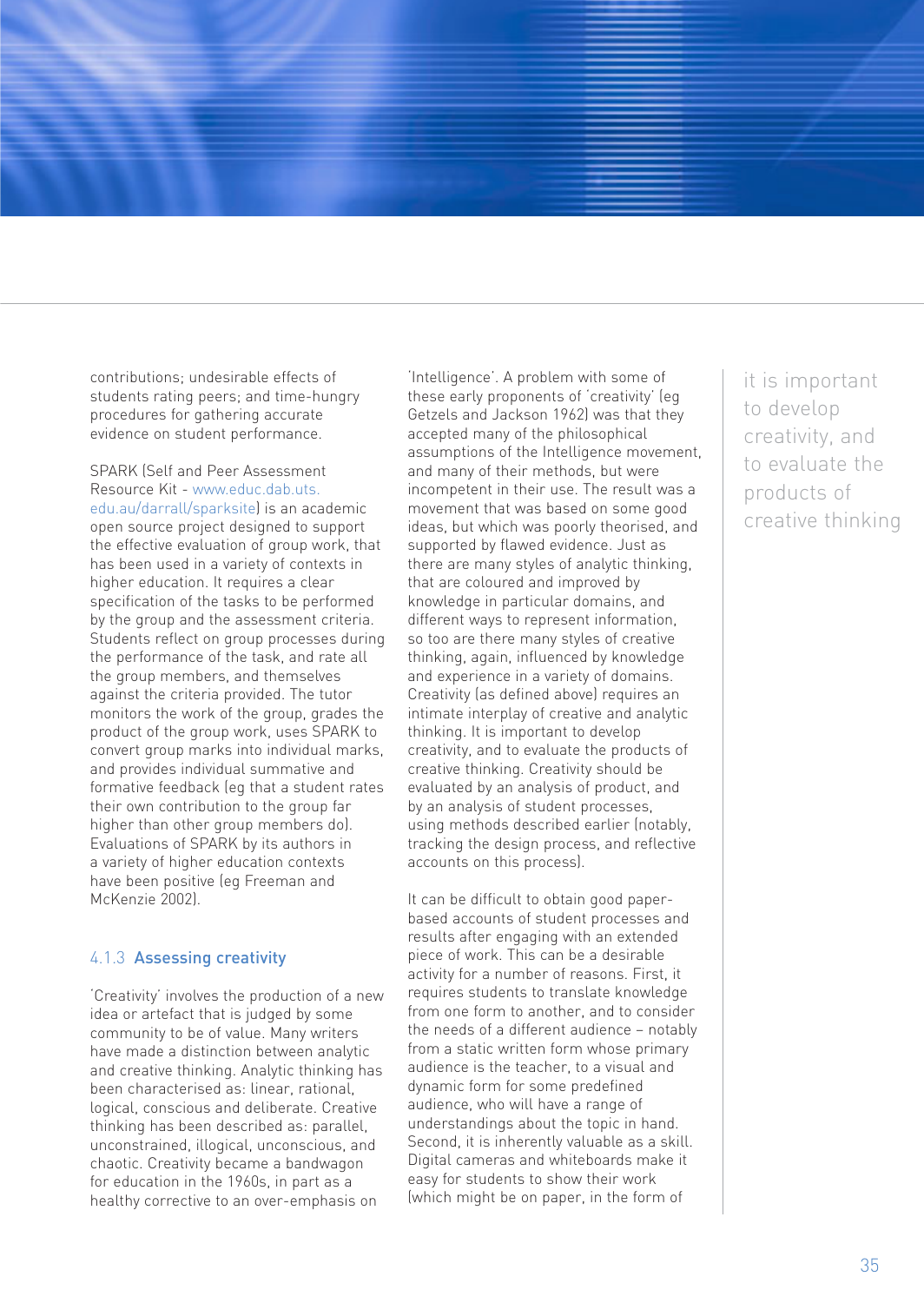# OPPORTUNITIES AND CHALLENGES FOR E-ASSESSMENT

manipulatives, or some artefact that has been created) and to explain what they have done, justify their answer, and describe the design decisions they took.

## 4.1.4 Assessing communication skills

Mobile phones could be used more extensively for assessment. A simple example would be to use mobile phones for the aural comprehension aspect of language learning. Current practices of using an analogue tape recorder at the front of a classroom are inherently unfair. The quality of the sound will differ as a function of the tape machine used; the sound intensity at the front of the room will be dramatically higher than at the back of the room. Using conventional computer technology, Southern Australia uses MP3 files to test language comprehension (see www.ssabsa.sa.edu.au) – clearly, good practice.

The eVIVA project (www.qca.org.uk/ adultlearning/downloads/eviva\_project.pdf, www.eviva.tv) uses phones as the medium for oral testing with portfolio-based Key Stage 3 ICT assessment. Students can book a test session, and so can have (almost) on-demand testing. The phones are also used for recording 'voice postcards' of learning milestones, and posting these to a central website. The 'voice postcards' can be used by a student to support the piece of portfolio evidence which they are presenting.

As speech recognition technologies continue to improve, one can envisage a situation where questions are posed orally by telephone, and student responses are scored automatically. In the case of language learning, this could be applied to elementary aspects of learning such as pronunciation, to vocabulary, and to correcting sentence structure 'mistakes' presented to students. Given test technologies that support 'tailored testing', the phone system could be used to provide on-demand testing of some aspects of language use. Such systems are unlikely to be useable (in the short term at least) for high-stakes testing, because of problems of impersonation. These problems may be removed if effective person recognition systems are developed and introduced on a large scale.

## 4.2 NATIONAL CURRICULA, NATIONAL ASSESSMENT

The Tomlinson Report (2004) addresses fundamental questions about curriculum design and assessment, and describes a number of serious problems with current systems. Assessment exemplifies educational goals, and has a major effect on educational practice. Unless assessment systems are aligned with educational goals, they will distort curriculum ambitions. There is a general desire for more school-based assessment, and more process-based assessment, and an insistence that current high standards of equity and probity in the examination process are maintained. E-assessment (eg via e-portfolios) can provide the means to empower teachers and schools, while ensuring that high standards of assessment are met. ICT can support the whole process of teacher preparation, and the establishment of procedures to ensure comparability of standards across schools. School-based judgements could be moderated by external computer-based tests. E-assessment can extend the range of reliable assessments that can be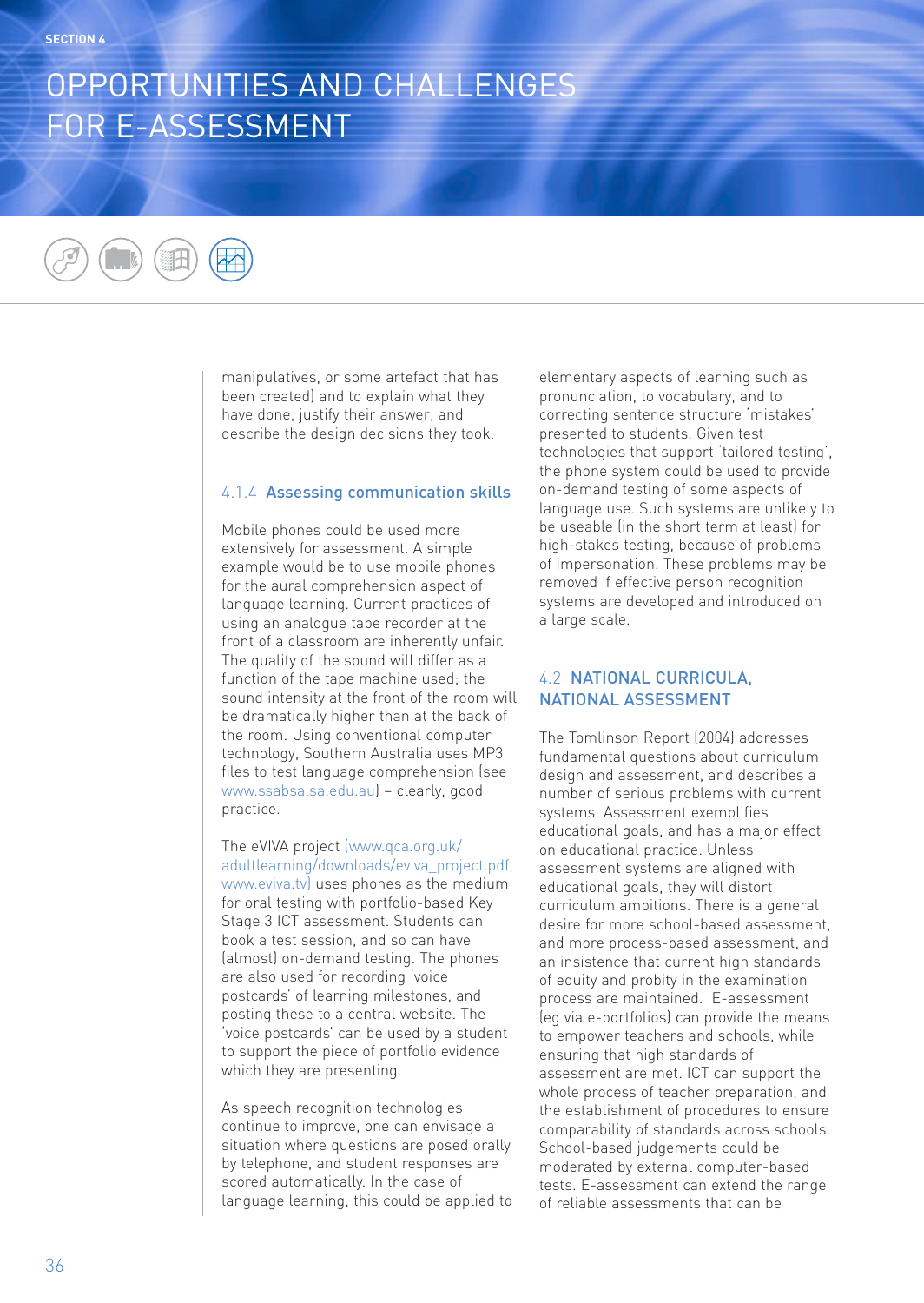conducted, and so can widen the debate on curriculum and assessment design. Ondemand testing will have considerable implications for curriculum planning. Students could take summative tests at different times, and could progress through the curriculum at different rates.

E-assessment could reduce the damage caused by current tests. At present, new SAT papers are created each year, and all students answer the same questions. If the purpose of testing is to establish the performance of some system (such as a school or an LEA), better methods could be employed. If there were a large bank of tasks available in electronic form, and different students received a different set of tasks, then coverage of the curriculum could be better, and there would be no need to report individual student scores. This would have the advantage that a larger variety of task types could be used, and would avoid the current distortions caused by teachers 'teaching to the SAT'.

## 4.3 EVOLUTION AND REVOLUTION

Even where there is a shared vision on future curricula, there can be considerable problems in implementation. Ridgway (1998) draws analogies between ecological restoration and educational change, and describes the sorts of research needed for successful change. This style is close to research in fast-changing fields such as electronics, where discoveries and inventions drive practice and theory, in contrast to well-established fields where theory can lead practice. It is important to be aware that some goals are easy to achieve from most starting points, whilst others need a good deal of capacity building before they can be reached. It

will be important to phase the introduction of e-assessment in such a way that the load on students, teachers, schools and systems is lower than the current assessment load. Some barriers are discussed below.

#### **Establishing the credibility of**

**e-assessment:** in some areas such as competency-based assessment, the case for e-assessment is self-evident. In other areas, reasonable sceptics will have to be convinced of its value. They will have concerns about the construct validity of new tests (exactly what do they measure?); the reliability of new tests in comparison with existing tests; and the educational standards required – both in relation to current tests, and across tests such as those given 'on-demand' in different places and at different times. Each of these questions will need to be addressed for each family of e-assessments, usually by means of an empirical study.

**Building system capacity:** there is an urgent need to build capacity for eassessment that ranges from test design, test delivery and processing, and expertise in school. Each of these is problematic.

**Task and test design:** very few people have expertise in creating e-assessments, in comparison to the large numbers of people competent to create conventional tests. There is an urgent need to create new task types and to explore their reliability and validity. If we do not continue to explore, students will be faced with a set of tasks which recently were innovative, but which are now hackneyed.

e-assessment could reduce the damage caused by current tests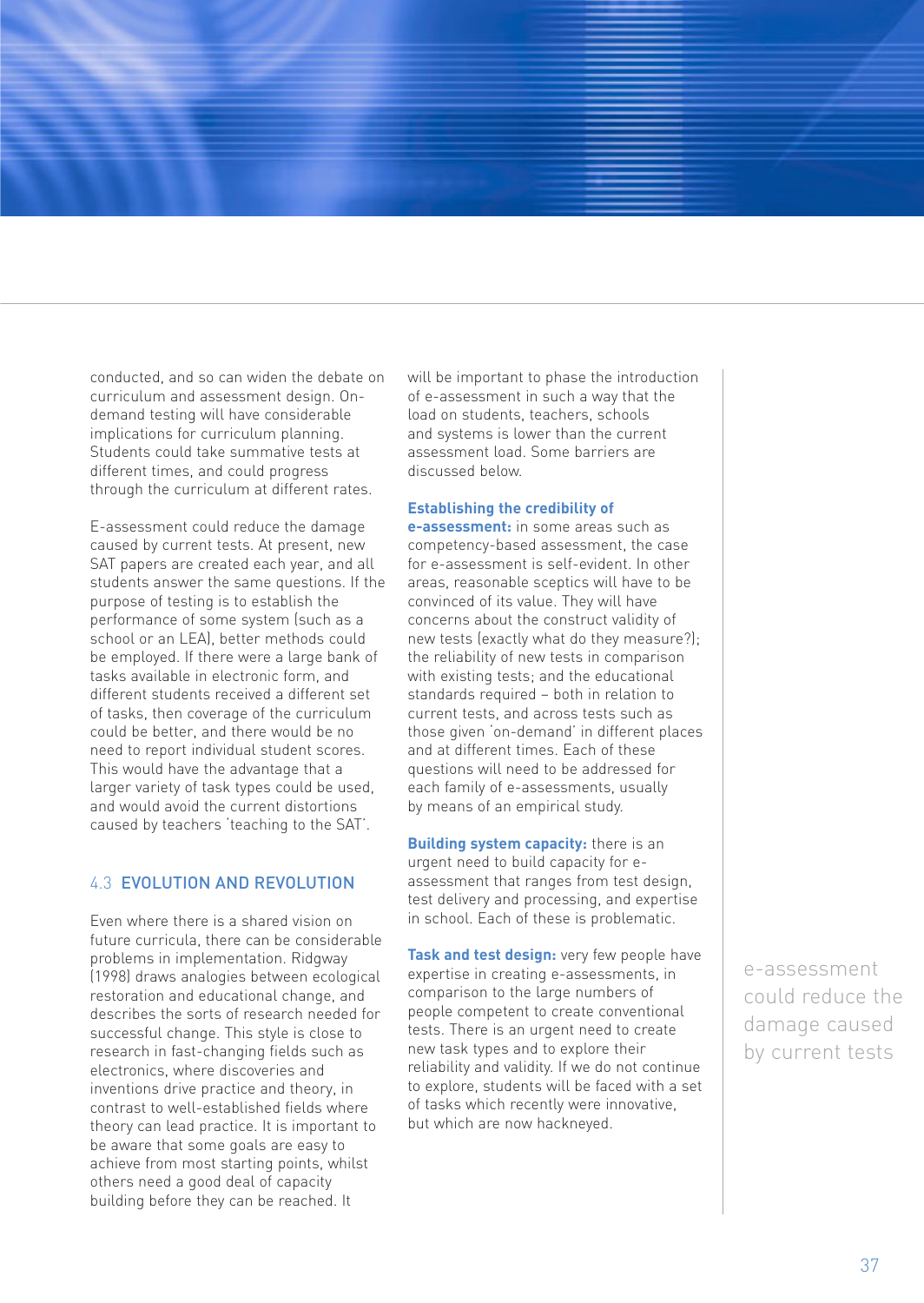# OPPORTUNITIES AND CHALLENGES FOR E-ASSESSMENT

#### **Establishing technical standards:**

currently, there are three sets of technical standards. We need a consensus document. The needs of students with special needs must be addressed. Standards for monitoring the quality of the assessments given in schools (actually a rather hostile environment for ICT, because of the plethora of machines and operating systems), and the procedures put in place by examination authorities need to be written, and validated in practical settings.

**ICT infrastructure:** good broadband systems are needed – in particular, very high specification systems are needed for big schools. Currently, about 40% of primary schools, and about 100% of secondary schools have broadband access, but not necessarily at the levels needed for online assessment (Rt Hon Charles Clarke MP 2004). The proposals set out in the Tomlinson Report are only feasible if a national database of student achievement is established. At school level, extensive investment in ICT will be needed, and costs will recur.

**The examination process:** dealing with e-assessment poses serious challenges to paper-based examination authorities. They need to develop a robust technology infrastructure, and (at least as important) the competencies of staff to make these systems function effectively. A good start has been made here, for example in the work on the assessment of basic and key skills. However, there are salutary messages from the QCA Report on implementation (QCA 2004). AQA report (Adams and Hudson 2004) that their surveys show considerable satisfaction from examiners. Examiners report that the software is easy to use; they like the

increased accuracy and validation at input, and the auto-totalling of marks by the computer, and the electronic management of reporting and discrepancies.

**On examiners and examining:** High quality training is an essential aspect of reliable assessment. Tomlinson recommends (paras 134–136) "a thorough professionalisation of the role of markers and examiners, including coursework markers", and the Report makes a number of specific recommendations on how this might be institutionalised via schemes for professional development, accreditation, and appropriate professional reward systems. The Secondary Heads Associations have argued for the establishment of 'Chartered Examiners' in schools and colleges, who would give their organisations the right to take more control over examination assessment.

#### **School and test-centre expertise:**

this presents a massive challenge for professional development. Schools need to develop systems which are robust.

**Plagiarism:** poses a major threat to all assessment systems (eg Ridgway and Smith 2004). These threats range from downloading work direct from the internet, commissioning work, and impersonation. Assessment systems will need to be resistant to such attacks.

**Equity issues:** it is important that e-assessment does not create a 'digital divide' which privileges some students over others on the basis of opportunities of access.

it is important that e-assessment does not create a 'digital divide'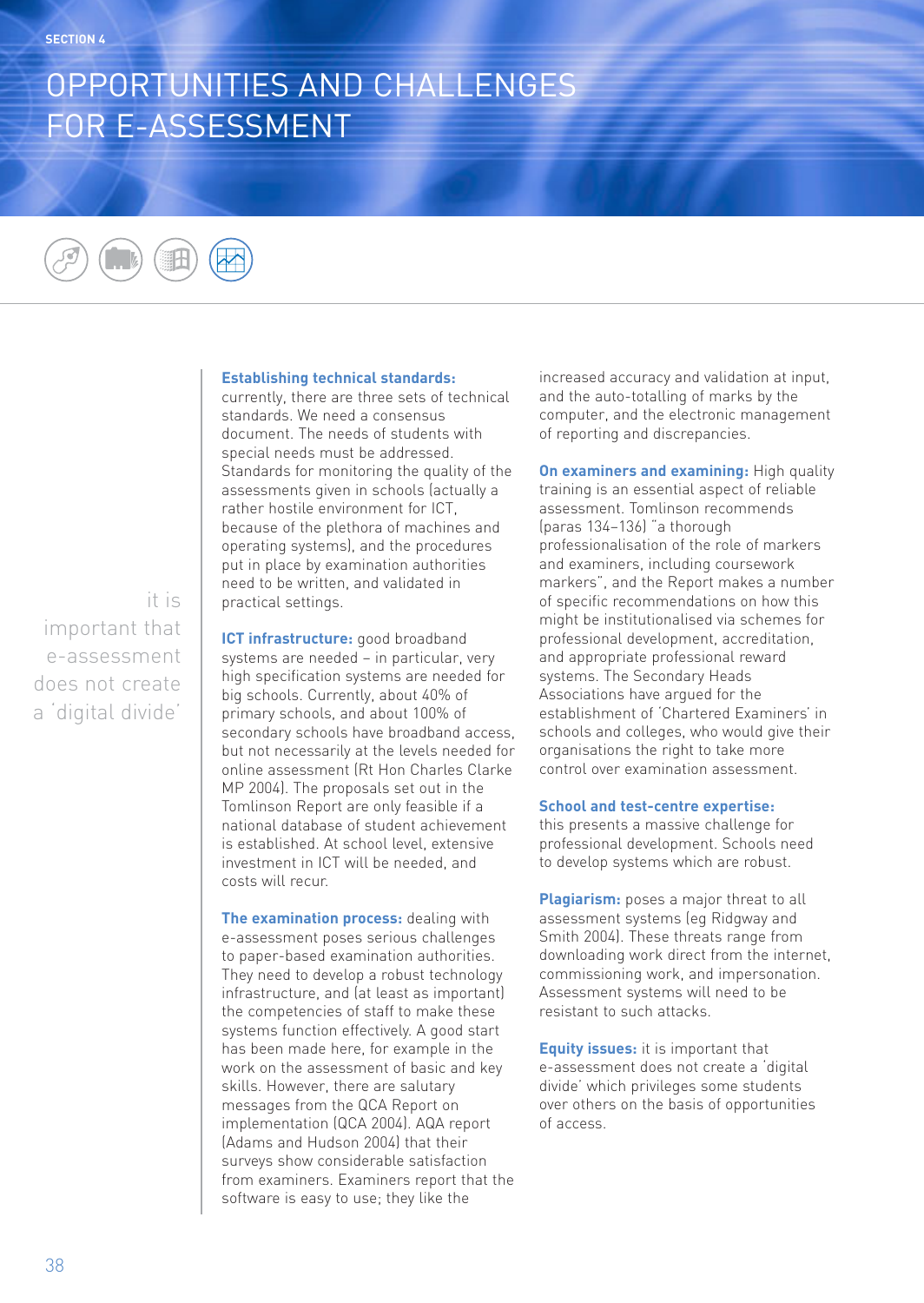## 4.4 RELIABLE TEACHER ASSESSMENT VIA E-PORTFOLIOS

A key decision for educational systems is to decide exactly how much of the students' time should be devoted to working on extended projects, and how much should be based on shorter activities. A related decision is the balance to be struck between portfolio systems assessed in school, and timed external assessments. A key issue is to establish robust and reliable systems of schoolbased assessment. It is worth highlighting the extreme positions that different systems use. In some systems, all assessment is done externally. In some systems – for example Queensland, Australia - all assessment is schoolbased. Queensland provides extensive systems for training teachers, and for moderating their judgements. ICT can facilitate this process. All student submissions can be put onto the web, and systems of cross-moderation can be established. Externally defined tests can be used to guide the moderation process.

### 4.5 DUMBING-DOWN ASSESSMENT

There is a danger that considerations of cost and ease of assessment will lead to the introduction of 'cheap' assessment systems which prove to be very expensive in terms of the damage they do to students' educational experiences. At the time of writing, this seems most unlikely in the UK. QCA have funded some innovative e-assessment developments at investment levels beyond the reach of most companies, and have a large group focused on developing and sharing expertise in e-assessment (www.qca.org.uk).

#### 4.6 SUMMARY OF SECTION 4

New educational goals continue to emerge, and the process of critical reflection on what is important to learn, and how this might be assessed authentically needs to be institutionalised into curriculum planning. In this section, we explore ways to assess metacognition, group projects, creativity and communication skills. E-assessment is certain to play a major role in defining and implementing curriculum change in the UK. There is a strong government commitment to e-assessment, and good initial progress has been made. Major challenges of 'going to scale' have yet to be faced. A good deal of innovative work is needed, coupled with a grounded approach to system-wide implementation.



e-assessment is certain to play a major role in defining and implementing curriculum change in the UK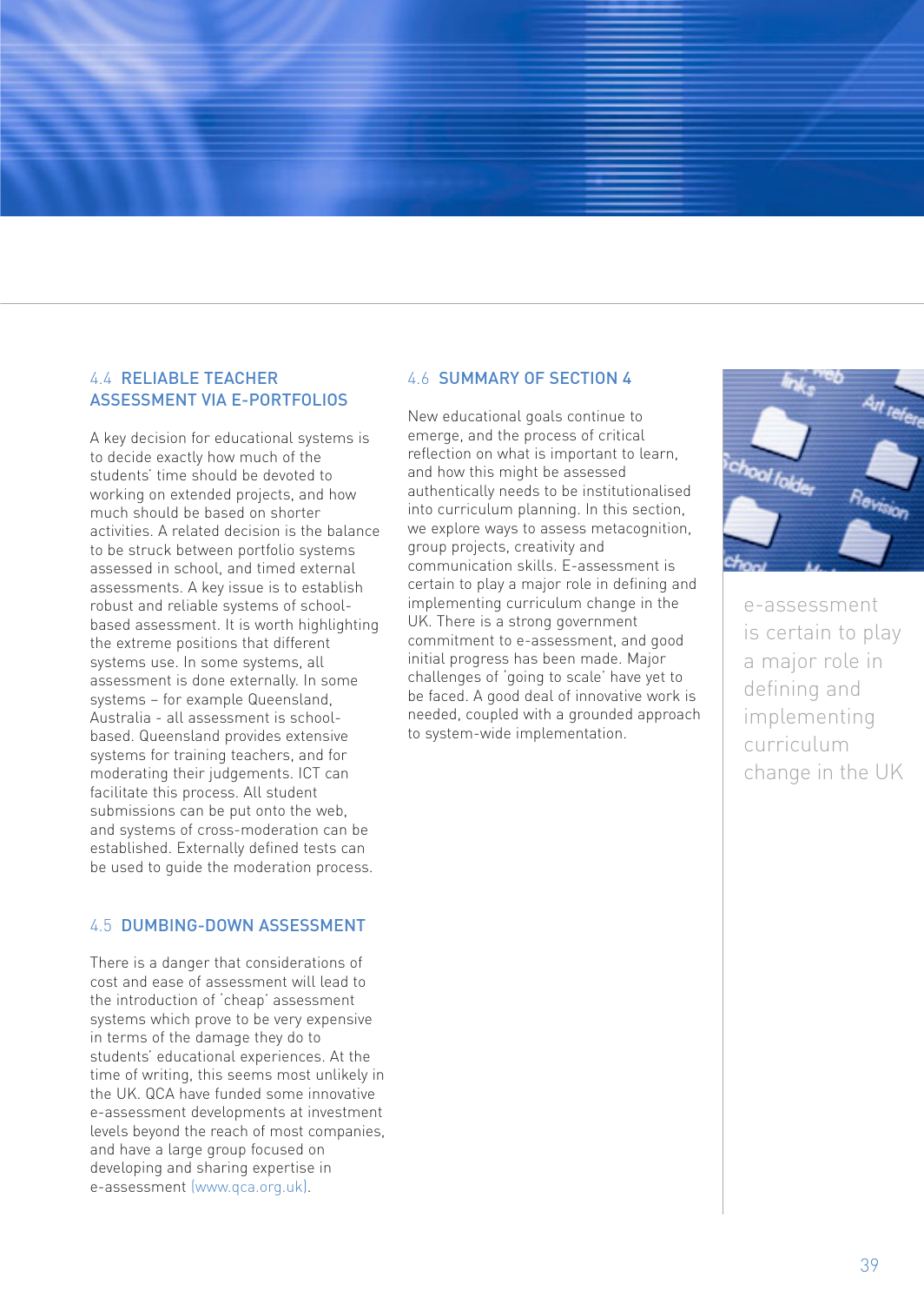## **GLOSSARY**

#### **ACKNOWLEDGEMENTS**

We wish to thank a number of people who have commented constructively on this document, in particular Keri Facer, Annika Small, Jeremy Tafler, and Kathleen Tattersall. We are grateful to them for their input. All the faults and errors of omission are our own.

### **GLOSSARY**

**Adaptive testing** a sequential form of individual testing in which successive items in the test are chosen based primarily on the psychometric properties and content of the items, and the participant's response to previous items

**A-level (AS/A2)** General Certificate of Education (GCE) Advanced Level. Study usually consists of a two-year academic course and students will usually select two or three subjects from subjects studied at AS-levels to continue to A-level (called A2)

**Anchor(s)** a sample of student work that exemplifies a specific level of performance. Markers use anchors to score student work, usually comparing the student performance to the anchor

**AQA** an awarding body: Assessment and Qualifications Alliance formed from the merger of Associated Examining Board (AEB) and the Northern Examinations and Assessment Board (NEAB) in 2000

**AS-levels** General Certificate of Advanced Supplementary Level, considered to be the equivalent of half an A-level. Young people are now expected to study four AS-levels during Year 12 at school or college

**Assessment** any systematic method of obtaining evidence from tests,

examinations, questionnaires, surveys and collateral sources used to draw inferences about characteristics of people, objects or programs for a specific purpose

**Basic skills** the ability to read, write and speak in English and use mathematics at a level necessary to function and progress at work and society in general

**CAS** Computer Algebra System. Software package used for the manipulation of mathematical formulae. Automates tedious and sometimes difficult algebraic manipulation tasks. Systems vary and may include facilities for graphing equations or provide a programming language for the user to define their own procedures

**City and Guilds** major awarding body for vocational qualifications in the UK

#### **Competency-based assessment**

assessment process based on the collection of evidence on which judgments are made concerning progress towards satisfaction of standard performance criteria

**Concept map** the arrangement of ideas into a visual layout highlighting connections between associated ideas, revealing the structural pattern in the information

#### **Criterion referenced assessment**

assessment linked to predefined standards. (eg 'Can swim 25 metres in a swimming pool')

**CSE** Certificate of Secondary Education: former system of British examinations taken in a range of subjects, usually at the age of 16

**Diagnostic testing** testing used to identify the conceptions and misconceptions with a view to providing appropriate remedial experiences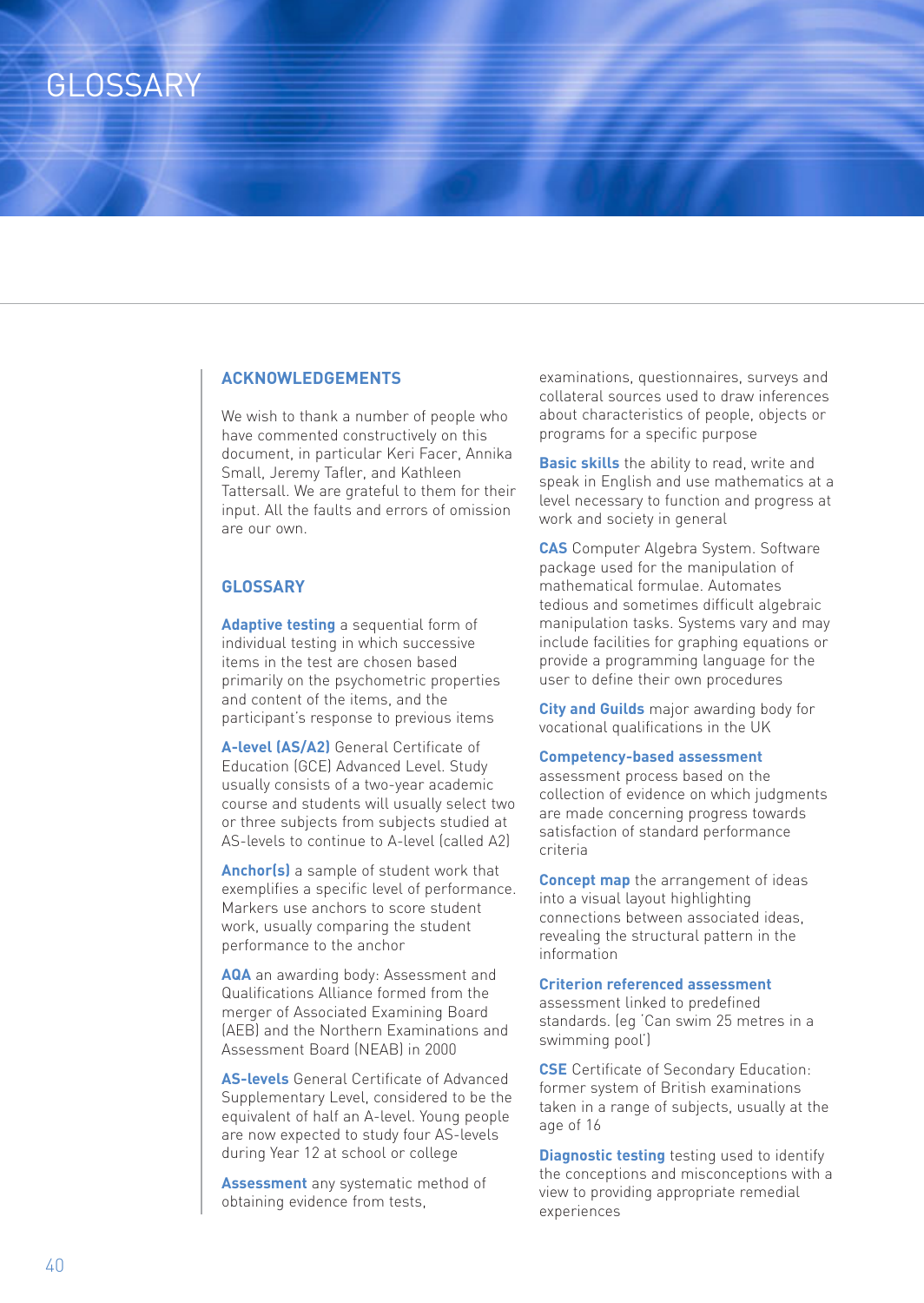**Discrimination** the ability to distinguish between and among different levels of work or achievement

**E-assessment** electronic assessment: processes involving the implementation of ICT for the recording, transmission, presentation and processing of assessment material

**Edexcel** UK examining and awarding body providing a range of qualifications including at higher education level

**EiC** Excellence in Cities. Government initiative aimed at raising the educational aspirations and attainment of children in inner cities

### **European Computer Driving Licence**

European-wide qualification allowing candidates to demonstrate competence in computer skills, covering the areas of basic concepts of IT, using the computer and managing files, word processing, spreadsheets, database, presentation and information, and communication

**Formative assessment** often called assessment for learning. Assessment used to support teaching and learning, which identifies strengths and weaknesses of the student

**GCE** General Certificate of Education

**GCSE** General Certificate of Secondary Education (GCSE). The main secondary school examinations usually at 16, which replaced previous system GCE O-levels and CSEs

**GIS** Geographic Information System. System of software used for the storage, retrieval, mapping and analysis of spatial data, such as mortality by different regions

**GNVQ** General National Vocational Qualification. Vocational qualification, often

ta ken as an alternative to GCSE or Alevels, usually after compulsory schooling. Available at three levels; Foundation, Intermediate, and Advanced

**High-stakes assessment** assessment that has important consequences or implications for students, staff or schools

**ICT** Information and Communications Technology

**Key sills** a group of skills valued by employers as being central to all work and learning, including communication, information technology, application of numbers, working with others, and improving own learning and performance

**Key Stages** the four stages of the National Curriculum: KS1 for pupils aged 5-7; KS2 for 7-11; KS3 for 11-14; KS4 for 14-16

**NVQ** National Vocational Qualifications. Work-based vocational qualifications. They are portfolio-based qualifications which show skills, knowledge and ability in specific work areas. Can be taken at five levels, depending on level of expertise and responsibility of the job

**O-level** also GCE Ordinary level. Former system of British examinations taken in a range of subjects, usually at the age of 16. Ran in parallel with but at a higher level than CSE. Both systems now replaced by current GCSE

**Parallel forms** tests that are created to measure the same constructs, and to produce the same scores, if they were given to individuals on different occasions

**PDA** Pe rsonal Digital Assistant; a small hand-held computer. Depending on level of sophistication may allow e-mail, word processing, music playback, internet access, digital photography or GPS re ception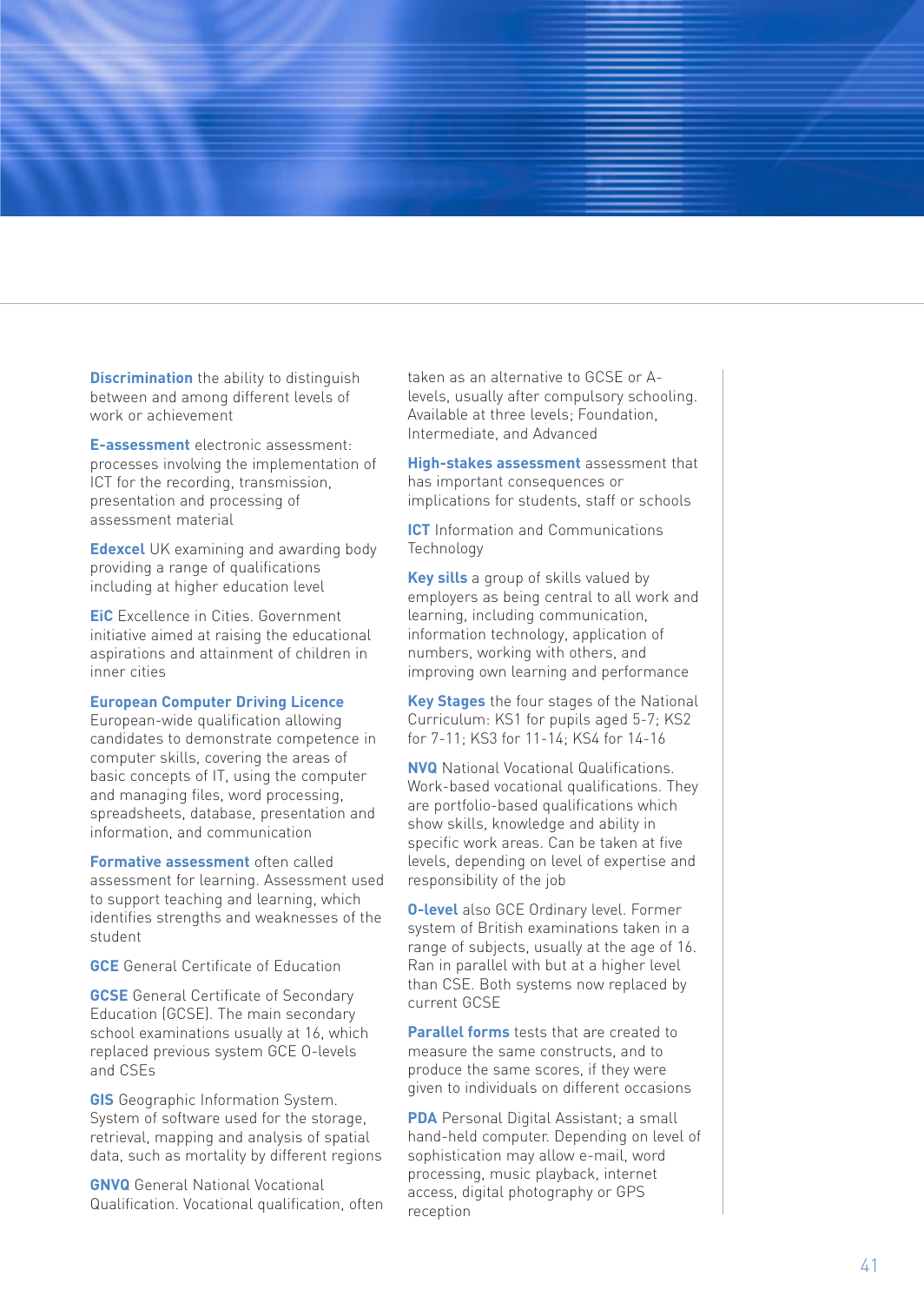## **GLOSSARY**

**Pedagogy** philosophy of approach to schooling, learning, and teaching including what is taught, how teaching occurs, and how learning occurs

**Portfolio** a representative collection of a candidate's work, which is used to demonstrate or exemplify either that a range of criteria has been met, or to showcase the very best that a candidate is capable of

**Portfolio assessment** assessment based on judgment made about the work shown as evidence within a portfolio

**Predictive validity** the extent to which scores on a test predict some future performance. For example, a student's GSCE grade can be used to predict their likely A-level grade – in some subjects, the prediction is better than in other subjects

**QCA** UK public body, sponsored by the Department for Education and Skills (DfES). Roles include the maintenance and development of the national curriculum and associated assessments, tests and examinations

**Reliability** reliability in measurement and testing is a measure of the accuracy of the score achieved, with respect to the likelihood that the score would be constant if the test were re-taken or the same performance were re-scored by another marker, or if another test from a test bank of ostensibly equivalent items is used

**Summative assessment** assessment used to measure performance, usually at the end of a course of study

**TIMSS** Trends in International Mathematics and Science Study, formerly Third International Mathematics and Science Study. Comprehensive study offering data on students' mathematics

and science achievement from an international perspective. Data from 1995, 1999, and 2003

**UCLES** University of Cambridge Local Examinations Syndicate, comprising three business units: Cambridge ESOL (English for Speakers of Other Languages), providing examinations in English as a foreign language and qualifications for language teachers; CIE (University of Cambridge International Examinations), providing international school examinations and international vocational awards; and OCR (Oxford, Cambridge and RSA Examinations), providing general and vocational qualification

**Validity** the appropriateness of the interpretation and use of the results for any assessment procedure

**Value added** the increase in learning that occurs during a course of education. Based either on the gains of an individual or a group of students. Requires a baseline measurement for comparison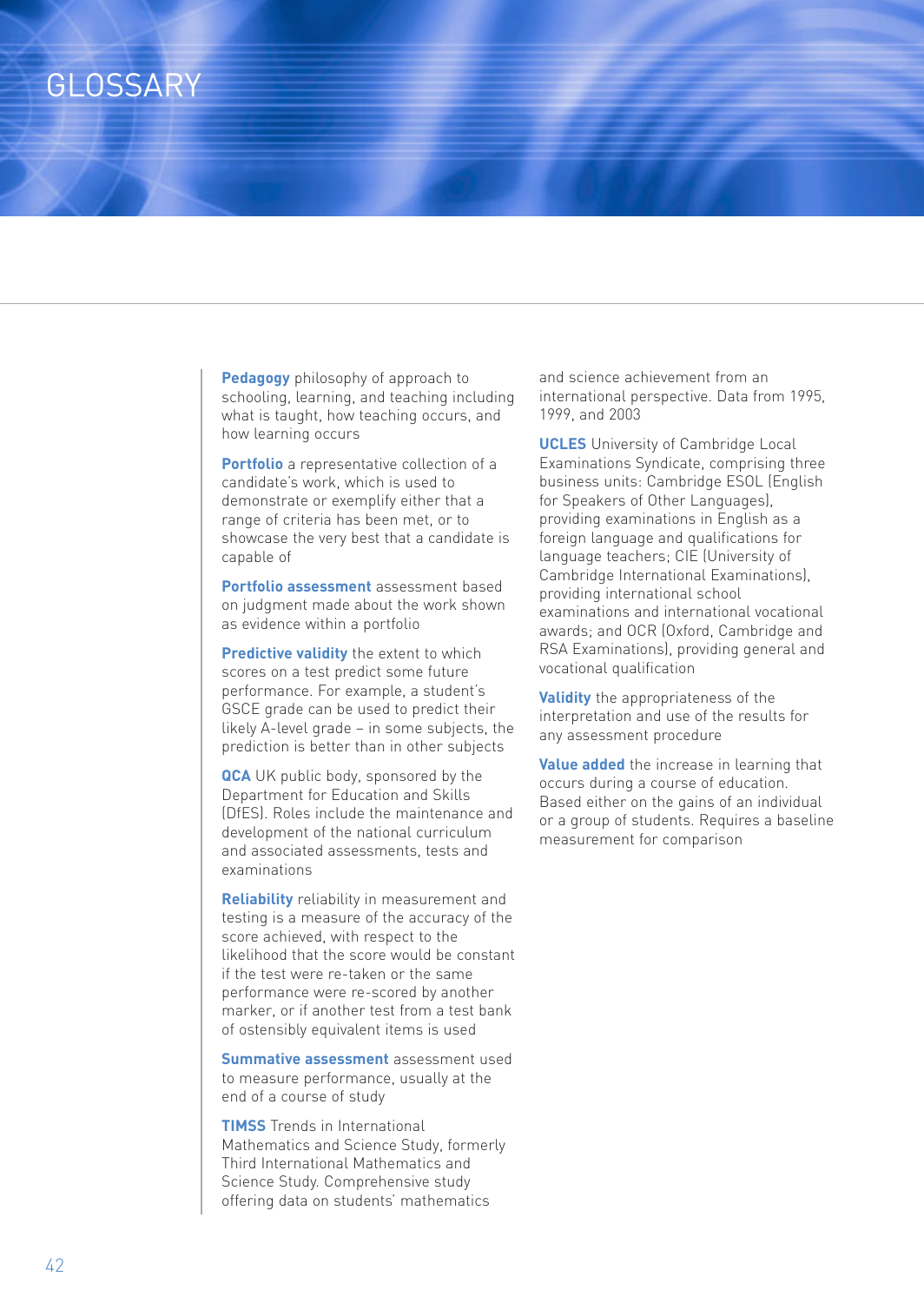## **BIBLIOGRAPHY**

#### **BIBLIOGRAPHY**

**Adams, C and Hudson, G** (2004). AQA and DRS electronic mark capture, presented at the QCA E-assessment Summit, 24 April

**Aim Online P–10 Supplement** (2003). Supplement to the VCAA Bulletin No 6 September 2003. AIM Online: www.aimonline.vic.edu.au

**Archenhold, WF, Bell, J, Donnelly, J,** Johnson, S and Welford, G (1988). Science at Age 15: a Review of APU Findings 1980- 1984. London: HMSO

**Barnes, M, Clarke, D and Stephens, M** (2000). Assessment: the engine of systemic curriculum reform? Journal of Curriculum Studies, 32(5) 623-650

**Bennett, RE** (2002). Inexorable and inevitable: the continuing story of technology and assessment. Journal of Technology, Learning, and Assessment, ı(ı). Available from www.jtla.org

**Black, P and Wiliam, D** (2002). Assessment for Learning: Beyond the Black Box (2002). www.assessmentreform-group.org.uk/publications.html

**Chapman, OL and Fiore, MA** (2001). Calibrated peer review: a writing and critical thinking instructional tool. The White Paper: a Description of CPR. http://cpr.molsci.ucla.edu/

**Cockcroft, WH** (1982). Mathematics Counts. London: HMSO

**Cohen, Y, Ben-Simon, A and Hovav, M**

(2003). The effect of specific language features on the complexity of systems for automated essay scoring. Paper presented to the 29th Annual Conference of the International Association for Educational Assessment. www.aqa.org.uk/support/ iaea/papers/ben-cohen-hovav.pdf

**Cowie, J and Lehnert W** (1996).

Information extraction. Communications of the ACM vol 39 (1), pp80-91

**De Bono, E** (2000). Six Thinking Hats. London: Penguin Books

**Doiron, G and Isaac JR** (2002). Designing an ER online role play for medical students. 2nd Symposium on Teaching and Learning in Higher Education Paradigm Shift in Higher Education, National University of Singapore, 4-6 September 2002

**Downes, T and Zammit, K (2000). New** literacies for connected learning in global classrooms, in: H Taylor and P Hogenbirk (Eds) Information and Communication Technologies: the School of the Future. London: Kluwer Academic Publishers

**EPPI Centre** (2002). A Systematic Review of the Impact of Summative Assessment and Tests on Students' Motivation for Learning. http://eppi.ioe.ac.uk

**Frederikson, JR and Collins, A** (1989). A system approach to educational testing. Educational Researcher, 18(9), 27-32

**Freeman, MA and McKenzie, J** (2002). Implementing and evaluating SPARK, a confidential web-based template for self and peer assessment of student teamwork: benefits of evaluating across different subjects. British Journal of Educational Technology, 33 (5), pp553-572. Cited at www.educ.dab.uts.edu.au/ darrall/sparksite

**Getzels, JW and Jackson, PW** (1962). Creativity and Intelligence: Explorations with Gifted Students. New York: John Wiley

**Kimbell, R** (2003). Performance assessment: assessing the inaccessible. Paper presented at Futurelab's Beyond the Exam conference, 19-20 November 2003, Bristol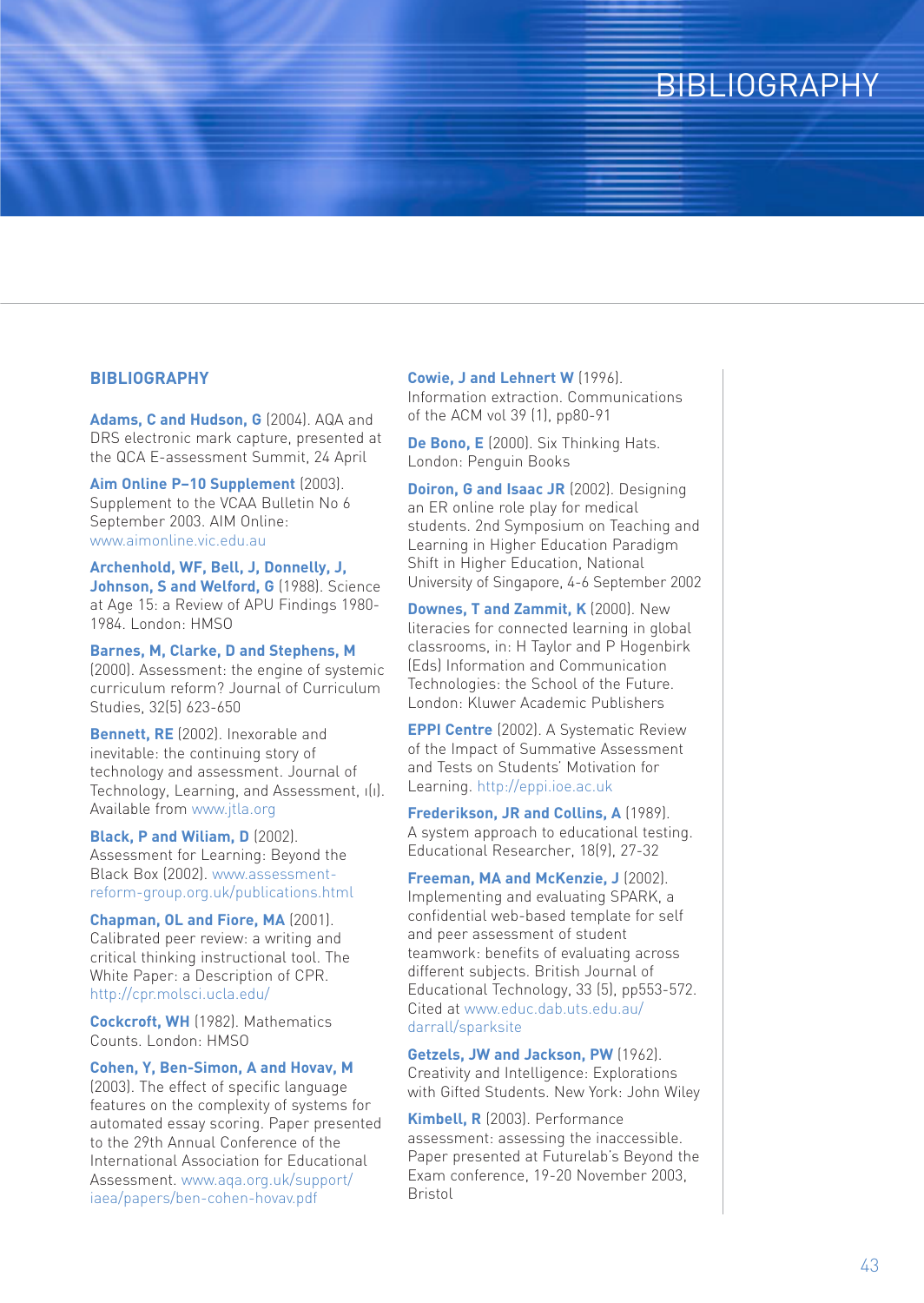## BIBLIOGRAPHY

**Kirriemuir, J and McFarlane, A** (2003). Literature Review in Games and Learning (2004). Bristol: Futurelab. Retrieved 05/09/2004 from www.futurelab.org.uk/ research/lit\_reviews.htm

**Klein SP, Hamilton, LS, McCaffrey, DF and Stecher, BM** (2000). What do test scores in Texas tell us? RAND Issues Paper. www.rand.org/publications/IP/IP202

**Koretz and Barron** (1998). The Validity of Gains in Scores on the Kentucky Instructional Results Information System (KIRIS). www.rand.org/publications/MR/ MR1014/MR1014.pref.pdf

**Linn, RL** (2000). Assessments and accountability. ER Online, 29(2). www.aera.net/pubs/er/arts/29-02/ linn01.htm

Mathews, JC (1985). Examinations: a Commentary. London: George Allen and Unwin

**Messick, S** (1995). Validity of psychological assessment. American Psychologist vol 50, no 9, pp741-749

**Mitchell, T, Aldridge, N, Williamson, W and Broomhead, P** (2003). Computer based testing of medical knowledge. Proceedings of the 7th International Computer Assisted Assessment Conference, Loughborough, pp249-267

**Pellegrino, JW, Chudowski, N, Glaser, R** (Eds) (2001). Knowing What Students Know. Washington DC: National Academy of Sciences

**QCA** (2004). The Basic and Key Skills (BKS) E-assessment Experience Report. www.qca.org.uk/adultlearning/downloads/ bks\_e-assessment\_experience.pdf

**Richardson, M, Baird, J, Ridgway, J, Ripley, M, Shorrocks-Taylor, D and Swan, M** (2002). Challenging minds? Students' perceptions

of computer-based World Class Tests of problem solving. Computers and Human Behaviour, 18 (6), 633-649

**Ridgway, J and Passey, D** (1993). An international view of mathematics assessment - through a class, darkly, in: Niss, M (Ed) Investigations into Assessment in Mathematics Education. Kluwer Academic Publishers, pp57-72

**Ridgway, J** (1998). The Modelling of Systems and Macro-Systemic Change - Lessons for Evaluation from Epidemiology and Ecology. National Institute for Science Education Monograph 8, University of Wisconsin-Madison

**Ridgway, J and Smith, H** (2004). Against plagiarism: strategies for defending the validity of assessment systems. EARLI Assessment SIG, Bergen, Norway

**Ridgway, J, Swan, M and Burkhardt, H**

(2001). Assessing mathematical thinking via FLAG, in: D Holton and M Niss (Eds) Teaching and Learning Mathematics at University Level - An ICMI Study. Dordrecht: Kluwer Academic Publishers, pp 423-430. Field-Tested Learning Assessment Guide (FLAG). www.wcer.wisc.edu/nise/cl1

**Ridgway J and McCusker, S** (2003). Using computers to assess new educational goals. Assessment in Education: Principles, Policy and Practice, vol 10, no 3, pp309-328(20)

**Ripley, M** (2004). E-assessment question 2004 – QCA keynote speech e-assessment: an overview. Presentation given by Martin Ripley at Delivering E-assessment - a Fair Deal for Learners, a summit held by QCA on 20 April 2004

**Roan, M** (2003). Computerised assessment: changes in marking UK examinations – are we ready yet? Paper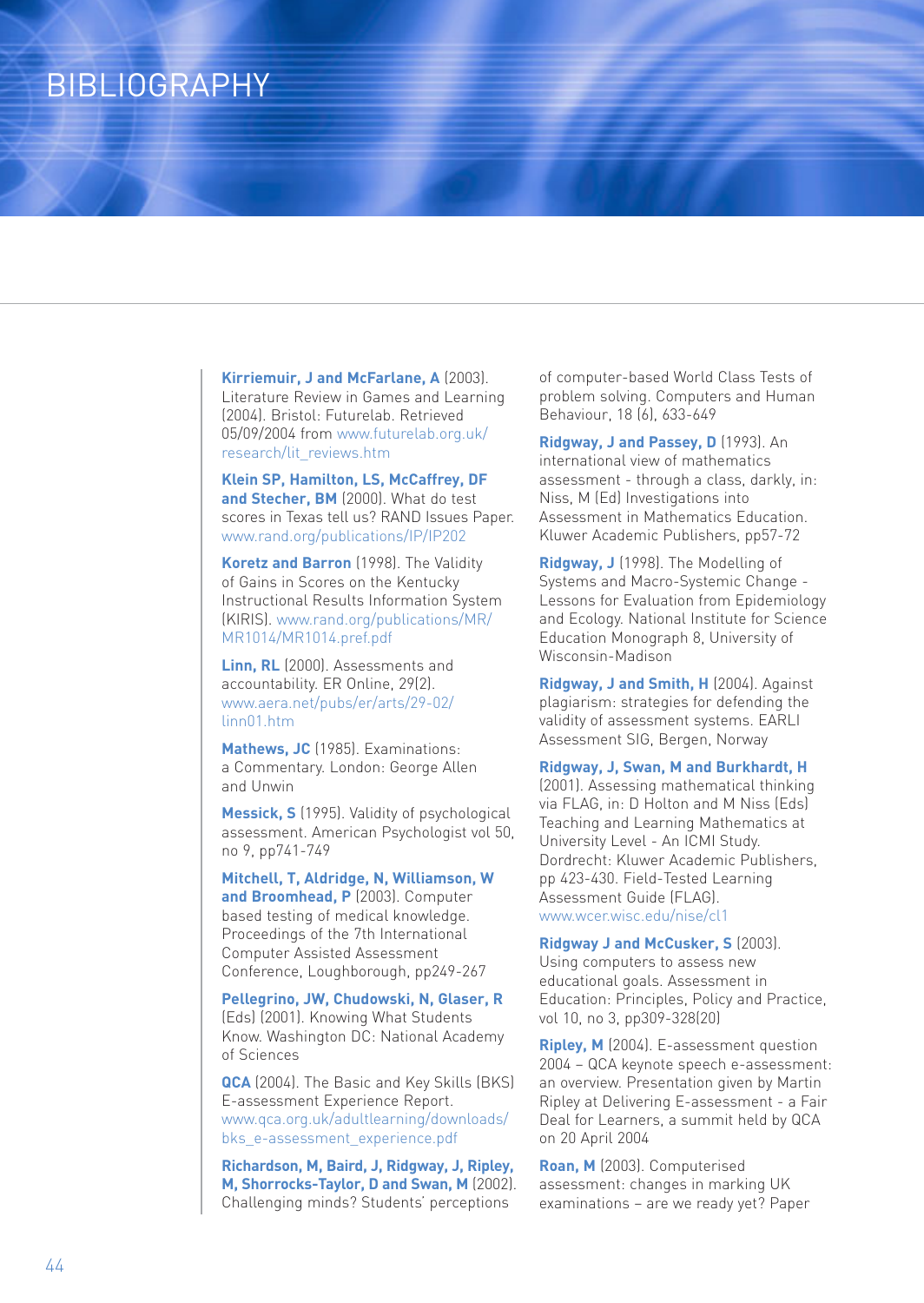presented to the 29th Annual Conference of the International Association for Educational Assessment. www.aqa.org.uk/ support/iaea/papers/roan.pdf

**Robitaille, DF, Schmidt, WH, Raizen, S, McKnight, C, Britton, E and Nicol, C** (1993). Curriculum frameworks for mathematics and science. TIMSS Monograph No 1. Vancouver: Pacific

Educational Press

**Rt Hon Charles Clarke MP**, Secretary of State for Education and Skills. Keynote speech at Delivering E-assessment - a Fair Deal for Learners, a summit held by QCA on 20 April 2004

**Schulman, L** (1998). Teacher portfolios: a theoretical activity, in: N Lyons (Ed) With Portfolio in Hand: Validating the New Teacher Professionalism (pp23-37). NY: Teachers College Press

**Slaughter, S and Leslie, LL** (1997). Academic Capitalism: Politics, Policies and the Entrepreneurial University. Baltimore: The Johns Hopkins University Press

**Sukkarieh, JZ, Pulman, SG and Raikes, N**

(2003). Auto-marking: using computational linguistics to score short, free text responses. Paper presented to the 29th Annual Conference of the International Association for Educational Assessment. www.aqa.org.uk/support/iaea/papers/ sukkarieh-pulman-raikes.pdf

**Tattersall, K** (2003). Ringing the changes: educational and assessment policies, 1900 to the present, in: Setting the Standard. AQA: Manchester, pp7-27

**Teacher Training Agency** (2003). Qualifying to Teach: Professional Standards for Qualified Teacher Status and Requirements for Initial Teacher Training

**Tomlinson, M** (2002). Inquiry into A Level Standards. London: DfES

**Tomlinson, M** (2004). 14-19 Curriculum and Qualifications Reform: Interim Report Of The Working Group On 14-19 Reform. London: DfES. www.14-19reform.gov.uk

**Topping, KJ** (1998). Peer assessment between students in college and university. Review of Educational Research. 68 (3), 249-276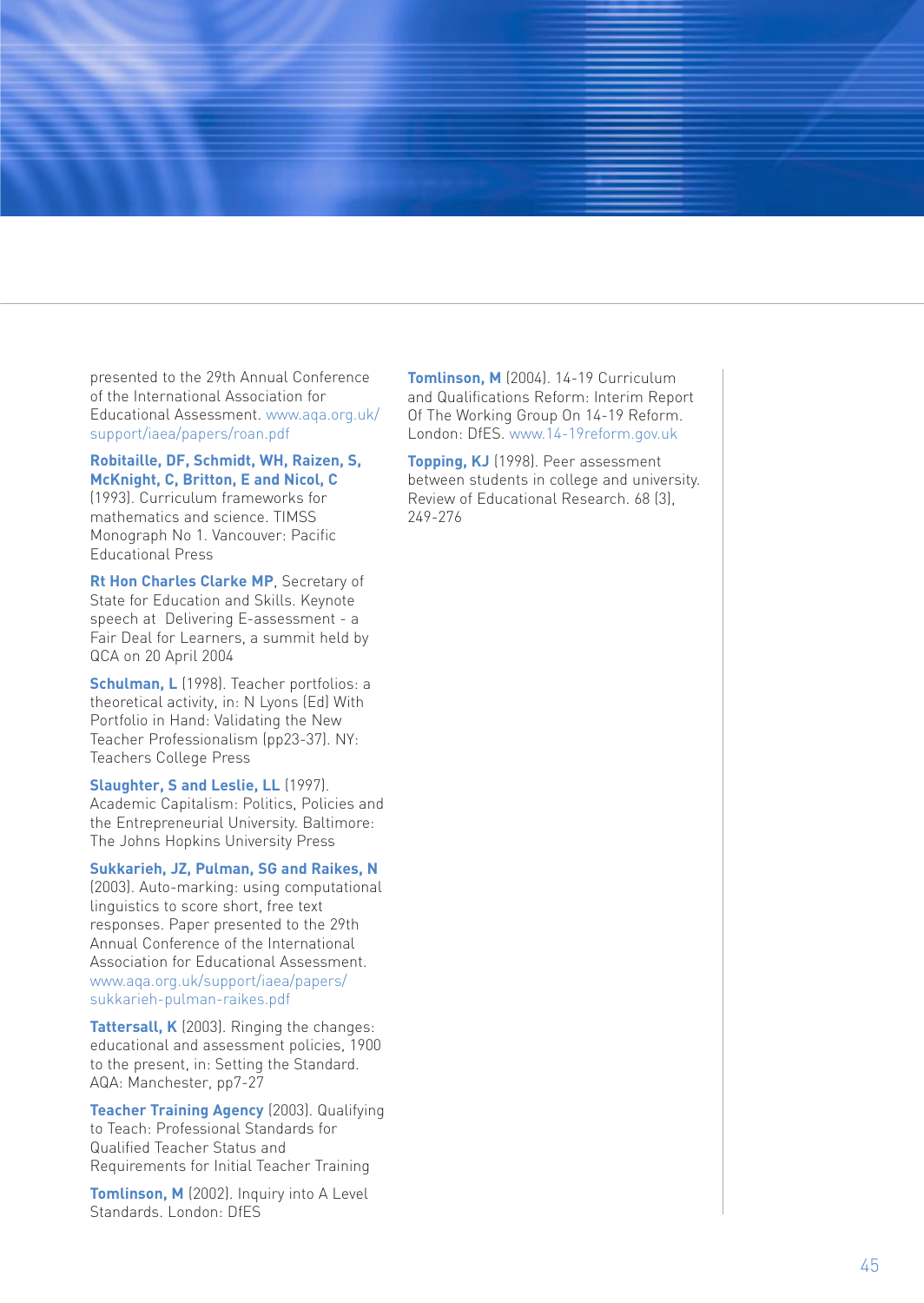## APPENDIX: FUNDAMENTALS OF ASSESSMENT

### **APPENDIX: FUNDAMENTALS OF ASSESSMENT**

#### **How shall they be judged?**

Here we consider some of the criteria against which tests and testing systems can be judged.

Validity and reliability are often written about as if they were separate things. Actually, they are intimately entwined, but it is worth starting with two simple definitions: validity is concerned with the nature of what is being measured, while reliability is concerned with the quality of the measurement instrument.

A loose set of criteria can be set out under the heading of educational validity (Frederikson and Collins (1989) use the term 'systemic validity'). Educational validity encompasses a number of aspects which are set out below.

**Consequential validity:** refers to the effects that assessment has on the educational system (Ridgway and Passey (1993) use 'generative validity'). Messick (1995) argues that consequential validity is probably the most important criteria on which to judge an assessment system. For example, high-stakes testing regimes which focus exclusively on timed multiple choice items in a narrow domain can produce severe distortions of the educational process, including rewarding both students and teachers for cheating. Klein, Hamilton, McCaffrey and Stecher (2000), and Koretz and Barron (1998) provide examples where scores on highstakes State tests rise dramatically over a four-year period, while national tests taken by the same students, which measure the same constructs, show little change.

**Construct validity:** refers to the extent to which a test measures what it purports to measure. There is a need for a clear description of the whole topic area (the domain definition) covered by the test. There is a need for a clear statement of the design of the test (the test blueprint), with examples in the form of tasks and sample tests. Construct validity requires supporting evidence on the match between the domain definition and the test. Construct validity can be approached in a number of ways. It is important to check on:

- content validity: are items fully representative of the topic being measured?
- convergent validity: given the domain definition, are constructs which should be related to each other actually observed to be related to each other?
- discriminant validity: given the domain definition, are constructs which should not be related to each other actually observed to be unrelated?
- concurrent validity: does the test correlate highly with other tests which supposedly measure the same things?

The essential idea about reliability is that test scores should be a lot better than random numbers. Test situations have lots of reliabilities. The over-arching question concerning reliability is: if we could test identical students on different occasions using the same tests, would we get the same results?

Take the measurement of student height as an example. The concept is easy to define; we have good reason to believe that 'height' can be measured on a single dimension (contrast this with 'athletic ability', or 'creativity' where a number of different components need to be considered). However, the accurate measurement of height needs care.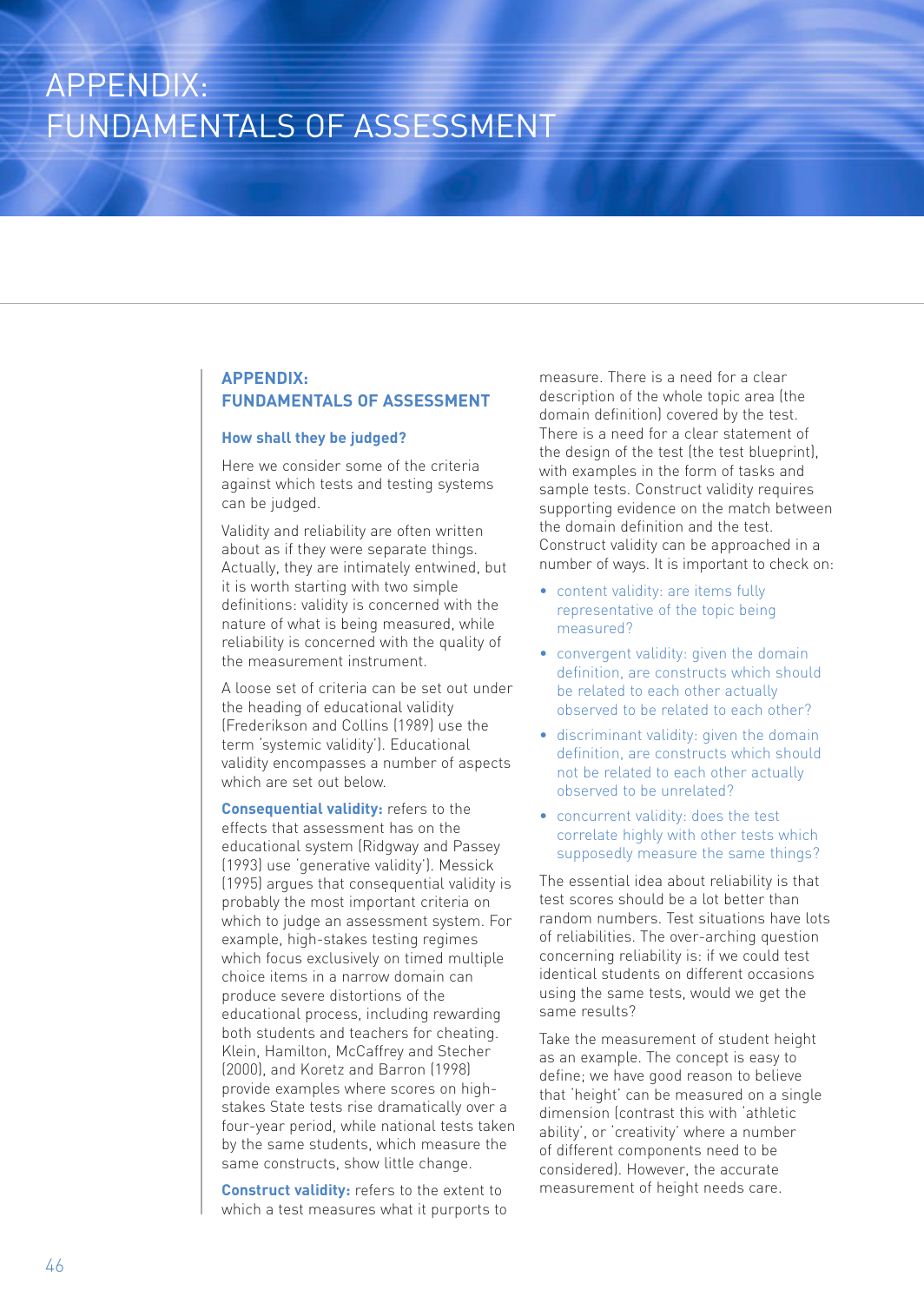Height is affected by the circumstances of measurement – students should take off their shoes and hats, and should not slump when they are measured. The measuring instrument is important – a yard stick will provide a crude estimate, good for identifying students who are exceptionally short or exceptionally tall, but not capable of fine discriminations between students; using a tape measure is likely to lead to more measurement error than using a fixed vertical ruler with a bar which rests on each student's head. Time of day should be considered (people are taller in the morning); so should the time between measurements. If we assess the reliability of measurement by comparing measurements on successive occasions, we will under-estimate reliability if the measures are taken too far apart, and students grow different amounts in the intervening period.

Exploration of reliability raises a set of finer-grained questions. Here are some examples:

- is the phenomenon of being measured relatively stable? What inherent variation do we expect? (mood is likely to be less stable than vocabulary size)
- to what extent do different markers assign the same marks as each other to a set of student responses?
- do students of equal ability get the same marks no matter which version of the test they take?

**Fitness for purpose:** the quality of any design can be judged in terms of its 'fitness for purpose'. Tests are designed for a variety of purposes, and so the criteria for judging a particular test will shift as a function of its intended purpose; the same test may be well suited to one purpose and ill suited to another.

**Usability:** people using an assessment system – notably students and teachers – need to understand and be sympathetic to its purposes.

**Practicality:** few designers work in arenas where cost is irrelevant. In educational settings, a major restriction on design is the total cost of the assessment system. The key principle here is that test administration and scoring must be manageable within existing financial resources, and should be cost-effective in the context of the education of students.

**Equity:** equity issues must be addressed inequitable tests are (by definition) unfair, illegal, and can have negative social consequences.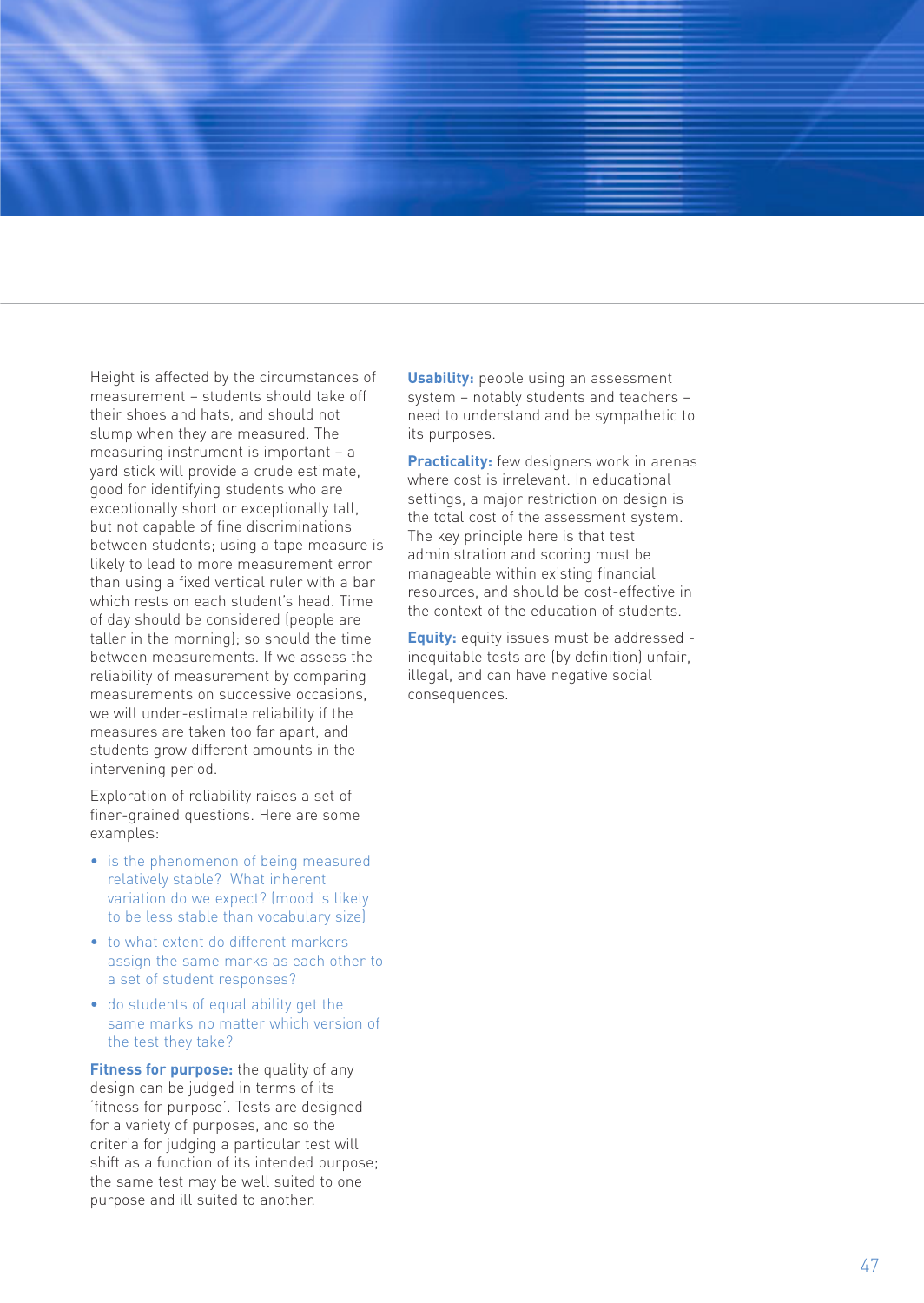#### About Futurelab

Futurelab is passionate about transforming the way people learn. Tapping into the huge potential offered by digital and other technologies, we are developing innovative learning resources and practices that support new approaches to education for the 21st century.

Working in partnership with industry, policy and practice, Futurelab:

- incubates new ideas, taking them from the lab to the classroom
- offers hard evidence and practical advice to support the design and use of innovative learning tools
- communicates the latest thinking and practice in educational ICT
- provides the space for experimentation and the exchange of ideas between the creative, technology and education sectors.

A not-for-profit organisation, Futurelab is committed to sharing the lessons learnt from our research and development in order to inform positive change to educational policy and practice.

#### Futurelab

1 Canons Road Harbourside Bristol BS1 5UH United Kingdom

tel +44 (0)117 915 8200 fax +44 (0)117 915 8201 info@futurelab.org.uk

www.futurelab.org.uk

Registered charity 1113051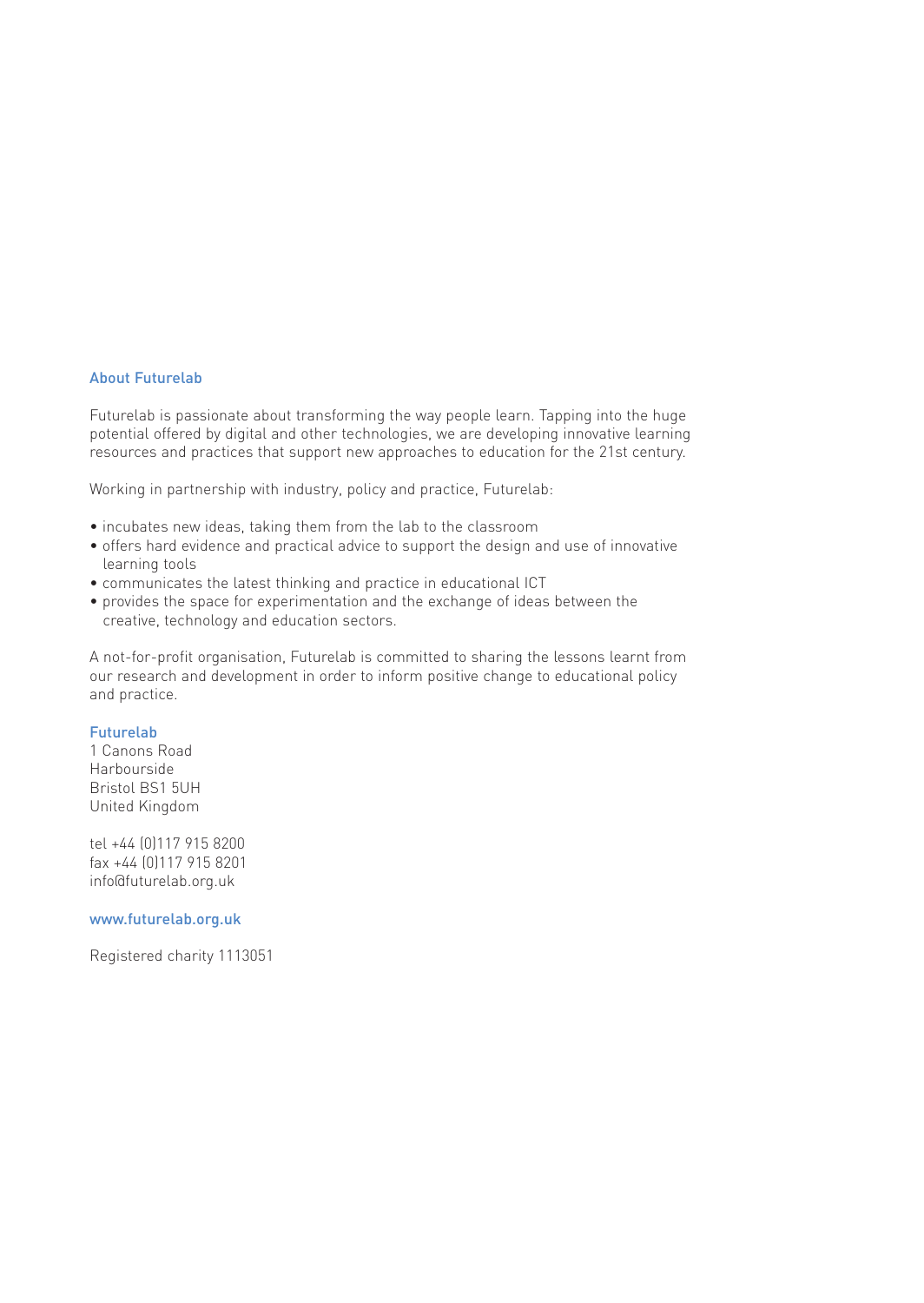This publication is available to download from the Futurelab website – www.futurelab.org.uk/research/lit\_reviews.htm

#### Also from Futurelab:

#### Literature Reviews and Research Reports

Written by leading academics, these publications provide comprehensive surveys of research and practice in a range of different fields.

#### Handbooks

Drawing on Futurelab's in-house R&D programme as well as projects from around the world, these handbooks offer practical advice and guidance to support the design and development of new approaches to education.

#### Opening Education Series

Focusing on emergent ideas in education and technology, this series of publications opens up new areas for debate and discussion.

We encourage the use and circulation of the text content of these publications, which are available to download from the Futurelab website - www.futurelab.org.uk/research. For full details of our open access policy, go to www.futurelab.org.uk/open\_access.htm.

#### Creative Commons

© Futurelab 2006. All rights reserved; Futurelab has an open access policy which encourages circulation of our work, including this report, under certain copyright conditions - however, please ensure that Futurelab is acknowledged. For full details of our Creative Commons licence, go to www.futurelab.org.uk/open\_access.htm

#### Disclaimer

These reviews have been published to present useful and timely information and to stimulate thinking and debate. It should be recognised that the opinions expressed in this document are personal to the author and should not be taken to reflect the views of Futurelab. Futurelab does not guarantee the accuracy of the information or opinion contained within the review.